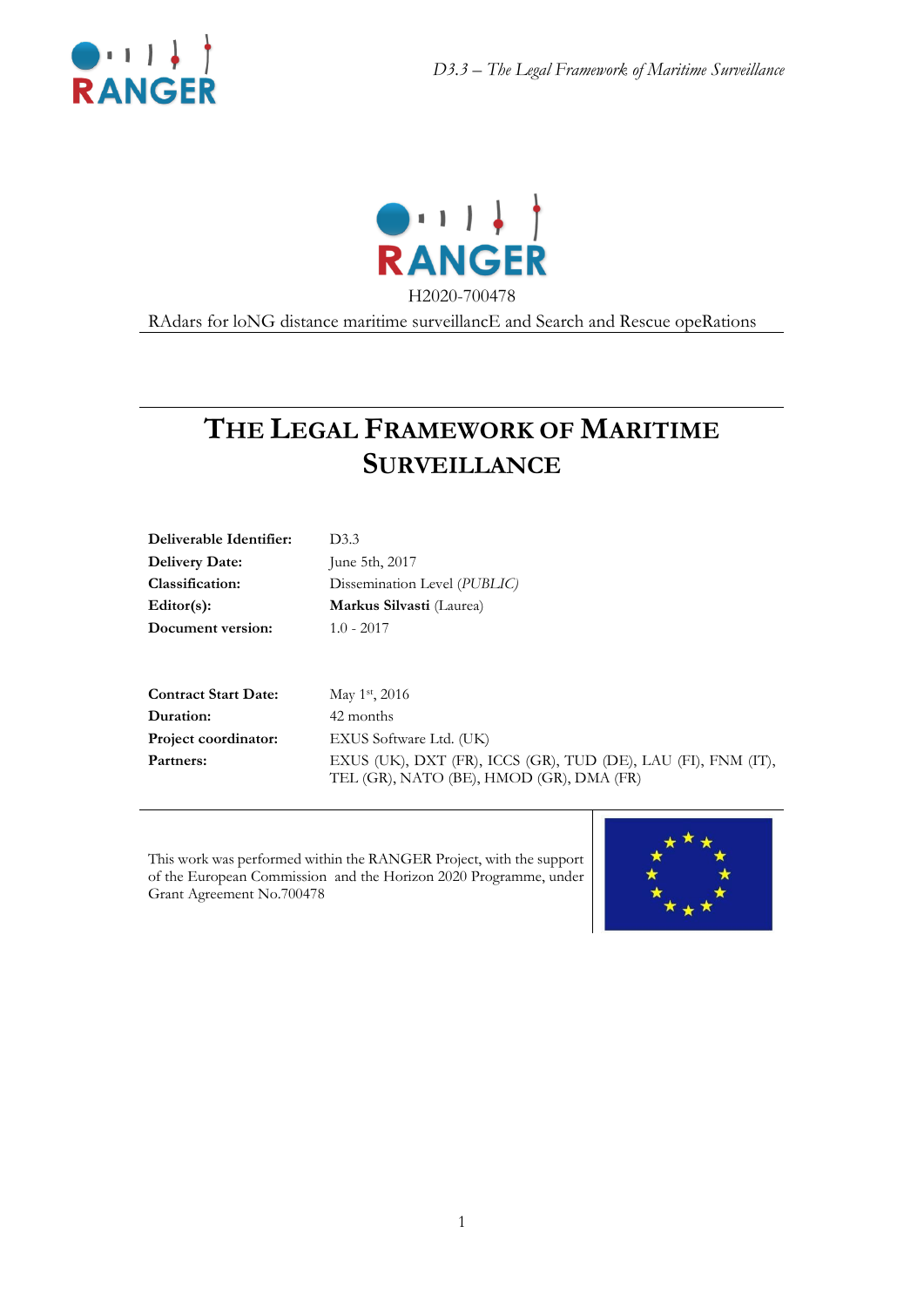

# **Document Control Page**

| <b>Title</b>                   | The Legal Framework of Maritime Surveillance |             |
|--------------------------------|----------------------------------------------|-------------|
| <b>Editors</b>                 | Name                                         | Partner     |
|                                | Markus Silvasti                              | LAU         |
|                                |                                              |             |
| Contributors                   | Name                                         | Partner     |
|                                | Vincent Lassourd                             | <b>DMA</b>  |
|                                | Nikos Chrisopoulos                           | <b>HMOD</b> |
| <b>Peer Reviewers</b>          | Giovanni Soldi                               | <b>NATO</b> |
|                                | Nikos Chrisopoulos                           | <b>HMOD</b> |
|                                |                                              |             |
| <b>Security Assessment</b>     | $\boxtimes$ passed                           |             |
|                                | rejected                                     |             |
|                                | Comments:                                    |             |
| Format                         | Text - Ms Word                               |             |
| Language                       | en-UK                                        |             |
| Work-Package                   | WP3                                          |             |
| Deliverable number             | D3.3                                         |             |
| <b>Due Date of Delivery</b>    | 30/09/2016                                   |             |
| <b>Actual Date of Delivery</b> | 29/06/2017                                   |             |
| <b>Dissemination Level</b>     | One of the following:                        |             |
|                                | Public                                       |             |
|                                |                                              |             |
| <b>Rights</b>                  | <b>RANGER</b> Consortium                     |             |
| <b>Audience</b>                | $\boxtimes$ public                           |             |
|                                | restricted                                   |             |
|                                | internal                                     |             |
| Date                           | 29/06/2017                                   |             |
| <b>Revision</b>                | None                                         |             |
| Version                        | 1.0                                          |             |
| <b>Edited by</b>               | Markus Silvasti (Laurea)                     |             |
|                                |                                              |             |
| <b>Status</b>                  | draft                                        |             |
|                                | $\times$ Consortium reviewed                 |             |
|                                | $\boxtimes$ WP leader accepted               |             |
|                                | $\boxtimes$ Project coordinator accepted     |             |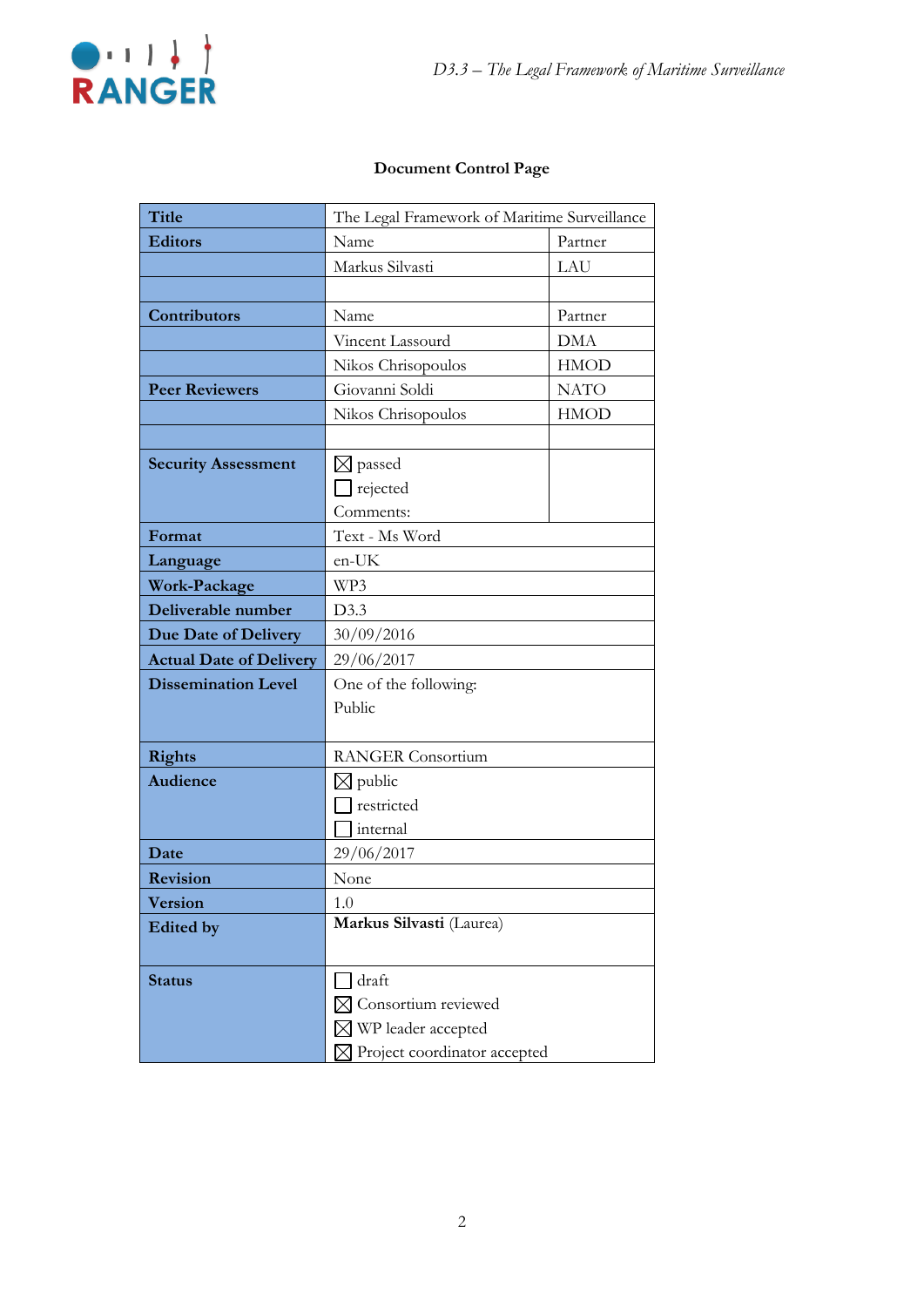

| <b>Version</b> | Date       | <b>Description and comments</b>         | <b>Edited by</b> |
|----------------|------------|-----------------------------------------|------------------|
| 0.1            | 13/03/2017 | Document blueprint drafted              | LAU              |
| 0.2            | 07/04/2017 | First version uploaded to RedMine       | LAU              |
| 0.3            | 12/05/2017 | Second version submitted for comments   | LAU              |
| 0.4            | 24/05/2017 | Final version submitted for revision    | LAU              |
| 0.5            | 1/06/2017  | Revision                                | <b>NATO</b>      |
| 0.6            | 13/06/2017 | Revision                                | <b>HMOD</b>      |
| 0.7            | 13/06/2017 | Final version submitted for Coordinator | <b>LAU</b>       |
| 1.0            | 29/6/2017  | Final version                           | LAU - EXUS       |

#### **Revision History**

# **Executive Summary**

Maritime border control is one of the European maritime domains to implement integrated maritime policy and European Union Maritime Security Strategy (MSS). According to EU Regulation (EU) No 656/2014 maritime border control is not limited to the detection of attempts at unauthorized border crossings within maritime border surveillance but equally extends to the arrangements intended to address situations such as Search and Rescue (SAR) that may arise during border surveillance operations. Hence, this report studies legal framework for maritime surveillance both in border control and SAR operations when they have been done in the context of operational cooperation coordinated by Frontex.

As regards surveillance activities, in summary, a coastal State has the exclusive right to undertake monitoring and surveillance within its territory including its territorial sea which, pursuant to the United Nations Convention on the Law of the Sea (UNCLOS), may extend up to 12 nautical miles (NM) from the 'baseline' (usually the low water mark). A coastal State also has the exclusive right to undertake monitoring and surveillance in connection with the economic exploitation and exploration of its Exclusive Economic Zone (EEZ) which may extend up to 200 NM from the baseline. Furthermore, all States have the implied right to undertake monitoring and surveillance in the high seas, but not to the extent of interfering with the exercise of the freedom of the high seas by ships flying a foreign flag. Finally, mention can also be made of SAR regions which have a purely functional purpose and do not have any impact on maritime zones claimed pursuant to UNCLOS.

Therefore, it seems evident that there are no legal objection to carry out data surveillance even with Over-The-Horizon (OTH) radars. Potential legal restrictions may arise from processing of surveillance data. The confidentiality of certain data can be a potential barrier to its exchange. Confidentiality can originate: (a) by law due to the inclusion of express legal provisions to this effect; (b) or on the basis of contractual provisions. A number of the legal instruments cited in this report contain examples of confidentiality provisions. Another potential restriction on data sharing may arise if the data involves 'personal data', in which case data protection laws will apply. The most important legal issues seem to relate to confidentiality of personal data. In addition, data (security) policies may prohibit or restrict the sharing (or further use) of certain data. As regards confidentiality, the basic obstacle is the explicit nature of the confidentiality provisions in some of the key instruments relevant to monitoring and maritime surveillance. As a consequence, the processing of these data will be affected by the duty of confidentiality and professional secrecy of the persons authorized to have access to the data. Finally, the processing of personal data, e.g. for State security and criminal law enforcement, currently remains outside of the general legal framework for data protection. In any case, the new legislation on data protection aims to improve privacy and data protection. Due to RANGER radar surveillance system may include personal data, a number of specific safeguards need to be put in place in order to ensure that the basic principles of data protection law can be complied in the future, too.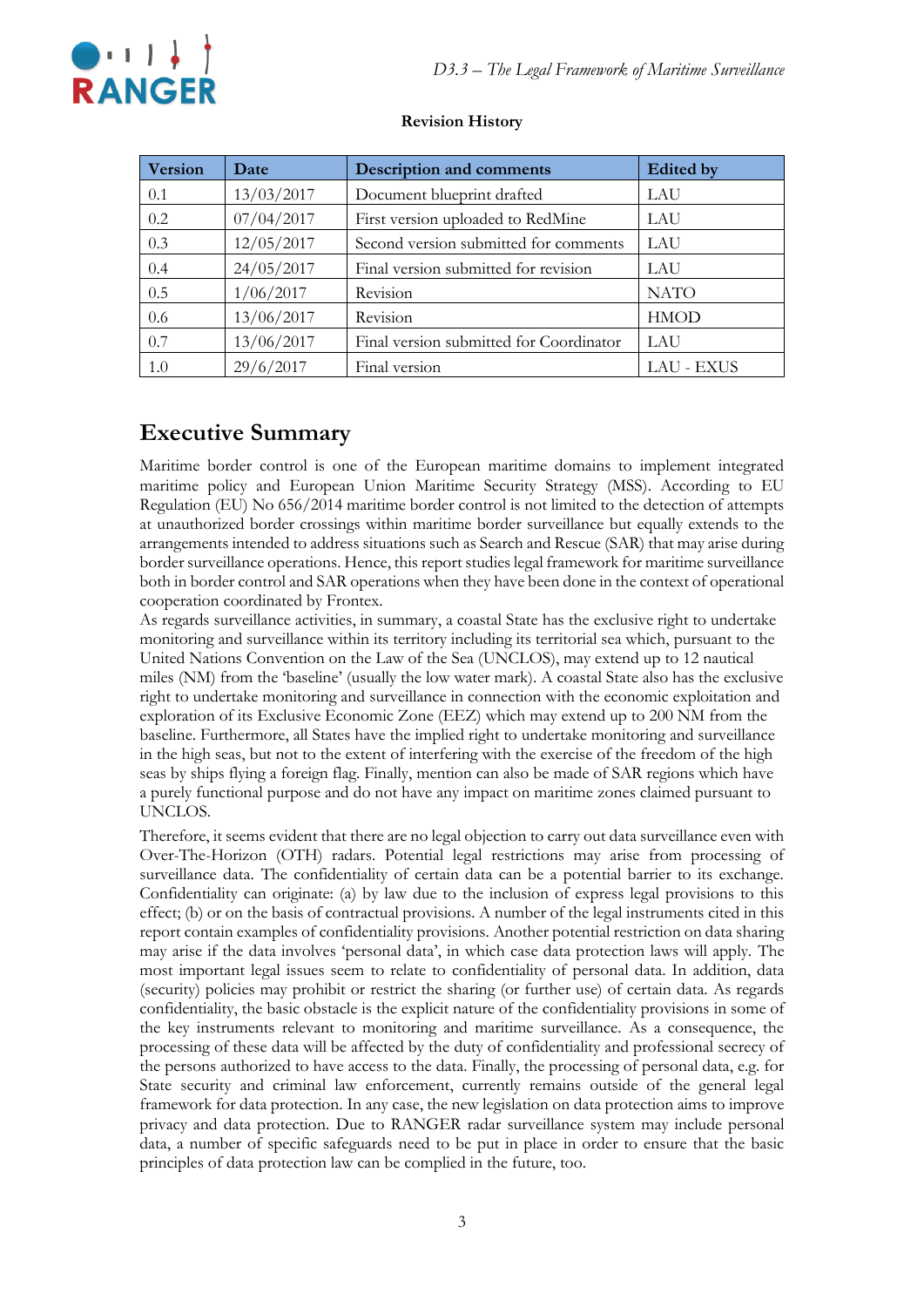

| 6.1.1 International Convention for the Safety of Life at Sea (SOLAS)  28 |
|--------------------------------------------------------------------------|
|                                                                          |
|                                                                          |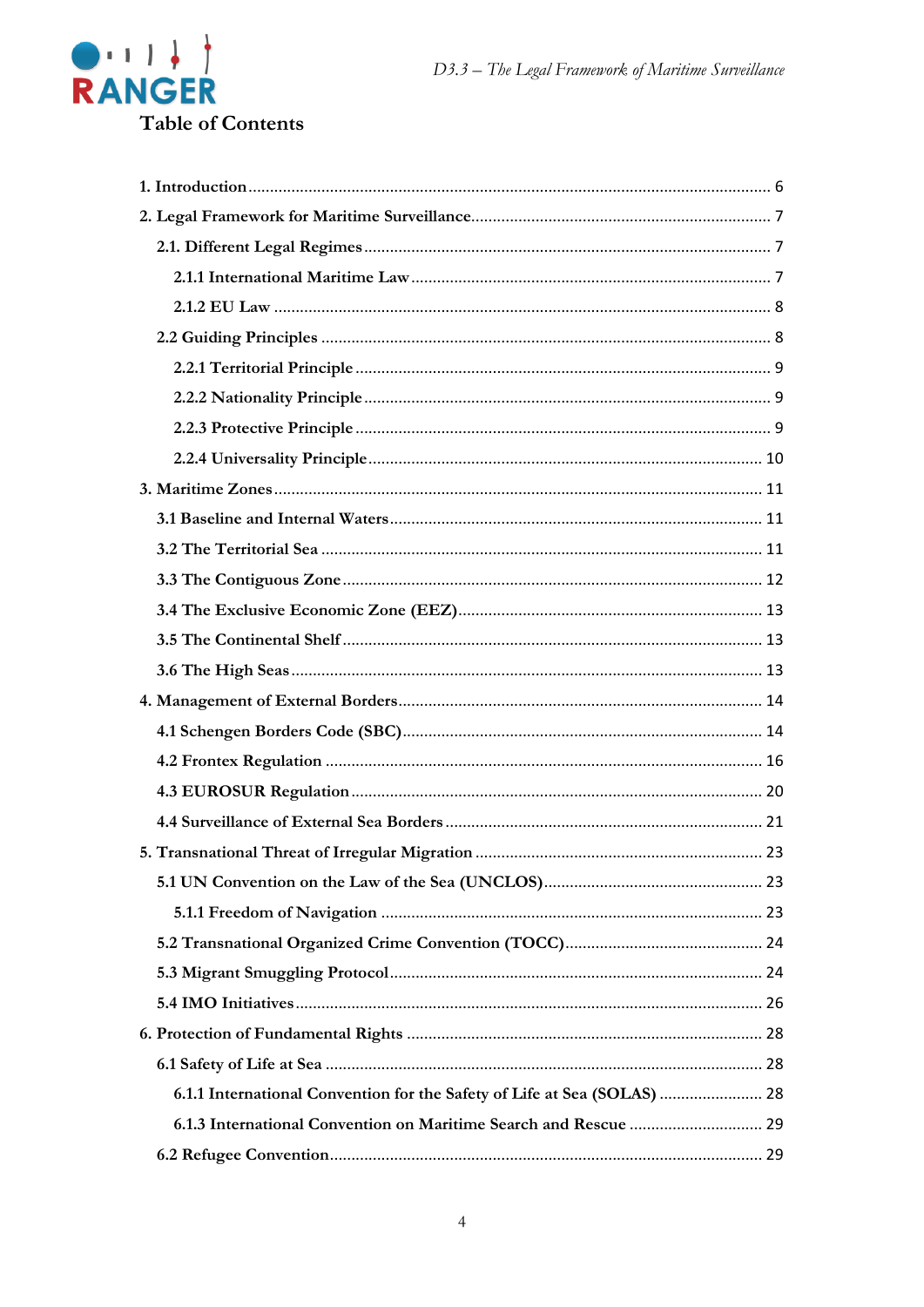

| 8.1.3 Long Range Identification and Tracking of Ships (LRIT)  36 |  |
|------------------------------------------------------------------|--|
|                                                                  |  |
|                                                                  |  |
|                                                                  |  |
|                                                                  |  |
|                                                                  |  |
|                                                                  |  |
|                                                                  |  |
|                                                                  |  |
|                                                                  |  |
|                                                                  |  |
|                                                                  |  |
|                                                                  |  |
|                                                                  |  |
|                                                                  |  |

# List of Figures

# **List of Tables**

| Table 1: Maximum range of OTH radar up to border of another country 33 |  |
|------------------------------------------------------------------------|--|
|                                                                        |  |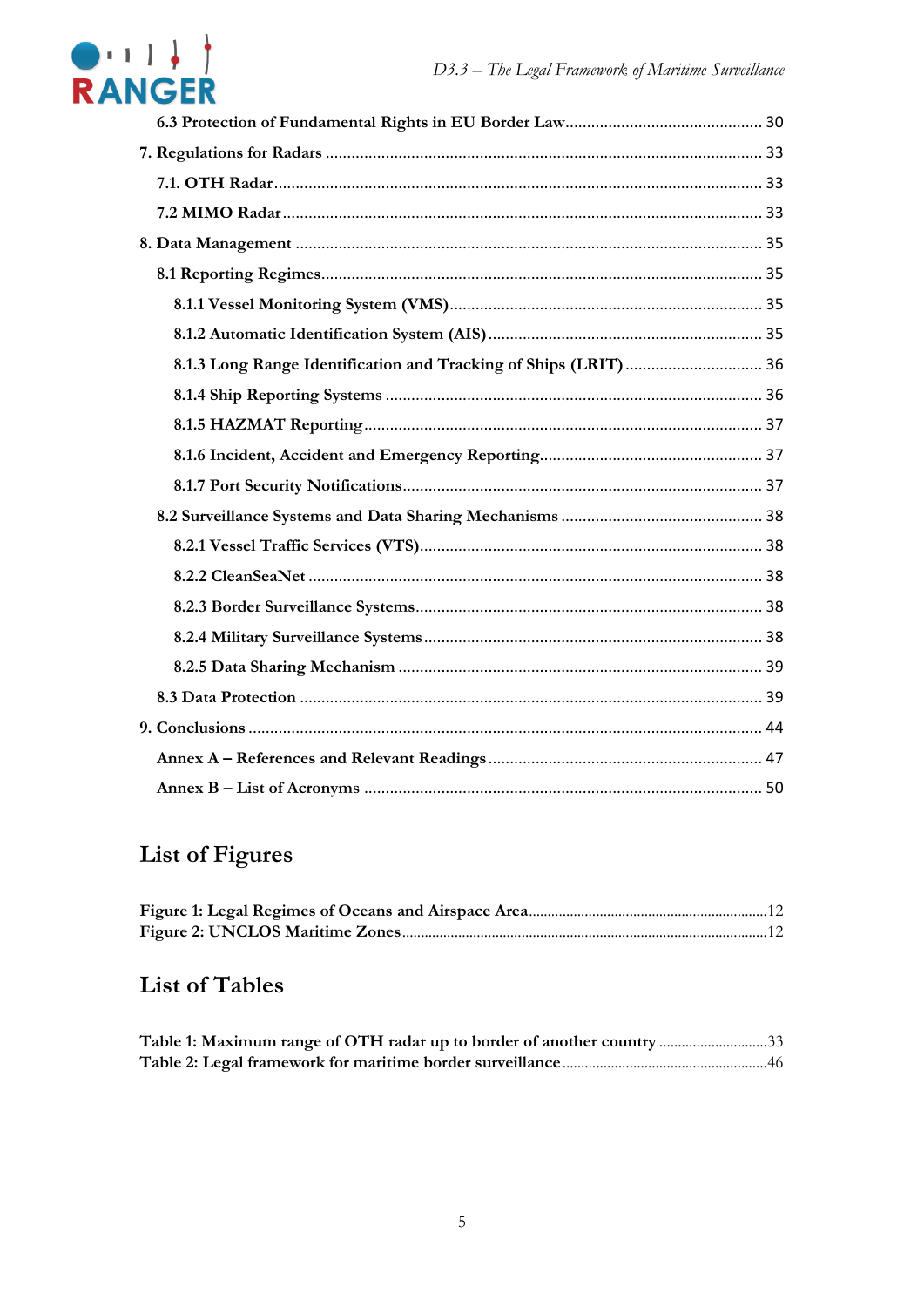

# <span id="page-5-0"></span>**1. Introduction**

This report has been drawn up as part of RANGER (Radars for long distance surveillance and search and rescue operations) project. The purpose of this report is to illustrate legal framework for maritime surveillance. The legal realm for maritime surveillance and radars are affected by:

- international law
- treaty law
- the law of the sea
- maritime security law
- public law
- humanitarian law
- human rights law
- customary law
- case law
- soft law

Hence, it is noteworthy that there are many overlapping regimes and legal orders for maritime surveillance as follows:

- international, supranational (EU) and national law
- multiple actors and agencies with varying law enforcement powers
- multiple maritime domains and policies

It seems evident that legal framework for maritime surveillance can be described in terms of complexity. This report will discuss the legal framework to extend relevant to RANGER project. Due to RANGER's special focus is in maritime border security, this report will study maritime surveillance in the context of European external border control.

The structure of the document is as follows:

- Section 2 presents legal framework for maritime surveillance
- Section 3 presents maritime zones.
- Section 4 describes EU law regulating management of EU external borders.
- Section 5 introduces legal instruments dealing with transnational threat of irregular migration.
- Section 6 describes the most important rules of protection of fundamental rights in the context of maritime border surveillance.
- Section 7 introduces different reporting regimes, data sharing mechanisms and data protection regulations.
- Section 8 illustrates some technical provisions for radars.
- Section 9 presents the most important findings in Conclusions.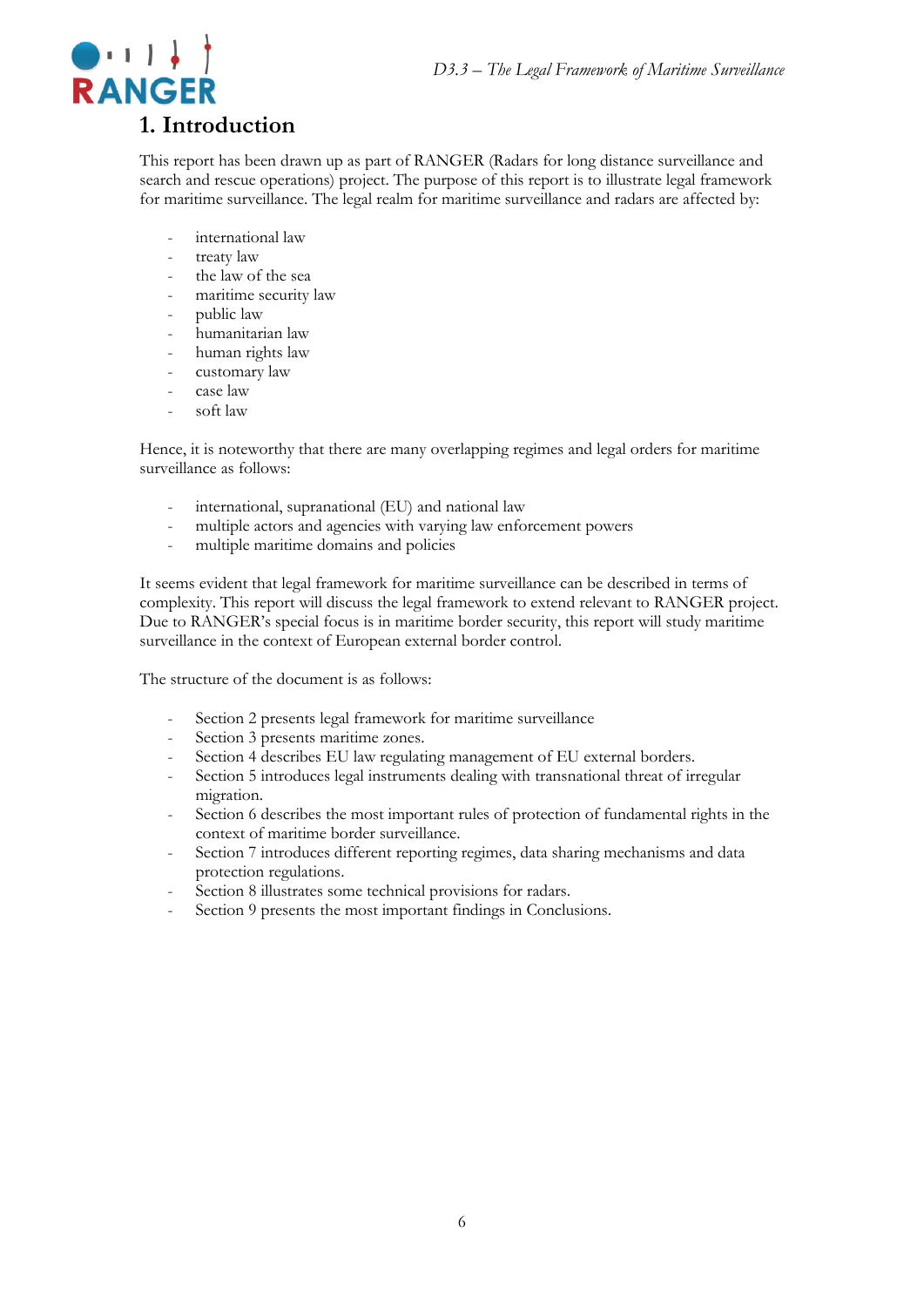

## <span id="page-6-1"></span><span id="page-6-0"></span>**2.1. Different Legal Regimes**

The legal realm for maritime surveillance can be described in terms of complexity of multilayer systems, where national, European and international legislation and administration are intertwined. Hence development and use of marine radars are affected by:<sup>1</sup>

- international law
- treaty law
- the law of the sea
- maritime security law
- public law
- humanitarian law
- human rights law
- customary law
- case law
- soft law

In the field of maritime affairs, the European Union (EU) is currently seizing opportunities to become more actively involved with border control. Maritime border surveillance has long been a matter where international, European and domestic regulations are interwoven, and – as the case may be – combined with executive measures by governmental entities at different levels.

As the EU intensifies and streamlines its regulation in this area, it increasingly faces multilayer phenomena where EU's acts within international law raise highly complex issues. This report and this section are not intended to deal with the complexity of overlapping jurisdictions, but to briefly outline the key principles of international law and EU law to be taken into account when examining substantive law on maritime surveillance.

## <span id="page-6-2"></span>**2.1.1 International Maritime Law**

The global framework for the exercise of jurisdiction over maritime issues - e.g. maritime traffic, security at sea and the protection of the marine environment - is provided by the United Nations Convention on the Law of the Sea (UNCLOS). As a framework convention, UNCLOS sets out general principles and duties, whereas the enactment of detailed rules for maritime safety and their implementation are left to other international and national bodies. UNCLOS tries to strike a balance between the freedom of the high seas, especially the freedom of navigation (Art. 87 para. 1 (a) UNCLOS), and the protection of the marine environment and maritime safety.

In addition to the United Nations, the International Maritime Organization (IMO) creates operative regulations for the safety of shipping and the prevention of marine pollution. The 1974 International Convention for the Safety of Life at Sea (SOLAS) in its successive forms is the most important of all international treaties addressing the safety of navigation and technical minimum standards for the construction, equipment and operation of ships. Besides conventions, the IMO relies essentially on non-binding instruments such as guidelines and recommendations.

**<sup>.</sup>** <sup>1</sup> The boundaries between different jurisdictions are by no means strict. For example, according to Kraska & Pedrozo (2013, 2) "[m]aritime security law is a hybrid sub-discipline of international law, combining principally elements of the international law of the sea, international criminal law, international human rights law, and the law of naval warfare, which is a subset of international humanitarian law. Maritime security law also involves aspects of national and international administrative regulation of immigration, trade and customs."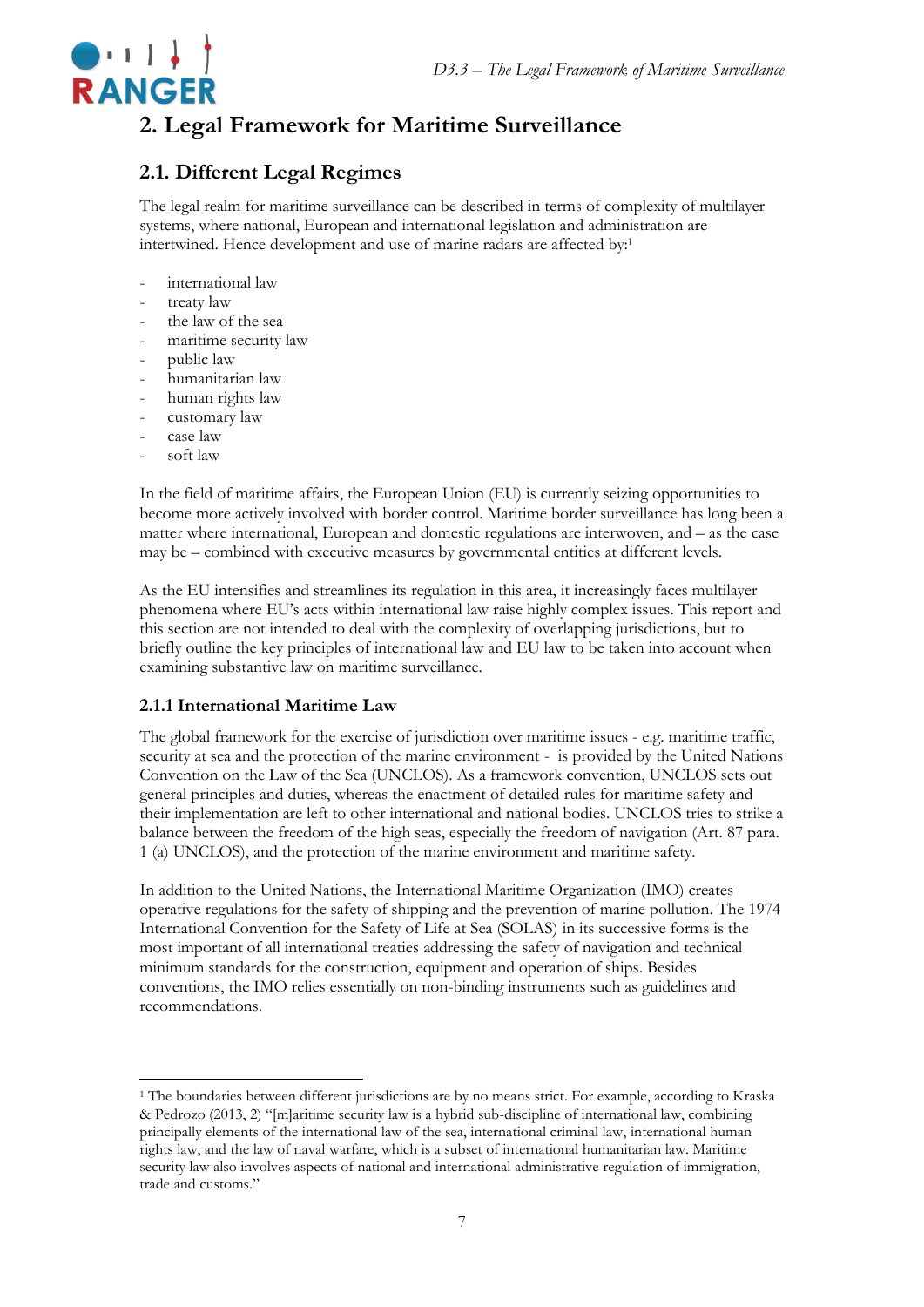

<span id="page-7-0"></span>The EU provides the second layer of regulation covering maritime surveillance. It remains to be seen how the EU can justify its legislative competence. Primary community law appears to lack an explicit foundation. Moreover, the EU is not a flag State that could claim to exercise control over ships that classify the "EU fleet": up till now, ships fly the flags of individual EU Member States. On the other hand, EU Member States have transferred their genuine right to legislate to the EU with respect to various maritime matters.

In this context, the EU's competences are based upon Art. 80 para. 2 EC Treaty which provides that "[t]he Council may, acting by a qualified majority, decide whether, to what extent and by what procedure appropriate provisions may be laid down for sea and air transport". The EU has drawn on this provision as a blanket clause for the regulation of a vast array of matters related to maritime navigation. For years, it has used the article as a foundation for EU legislation on issues such as the cooperation with international institutions in the field of maritime navigation or the improvement of safety at sea. This has been widely accepted among EU Member States and legal scholars. (Reuß & Pichon 2007, 125-126).

What is the role of UNCLOS and IMO Law for the EU? While UNCLOS cannot change the division of competences between the EU and its Member States which is enshrined in primary community law, it nevertheless provides a framework for the EU's legislative activities in the area of marine safety. The EU is a fully-fledged member of UNCLOS, having formally acceded to it in 1998. By its accession, the EU has pledged to abide by this global framework for maritime traffic, security at sea, and the protection of the marine environment. According to Art. 300 (7) EC Treaty, UNCLOS has become "binding on the institutions of the Community and on Member States". As a consequence, the European Court of Justice can declare null and void secondary European maritime law which contradicts UNCLOS. On the other hand, the EU is neither a signatory of the convention establishing the IMO nor has it ratified any other IMO instruments. Therefore EU organs are not bound by the latter on the basis of Art. 300 (7) EC Treaty. However, a binding effect can possibly be derived from Art. 307 EC Treaty. This is certainly the case as far as all or at least the predominant part of the EU Member States are legally bound by the respective IMO instruments, and the EU's legislative action would generate a collision of duties for these States that they could not resolve without violating international law. Thus, only under these circumstances can the EU be indirectly bound by IMO instruments. Yet, even in this case the EU's legislative competences are still to be derived from primary community law, not from IMO instruments. As a concluding remark one should note that UNCLOS and IMO can only put additional legal constraints on the EU's (legislative) activities, but there is no way that they would transfer to the EU additional rights against its Member States. (Reuß & Pichon 2007, 126-127).

# <span id="page-7-1"></span>**2.2 Guiding Principles**

Bringing together European and international law in the multilayer regulation of maritime domains is complicated issue. In general, States may exercise their jurisdiction as far as a genuine link exists between the regulating State and the regulated matter. In the absence of such a link, a State may only exercise its jurisdiction affecting another State as far as the latter consents. While examining the extraterritorial aspects of state "intervention", one should recall that international law expects States to apply prudence and self-restraint in case of conflicting claims to exercise their respective jurisdictions, to limit themselves to instances where exercise is reasonable, and to defer to another State if that State's interest is clearly greater. Since international maritime law does not contain any explicit authorization for the unilateral implementation of its objectives, the EU needs to comply with the general requirement of a genuine link.<sup>2</sup>

**<sup>.</sup>** <sup>2</sup> Reuß & Pichon (2007, 132) have noted that it is doubtful whether EU could derive any entitlements from IMO law since it is neither an IMO Member State nor explicitly addressed in IMO law.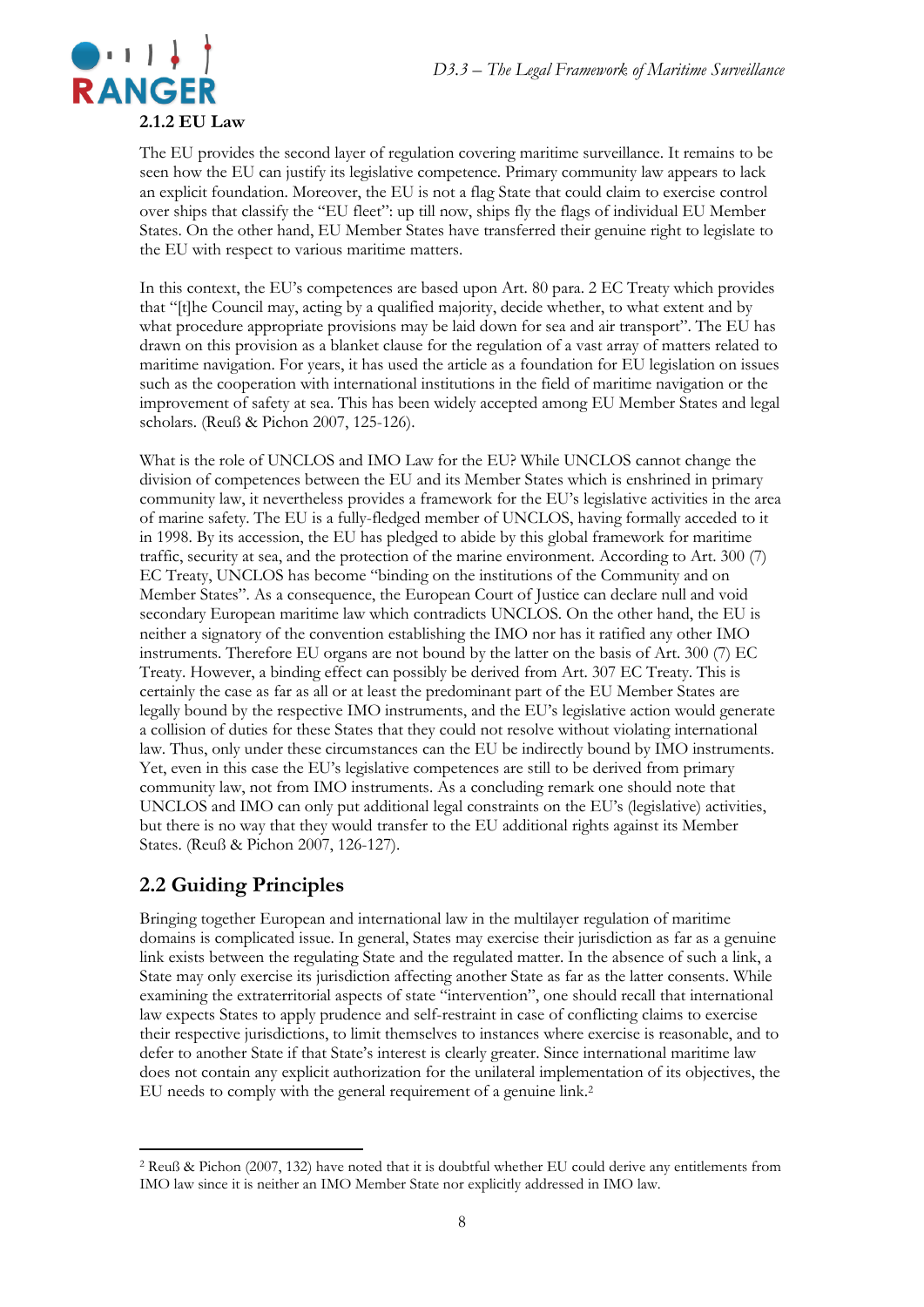

In the following sub-sections  $2.2.1 - 2.2.4$  four internationally recognized principles are introduced which may serve as a connecting link between the regulating State and the regulating matter.

## <span id="page-8-0"></span>**2.2.1 Territorial Principle**

As a general rule, the territory can provide a genuine link between a regulator and a regulated matter. Within its own territory, a State can regulate the conduct of all physically present natural and legal persons, regardless of their nationality. The territorial principle also justifies the exercise of jurisdiction in cases in which a conduct outside a State's territory has or is intended to have a substantial effect within. As far as the exercise of jurisdiction is based upon such effects, a State should only claim jurisdiction if the presumed effect is *direct, foreseeable* and *substantial<sup>3</sup>* . For the present context, the territorial principle needs to be seen in the light of Article 2 of UNCLOS which extends the territorial sovereignty of coastal States, subject to UNCLOS and other rules of international law, to an adjacent belt of sea, described as the territorial see. Furthermore, pursuant to Article 56 UNCLOS bestows upon costal States within their respective exclusive economic zones, among others, "sovereign rights for the purpose of exploring and exploiting, conserving and managing the natural resources, weather living or non-living, of the waters superjacent to the sea-bed and of the sea-bed and its subsoil.

## <span id="page-8-1"></span>**2.2.2 Nationality Principle**

Nationality constitutes a further, equally established genuine link with the potential to provide sufficient connection between the regulation and the regulated matter. The exercise of jurisdiction on the basis of the nationality principle extends to ships flying the flag of the respective state. Article 91 of UNCLOS provides that States may define the conditions for the grant of nationality to ships and requires a genuine link between the respective States and ships. As the jurisdiction over nationals refers equally to legal persons, the determination of their nationality is of utmost relevance. As a general rule, national law brings legal persons into existence and thus establishes their nationality. On the other hand, the jurisdiction over legal persons is only uncontroversial as far as they are incorporated under the laws of a certain State, their shareholders are (predominantly) nationals of that State, and the principal place of management and control is situated within that State. Conversely, there is no conclusive agreement on the question which of the named criteria create by themselves a sufficient link between a legal person and a certain State. In actual State practice, the State in which a legal person's effective seat is located and the state in which the legal person is legally incorporated are both acknowledged as States bestowing nationality upon legal persons, although this may obviously lead to conflicts and does not exclude the acceptance of further genuine links between legal persons and specific States bestowing nationality upon them. Once a legal person's nationality is determined, numerous details regarding the extension of jurisdiction to their foreign subsidiary companies remain controversial. Concerns have been voiced that, with a view to the legitimate exercise of jurisdiction, foreign subsidiary companies cannot be considered as having the nationality of their parent entities.

## <span id="page-8-2"></span>**2.2.3 Protective Principle**

According to protective principle – another foundation than can establish a sufficient link between governmental regulation and regulated matters – a State can exercise its jurisdiction even over foreigners and beyond its territory if thereby defending security or other public interests. This principle acknowledges the need of States to protect their own governmental functions. However, not every State interest is sufficient to warrant the reference to this principle. Interests of equal weigh to national security is required.

**<sup>.</sup>** <sup>3</sup> This is called *triple test* required by international law.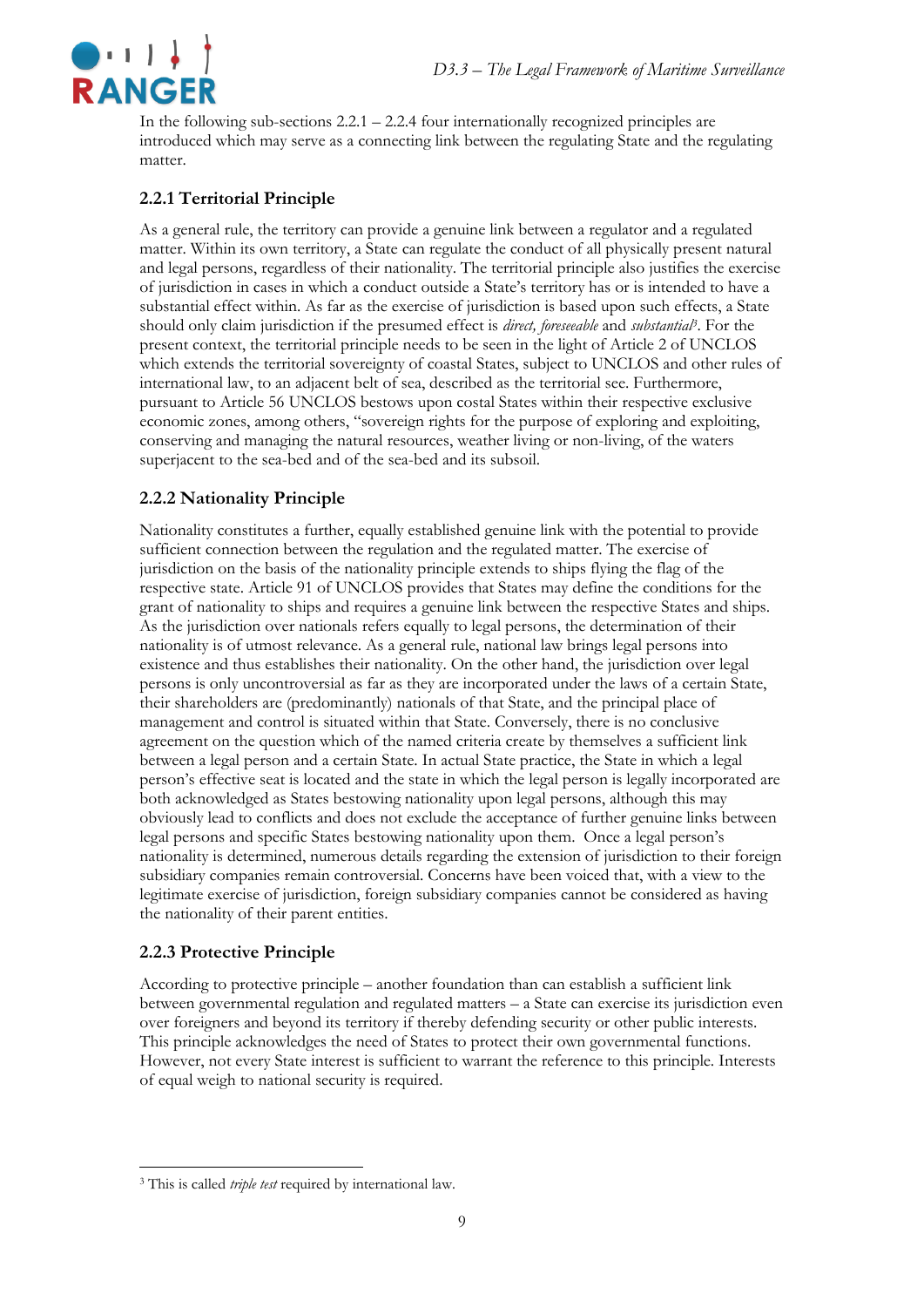

#### <span id="page-9-0"></span>**2.2.4 Universality Principle**

In general, the universality principle allows States to exercise jurisdiction for the defence of legal values that the international community considers to be particularly worthy of protection. Such values can result from the identification on *international community interests*, <sup>4</sup> which are public goods so fundamental in nature that they are immediate concern to all States.

**<sup>.</sup>** <sup>4</sup> The terminology has not yet been established. Terms is use are "common interests", "global commons", "common concerns of mankind", "common heritage of mankind", and others.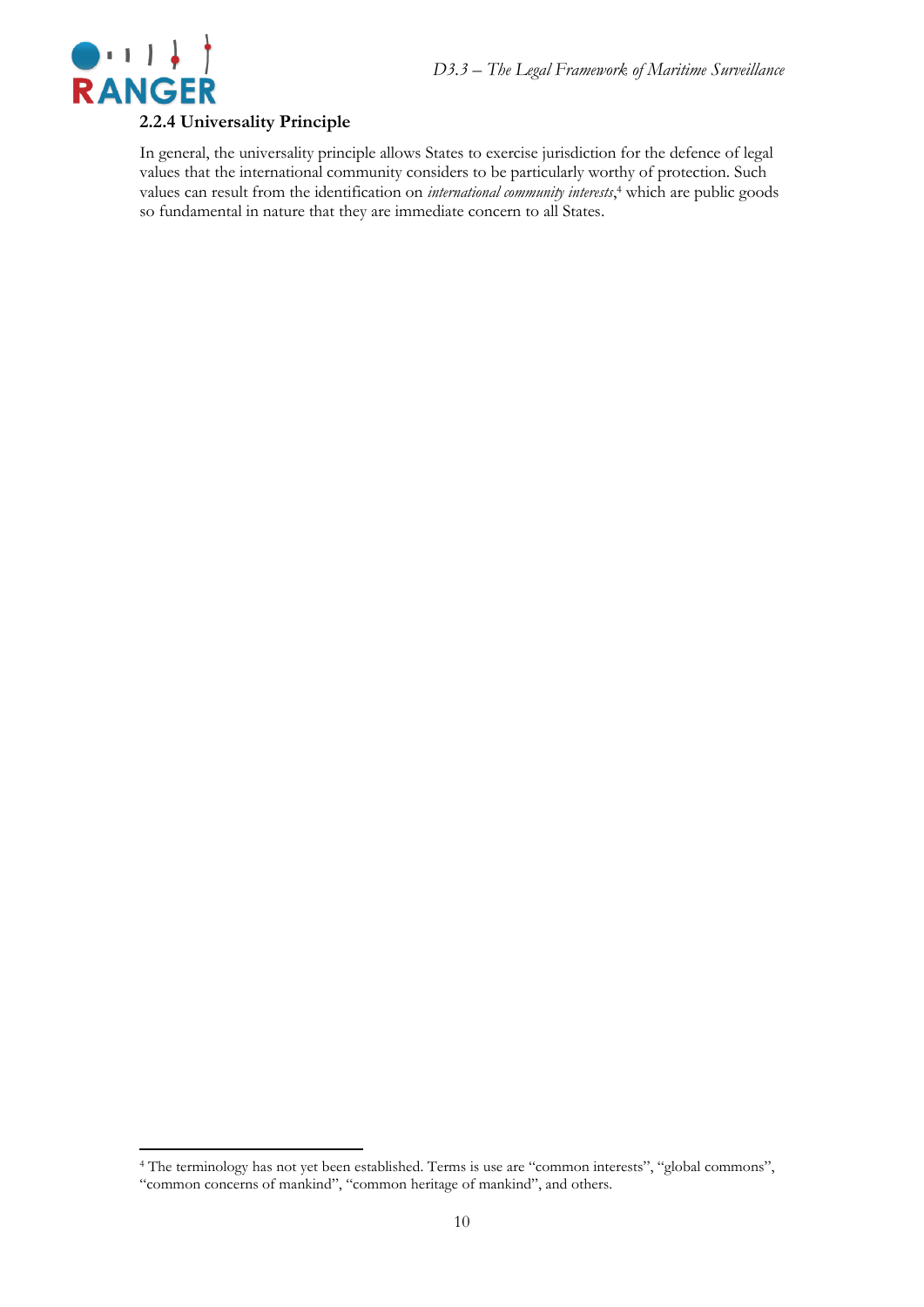

<span id="page-10-0"></span>This section introduces different maritime zones based on United Nation Convention on the Law of the Sea (UNCLOS). Hence, reference in this section is made to UNCLOS if not stated otherwise.

The Convention divides the seas into *maritime zones<sup>5</sup>* – internal waters, archipelagic waters, territorial seas, contiguous zones, exclusive economic zones (EEZ), continental shelfs, high seas, and the Area – and establishes functional rights, obligations and jurisdiction over each zone related to navigation and overflight of the oceans, exploration, exploitation and conservation of ocean-based living and non-living resources, protection of the marine environment, and marine scientific research. Coastal State rights and jurisdiction in offshore areas diminish at the distance from the shoreline increases. Conversely, the rights and freedoms of the international community increase farther from land.

It is noteworthy that UNCLOS attempts to balance the differing interests of coastal and maritime states. Coastal states seek to asset increasing control over their maritime zones while maritime states prioritize the freedom of navigation. (Geng 2012, 22).

Figures 1 and 2 in page 12 illustrate legal regimes of oceans and airspace as well as UNCLOS maritime zones related to them.

## <span id="page-10-1"></span>**3.1 Baseline and Internal Waters**

All maritime zones are measured from the *baseline*. According to Article 5 (UNCLOS) the normal baseline is the low-water line along the coast as marked on large-scale charts officially recognized by the coastal State.

Internal waters are defined in Article 8 of UNCLOS as all waters landward of the baseline along the coast. Lakes, rivers, some bays, roadsteads, harbors, canals, and lagoons are examples of internal waters, which lie landward of the baseline. Coastal States exercise the same jurisdiction and control over their internal waters and superjacent airspace as they do over their land territory. Because ports and harbors are located landward of the baseline, entering a port ordinarily involves the consent of the port State and navigation through internal waters. There is no right of innocent passage by foreign vessels in internal waters. Only in case of emergency when a ship or aircraft is in distress, it may enter internal waters without the permission of the coastal State.

## <span id="page-10-2"></span>**3.2 The Territorial Sea**

1

Territorial sea is measured along the law water mark running along the entire coast. Under Part II of UNCLOS, all States may claim a 12 nautical mile (NM) territorial sea. Within the territorial sea, the coastal State exercises complete sovereignty over the water column, the seabed and subsoil, and the airspace above the territorial sea, subject to the right of innocent passage, transit passage, and archipelagic sea lines passage. It is worth of mentioning that all ships, including warship, enjoy the right of innocent passage through the territorial seas of coastal States.

<sup>5</sup> *Straits* used for international navigation consist of overlapping territorial seas that connect one area of the high seas or exclusive economic zone (EEZ) to another area of the high seas or EEZ. Passage through international straits is governed by part III of UNCLOS, which applies *distinct legal regimes* depending on the characteristics of straits used for international navigation. Pursuant to UNCLOS there are six types of international straits. As a general rule, all ships and aircraft enjoy a right of unimpeded transit passage through such straits in the "normal mode of operation" (UNCLOS, Articles 37-39). Strait regimes will not be discussed in this report.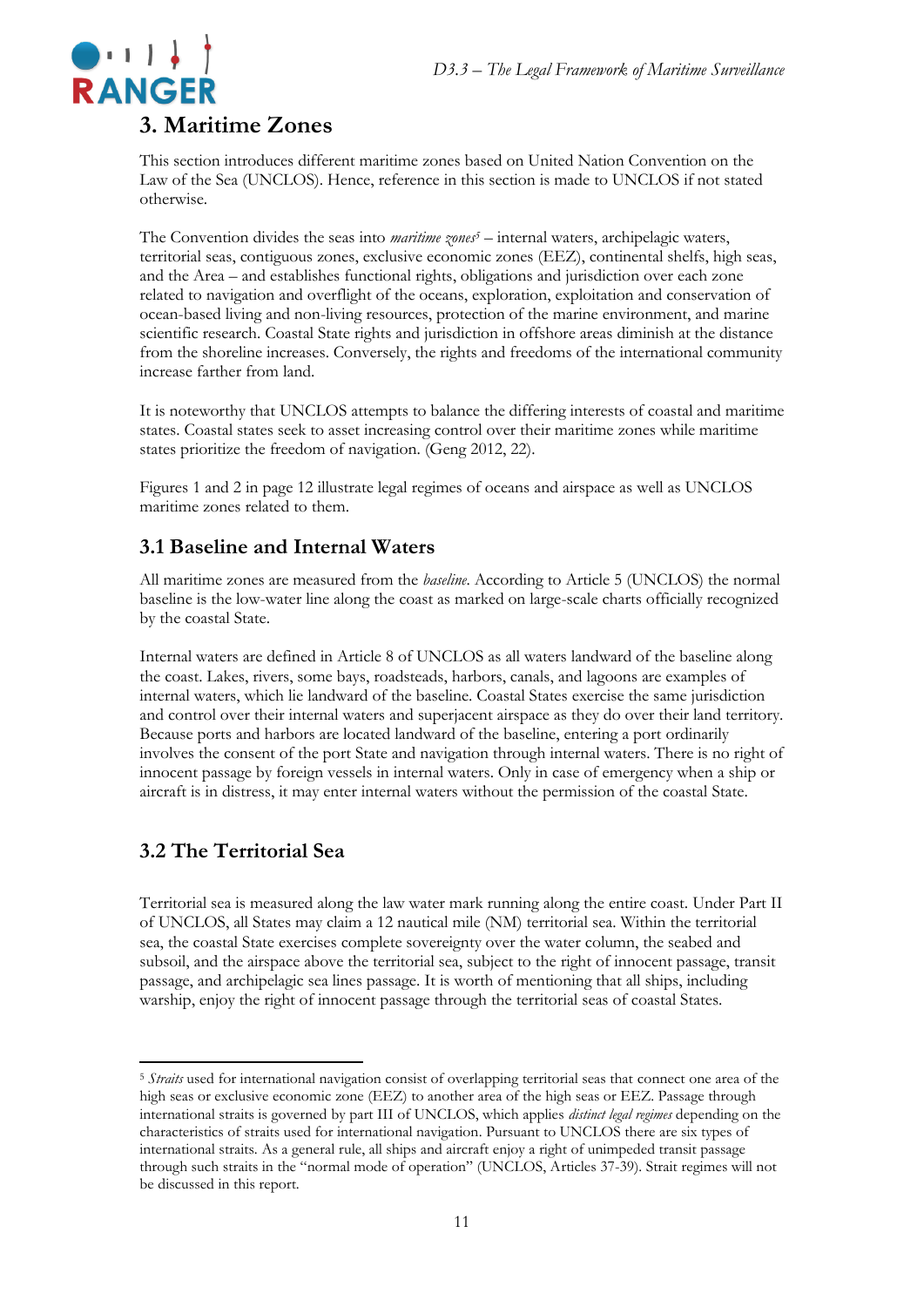# $111.$ **RANGER**



**Figure 1: Legal Regimes of Oceans and Airspace Area**

<span id="page-11-1"></span>



## <span id="page-11-2"></span><span id="page-11-0"></span>**3.3 The Contiguous Zone**

A single article in UNCLOS deals with a zone contiguous to the territorial sea, known as the *contiguous zone*. Article 33 of UNCLOS authorizes the coastal State to claim a 24 NM contiguous zone in which the coastal State may exercise limited control necessary to prevent or punish infringement of its customs, fiscal, immigration, or sanitary laws and regulations in its territory or territorial sea. The objective of contiguous zone is different than either the territorial sea or exclusive economic zone (EEZ). The contiguous zone is not part of the territorial sea, and it is not subject to coastal State sovereignty. Vessels and aircraft of all States enjoy the same high seas freedom of navigation and overflight and other internationally lawful uses of the seas associated with those freedoms in the contiguous zone that apply in the EEZ and on the high seas.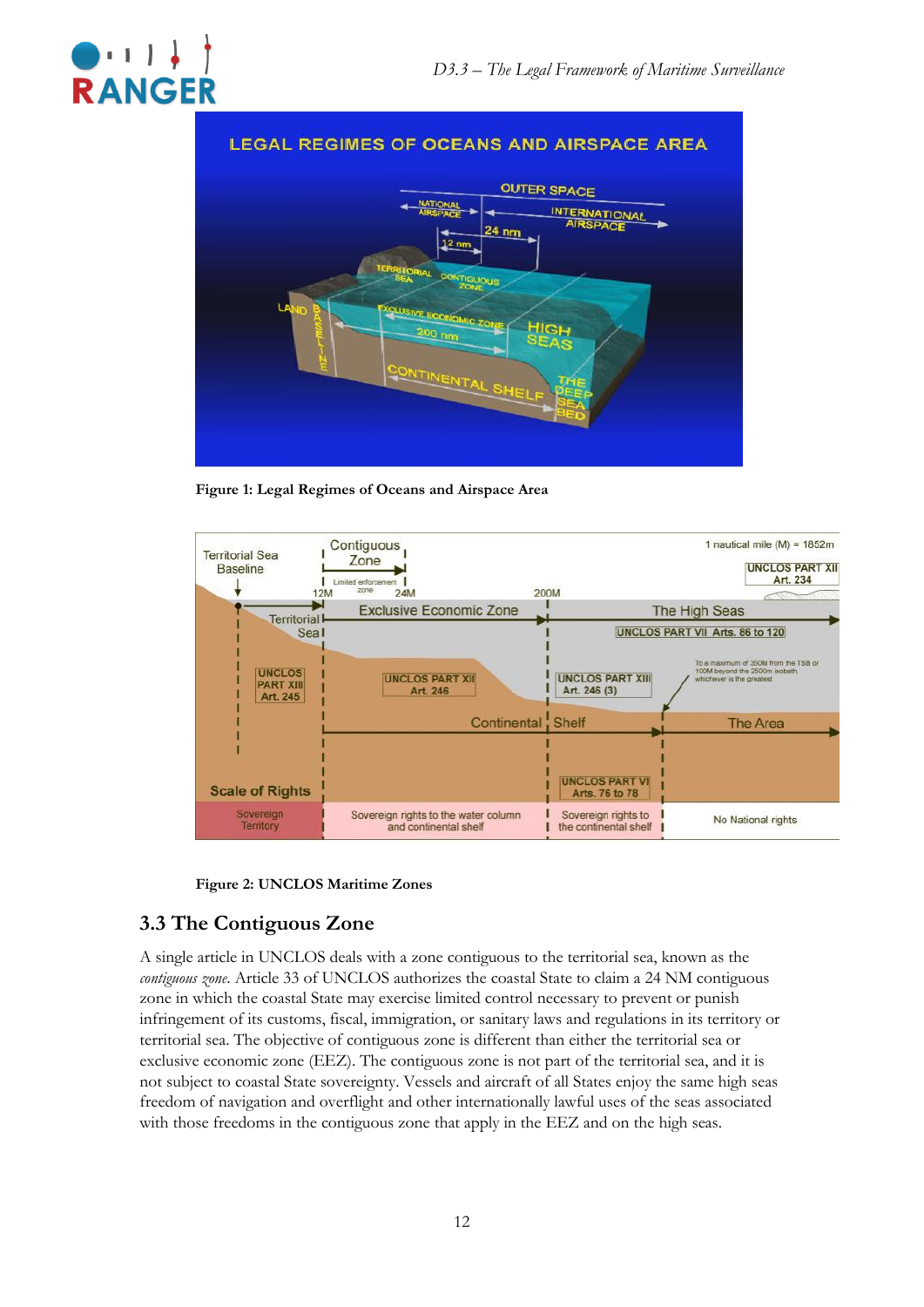

# <span id="page-12-0"></span>**3.4 The Exclusive Economic Zone (EEZ)**

UNCLOS created the exclusive economic zone (EEZ), a new coastal state zone cut from the high seas. Within this 200 NM zone, the coastal State enjoys sovereign rights for the purpose of "exploring, exploiting, conserving and managing" living and non-living natural resources, as well as jurisdiction over most off-shore installations and structures, marine scientific research, and the protection and preservation of the marine environment. Other activities related to the economic exploitation and exploration of the zone, such as the production of energy from water, currents and winds, also fall under control of the coastal State.

Coastal States do not, however, exercise sovereignty over the EEZ. The term "sovereign rights" in Article 56 was deliberately chosen to clearly distinguish between coastal State resource rights and other limited jurisdiction in the EEZ, and coastal State authority in the territorial sea, where coastal States enjoy a much broader and more comprehensive right of "sovereignty".

Accordingly, pursuant to Article 58.1, in the EEZ, all States enjoy high seas freedoms of navigation and overflight, laying of submarine cables and pipelines, and other internationally lawful uses of the seas related to those freedoms, such as those associated with the operation of ships, aircraft and submarine cables and pipelines, and which are compatible with the other provisions of the Convention.

# <span id="page-12-1"></span>**3.5 The Continental Shelf**

Article 76 defines the *continental shelf* as "the seabed and subsoil of the submarine areas that extend beyond the territorial sea throughout the natural prolongation of its land territory to the outer edge of the continental margin", or to a distance of 200 NM from the baselines where the outer edge of the continental margin does not extend up to that distance. Coastal States also exercise sovereign rights over their continental shelf for the purpose of exploring and exploiting its natural resources, including "mineral and other non-living resources of the seabed and subsoil together with living organisms belonging to sedentary species.

# <span id="page-12-2"></span>**3.6 The High Seas**

Beyond the 200 nautical miles EEZ lies the *high seas*, which remain open to all States. According to Article 89 "No State may validly purport to subject any part of the high seas to its sovereignty:" Freedom of the highs seas includes:

- freedom of navigation and overflight;
- freedom to lay submarine cables and pipelines;
- freedom to construct artificial islands and other installations;
- freedom of fishing;
- freedom of scientific research; and
- other internationally lawful uses of the sea.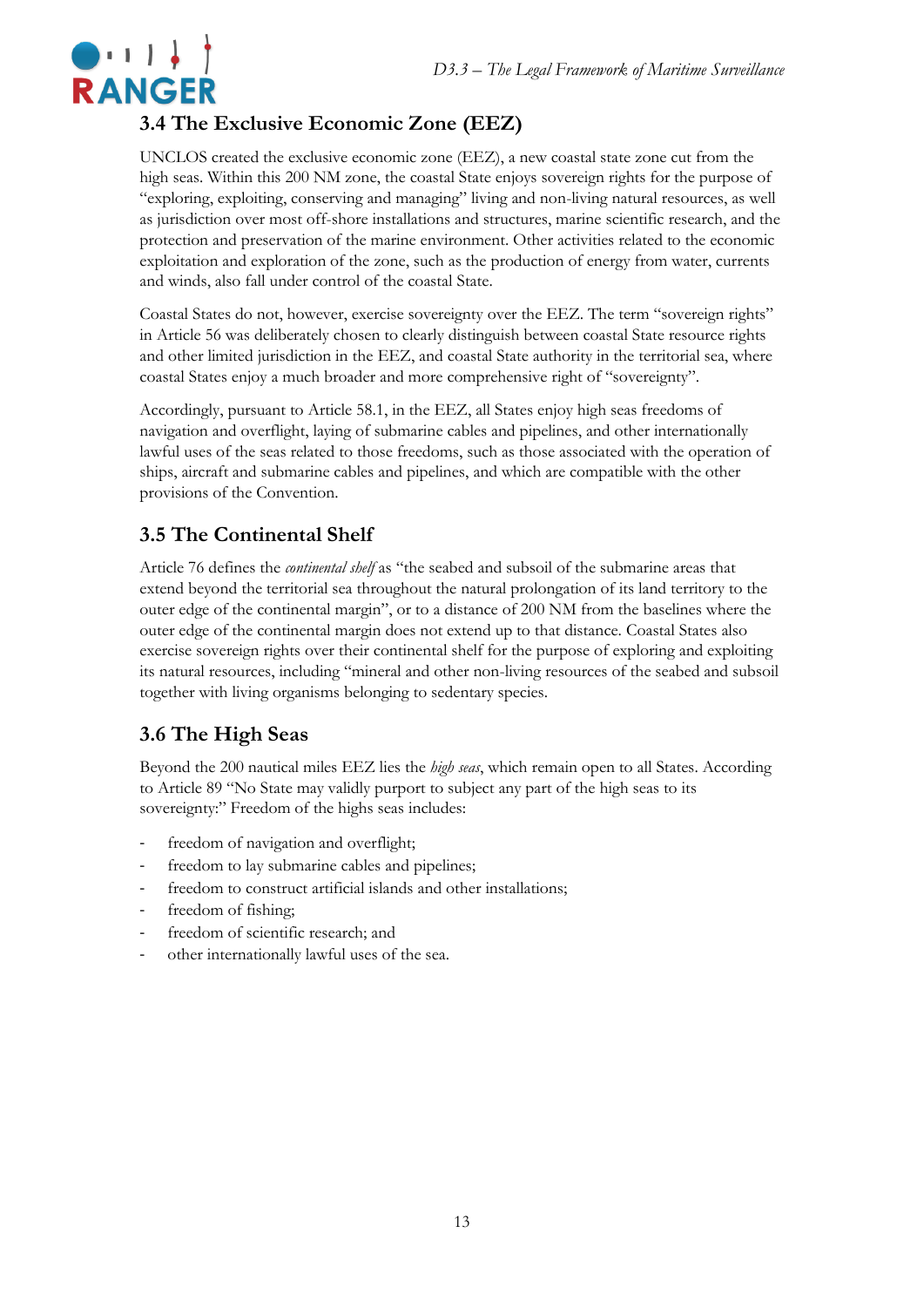

# <span id="page-13-0"></span>**4. Management of External Borders**

This section describes European Law managing external borders of the EU. The most important legal instruments are as follows: 6

- Schengen Borders Code (SBC);
- Frontex Regulation;
- EUROSUR Regulation;
- Regulation on Surveillance of External Sea Borders.

Each sub-section presents one of the above mentioned EU Regulations. Legal framework will be discussed only to extend relevant to RANGER project focusing on:

- border control;
- risk analysis;
- maritime surveillance;
- search and rescue;
- data management;
- <span id="page-13-1"></span>information exchange.

## **4.1 Schengen Borders Code (SBC)**

Schengen Borders Code (Regulation (EU) No 2016/399) <sup>7</sup> establishes the rules governing movement and border control of persons crossing the borders. Pursuant to Article 3 the Regulation shall apply to any person crossing the internal or external borders of Member States. SBC establishes the conditions for entry as well as the relevant procedures for crossing of borders.

Article 2 defines the most relevant concepts of SBC. According to Article 2.10 *border control* means "the activity carried out at a border, in accordance with and for the purposes of this Regulation, in response exclusively to an intention to cross or the act of crossing that border, regardless of any other consideration, consisting of border checks and border surveillance". Respectively *border surveillance* means "the surveillance of borders between border crossing points and the surveillance of border crossing points outside the fixed opening hours, in order to prevent persons from circumventing border checks (Article 2.12).

Article 5 stipulates crossing of external borders. As a general rule, and pursuant to Article 5.1, crossing of external borders is only allowed at border crossing points and during the fixed opening hours. Exceptions for that general rule may be allowed only in situations regulated in Article 5.2 as follows:

(a) for individuals or groups of persons, where there is a requirement of a special nature for the occasional crossing of external borders outside border crossing points or outside fixed

**<sup>.</sup>** <sup>6</sup> The names of the acts described below are *unofficial*, and they tend to give only rough descriptions of the content of the acts. The official names of the acts are indicated within each subsection.

<sup>7</sup> Regulation (EU) No 2016/399 of the European Parliament and of the Council of 9 March 2016 on a Union Code on the rules governing the movement of persons across borders (Schengen Borders Code). Regulation repealed preceding Regulation (EC) No 562/2006 of the European Parliament and of the Council of 15 March 2006 establishing a Community Code on the rules governing the movement of persons across borders (Schengen Borders Code). On 7th March 2017 Council adopted Regulation (EU) No 2017/458 amending SBC to reinforce checks against relevant databases at the external borders. The amendment obliges Member States to carry out **systematic checks against relevant databases on all persons, including those enjoying the right of free movement** under EU law (i.e. EU citizens and members of their families who are not EU citizens) when they cross the external borders. This obligation shall apply at **all external borders** (air, sea and land borders), **both at entry and exit**.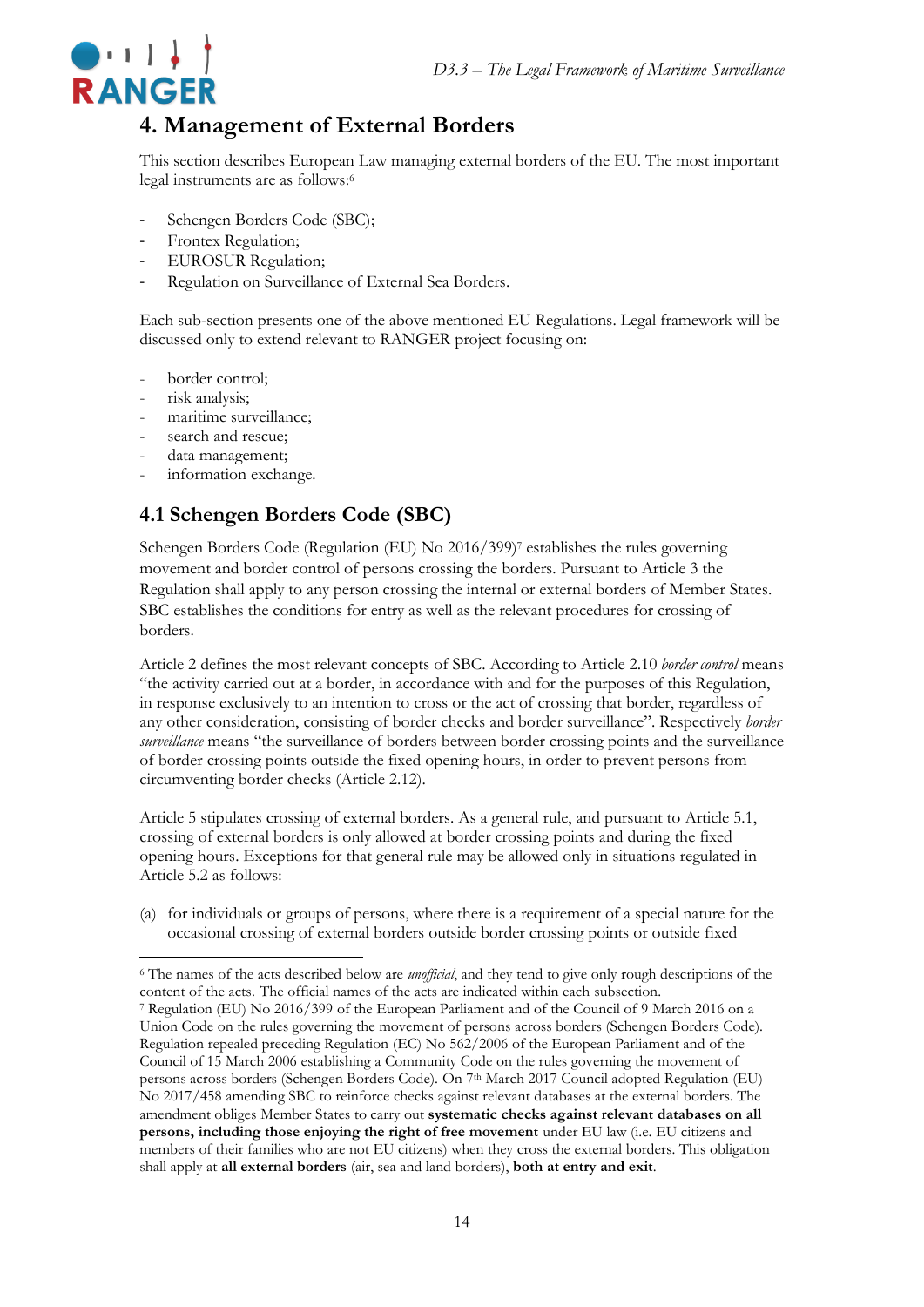

opening hours, provided that they are in possession of the permits required by national law and that there is no conflict with the interests of public policy and the internal security of the Member States. Member States may make specific arrangements in bilateral agreements. General exceptions provided for by national law and bilateral agreements shall be notified to the Commission pursuant to Article 39;

- (b) for individuals or groups of persons in the event of an unforeseen emergency situation;
- (c) in accordance with the specific rules set out in Articles 19 and 20 in conjunction with Annexes VI and VII.

Article 8 stipulates rules on border checks on persons. Both Regulations - (EC) No 562/2006 and (EU) No 2016/399 - established different procedures for persons enjoying the right of free movement under Union law (*minimum check*) and third-country nationals (*thorough check*). Council Regulation (EU) No 2017/458 gives up these concepts. Furthermore, it obliges Member States to carry out **systematic checks against relevant databases<sup>8</sup> on all persons, including those enjoying the right of free movement** under EU law (i.e. EU citizens and members of their families who are not EU citizens) when they cross the external borders. This obligation shall apply at **all external borders** (air, sea and land borders), **both at entry and exit**.

Article 19 stipulates specific rules for the *various types of border* and the *various means of transport* used for crossing the external borders. Detailed rules have been described in Annex VI. Article 20 sets specific rules for checks on *certain categories of persons*. Annex VII contains detailed rules for:

- heads of state;
- pilots of aircraft and other crew members;
- seamen;
- holders of diplomatic, official or service passports and members of international organisations;
- cross-border workers;
- minors:

 $\overline{a}$ 

- rescue service, police, fire brigades and border guards;
- offshore workers.

Furthermore Article 20 (Specific rules for checks on certain categories of persons) and Annex VI (Specific rules for the various types of border and the various means of transport used for crossing the Member States' external borders) contain detailed instructions for the border crossing procedures. Due to these norms are not in focus of border surveillance they are not discussed in this section.

In addition to border checks SBC includes provisions for border surveillance. Article 13 provides detailed description for *border surveillance*. Pursuant to Article 13.1 the main purpose of border surveillance shall be to prevent unauthorised border crossings, to counter cross-border criminality and to take measures against persons who have crossed the border illegally.

The border guards shall use stationary or mobile units to carry out border surveillance. That surveillance shall be carried out in such a way as to prevent and discourage persons from circumventing the checks at border crossing points. (Article 13.2).

Surveillance between border crossing points shall be carried out by border guards whose numbers and methods shall be adapted to existing or foreseen risks and threats. It shall involve

<sup>8</sup> Pursuant to Article 8.2 persons enjoying the right of free movement under Union law shall be subjected to checks against 1) the SIS; (2) Interpol's Stolen and Lost Travel Documents (SLTD) database; (3) national databases containing information on stolen, misappropriated, lost and invalidated travel documents. Regarding third-country nationals Member States are obliged to check them systematically against *all relevant* databases.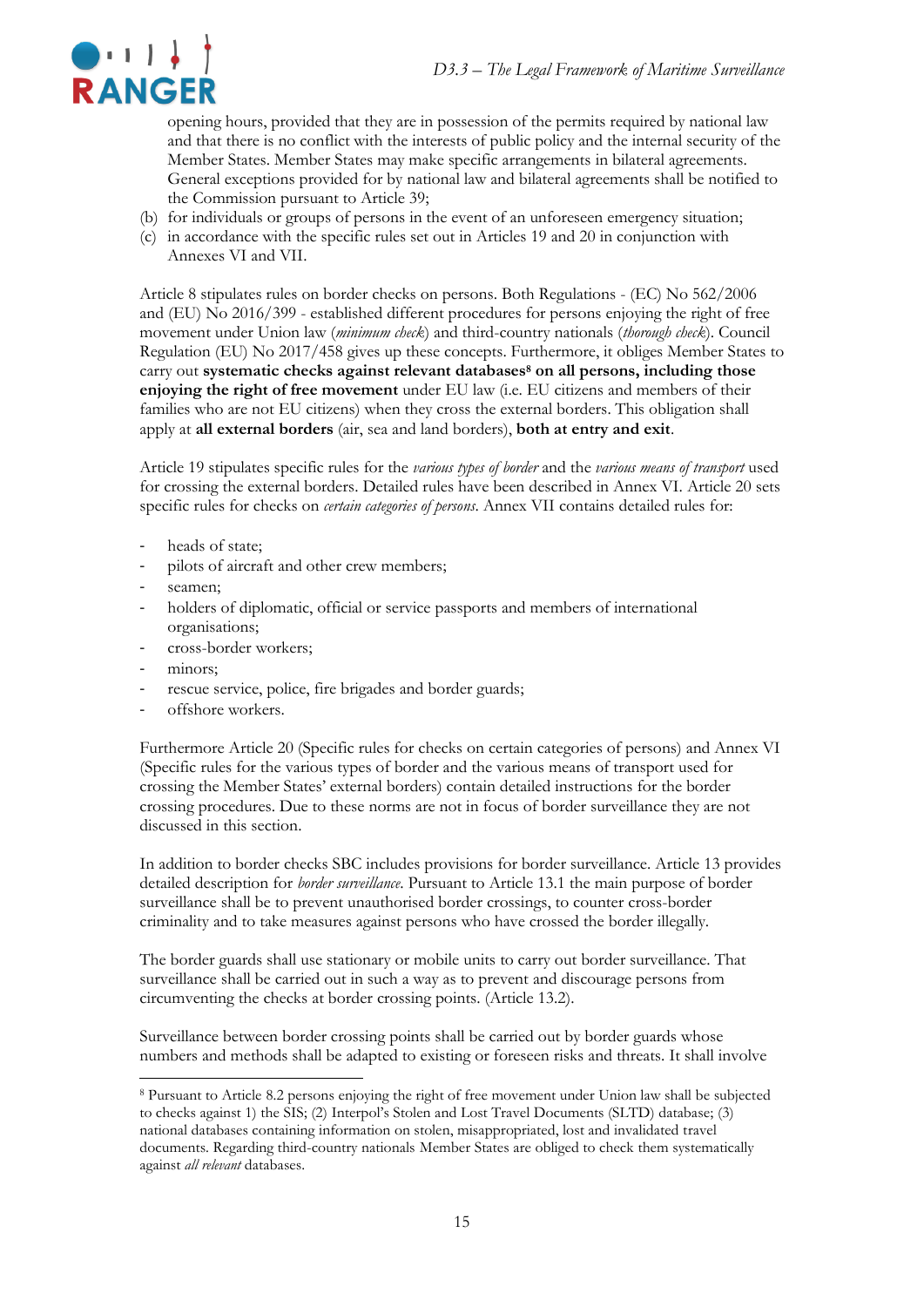

frequent and sudden changes to surveillance periods, so that unauthorised border crossings are always at risk of being detected. (Article 13.3).

Surveillance shall be carried out by stationary or mobile units which perform their duties by patrolling or stationing themselves at places known or perceived to be sensitive, the aim of such surveillance being to apprehend individuals crossing the border illegally. Surveillance may also be carried out by technical means, including electronic means. (Article 13.4).

Additional measures governing surveillance may be adopted in accordance with Article 37.

SBC provides the framework for cooperation between Member States and the third countries, too. According to Article 17 the Member States shall assist each other and shall maintain close and constant cooperation with a view to the effective implementation of border control, in accordance with Articles 7 to 16. They shall exchange all relevant information.

Furthermore, operational cooperation between Member States in the field of management of external borders shall be coordinated by Frontex. (Article 17.2).

Pursuant to Article 17.3 without prejudice to the competences of the Agency, Member States may continue operational cooperation with other Member States and/or third countries at external borders, including the exchange of liaison officers, where such cooperation complements the action of the Agency. Member States shall refrain from any activity which could jeopardise the functioning of the Agency or the attainment of its objectives. Member States shall report to the Agency on the operational cooperation referred to in the first subparagraph.

# <span id="page-15-0"></span>**4.2 Frontex<sup>9</sup> Regulation**

European Agency responsible for management of operational cooperation at the external borders of the Member States of the European Union has been established by EU Regulation (EC) No 2007/2004<sup>10</sup> . Regulation was amended by Regulation (EU) No 1168/201111. Both regulations were repealed by Regulation (EU) 2016/1624<sup>12</sup> which established the *European Border and Coast Guard*. The European Border and Coast Guard comprises the European Border and Coast Guard Agency (Frontex) and national authorities which are responsible for border management, including coast guards to the extent that they carry out border control tasks. Impetus for new regulation was caused by unprecedented migratory flows towards Union territory and need to tackle the dramatic situation at the external borders.

Regulation amended and expanded the provisions of Regulation (EC) No 2007/2004 and Regulation (EC) No 863/2007 of the European Parliament and of the Council<sup>13</sup>, and Council

<sup>1</sup> <sup>9</sup> Frontex is a well-established name for European Border Agency (see Regulation (EU) 2016/1624, points (9) and (11) in preamble) why it is used for simplicity and consistency of project deliverables.

<sup>10</sup> Council Regulation (EC) No 2007/2004 of 26 October 2004 establishing a European Agency for the Management of Operational Cooperation at the External Borders of the Member States of the European Union.

<sup>11</sup> Regulation (EU) No 1168/2011 of the European Parliament and of the Council of 25 October 2011 amending Council Regulation (EC) No 2007/2004 establishing a European Agency for the Management of Operational Cooperation at the External Borders of the Member States of the European Union.

<sup>12</sup> Regulation (EU) 2016/1624 of the European Parliament and of the Council of 14 September 2014 on the European Border and Coast Guard and amending regulation (EU) 2016/399 of the European Parliament and of the Council and repealing Regulation (EC) No 863/2007 of the European Parliament and of the Council, Council Regulation (EC) No 2007/2004 and Council Decision 2005/267/EC. <sup>13</sup> Regulation (EC) No 863/2007 of the European Parliament and of the Council of 11 July 2007 establishing a mechanism for the creation of Rapid Border Intervention Teams and amending Council Regulation (EC) No 2007/2004 as regards that mechanism and regulating the tasks and powers of guest officers.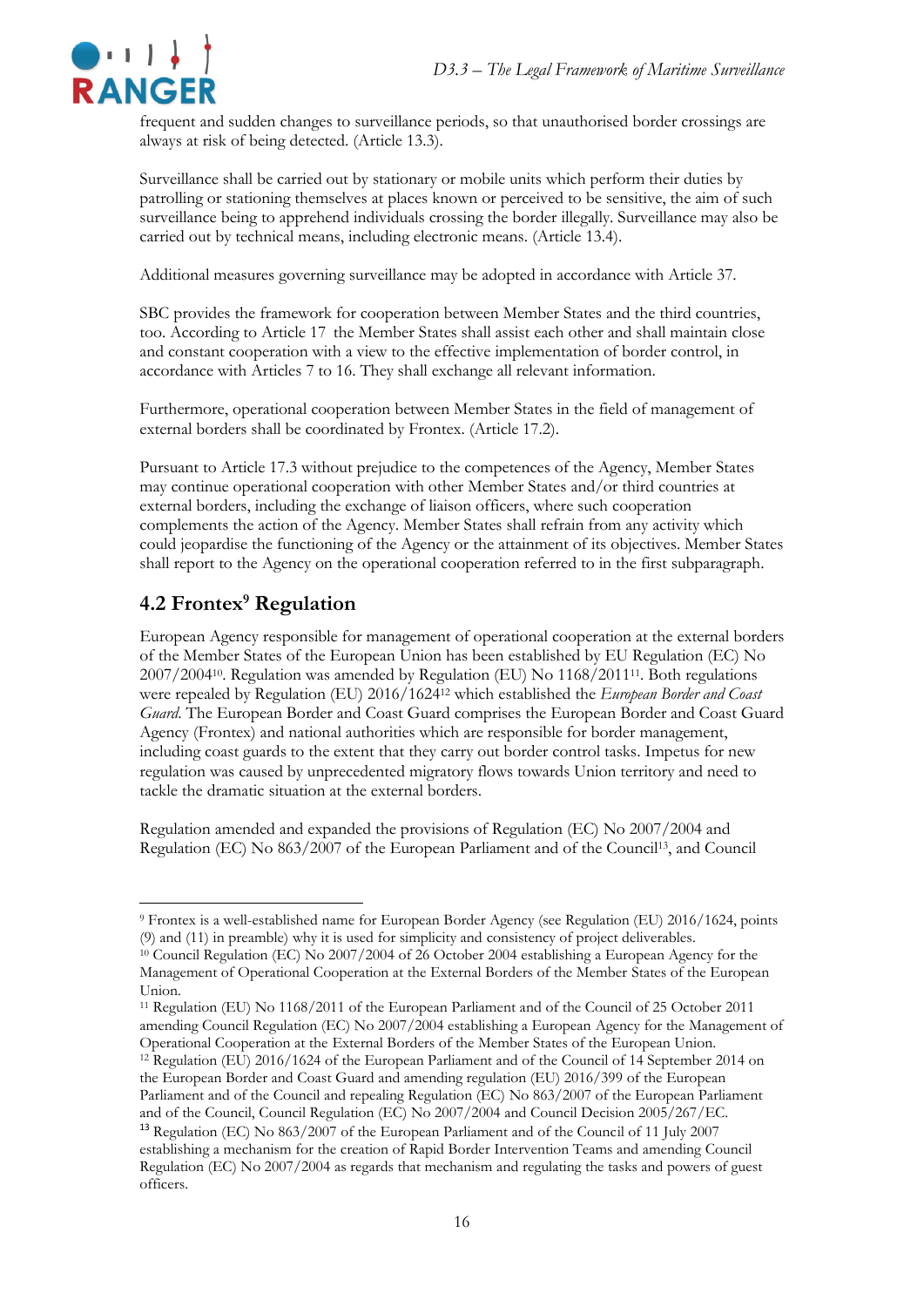

Decision 2005/267/EC14. Since the amendments were substantial in number and nature, abovementioned acts, in the interests of clarity, were replaced and repealed.

Regulation (EU) 2016/1624 expanded the 'concept' of European Integrated Border Management (IBM). Furthermore, it expanded the tasks and powers of Frontex. The key role of Frontex is to establish a technical and operational strategy for implementation of *integrated border management* (IBM) at Union level; to oversee the effective functioning of border control at the external borders; to provide increased technical and operational assistance to Member States through joint operations and rapid border interventions; to ensure the practical execution of measures in a situation requiring urgent action at the external borders; to provide technical and operational assistance in the support of search and rescue operations for persons in distress at sea; and to organise, coordinate and conduct return operations and return interventions.

Pursuant to Article 4 European integrated border management consists of "all" aspects or components managing borders. Respectively, tasks of European Border and Coast Guard Agency (Frontex) contain numerous tasks related to IBM as (but not limited to):

- monitoring migratory flows;
- carrying out risk analysis and vulnerability assessments;
- monitoring the management of external borders;
- assisting Member States and third countries by providing technical and operational assistance;
- launching rapid border interventions;
- deploying European return interventions;
- developing and operating information systems;
- developing, maintaining and coordinating EUROSUR framework;
- cooperating with European Agencies.

It is important not to confuse different but close related concepts. For example, according to Article 4 'European integrated border management' contains *search and rescue* (SAR) operations for persons in distress at sea launched and carried out in accordance with Regulation (EU) No 656/2014<sup>15</sup> and with international law, taking place in situations which may arise during border surveillance operations at sea. Instead, SAR is not part of 'border control' or 'border surveillance' within the SBC (see section 3.1). The implementation of Regulation (EU) 2016/1624 does not affect the division of competence between the Union and the Member States under the Treaties, or the obligations of Member States under international conventions such as the United Nations Convention on the Law of the Sea, the International Convention for the Safety of Life at Sea, the International Convention on Maritime Search and Rescue, the International Convention for the Prevention of Pollution from Ships, and other relevant international maritime instruments. Hence, in accordance with Union law and other legal instruments Frontex *assists* Member States in conducting search and rescue operations in order to protect and save lives whenever and wherever so required.

Regulation contains a number of provisions for the exchange of information. Article 10 stipulates an *obligation to exchange information.* In order to perform the tasks conferred on them by Regulation (EU) 2016/1624, in particular for Frontex to monitor the migratory flows, to carry out risk analysis and to perform the vulnerability assessment, Frontex and the national authorities responsible for border management and return, including coast guards to the extent that they carry out border control tasks, shall exchange accurate information in a timely manner. Frontex shall provide adequate information covering all aspects relevant to European integrated border management, especially border control, return, irregular secondary movements of third-country

<sup>1</sup> <sup>14</sup> Council Decision 2005/267/EC of 16 March 2005 establishing a secure web-based Information and Coordination Network for Member States' Migration Management Services.

<sup>15</sup> See section 3.4 Surveillance of External Sea Borders.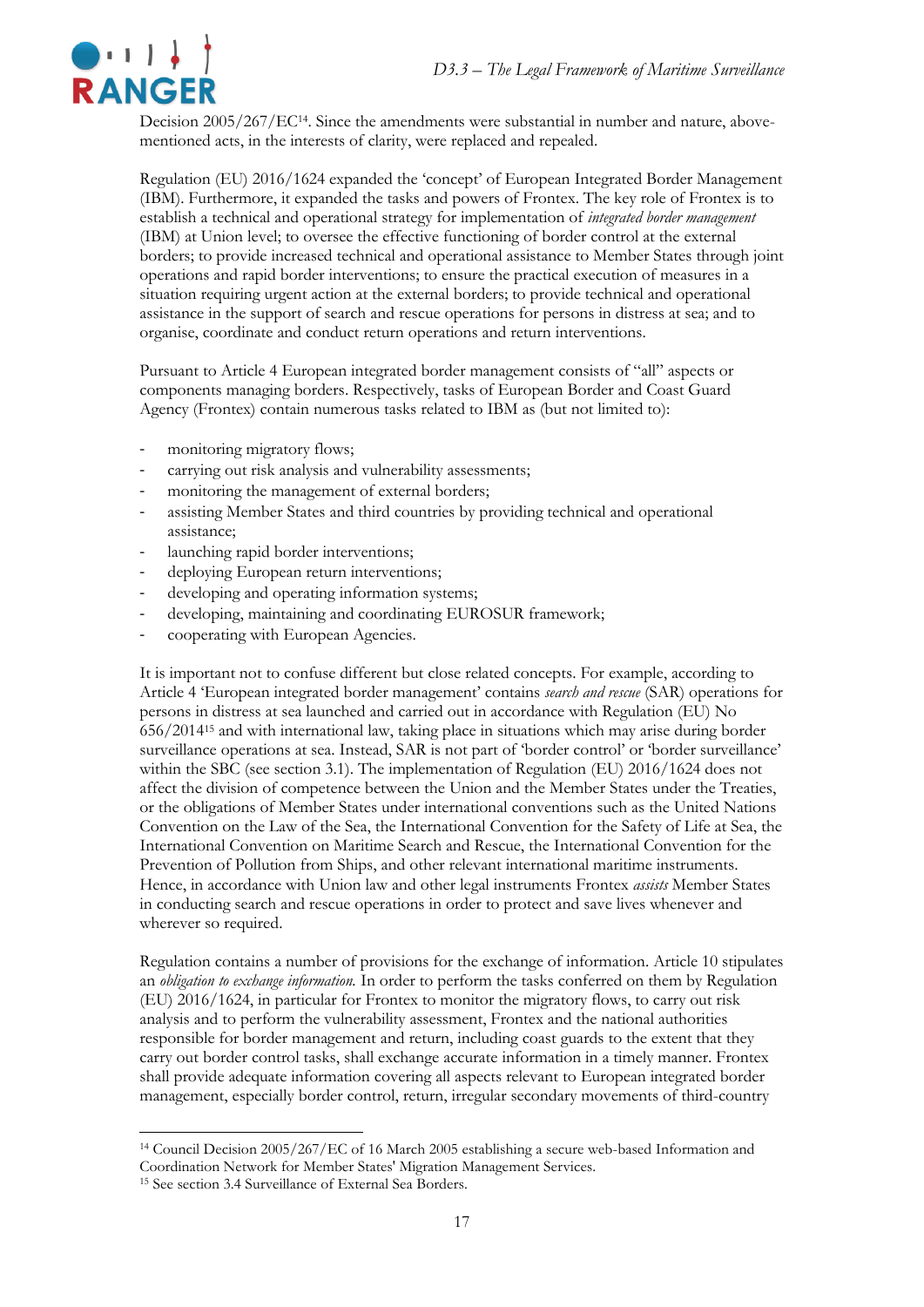

**.** 

nationals within the Union, prevention of cross-border crime including facilitation of unauthorised border crossings, trafficking in human beings, terrorism and threats of a hybrid nature, as well as the situation in neighbouring third countries, so as to allow for appropriate measures to be taken or to tackle identified threats and risks with a view to improving the integrated management of the external borders. Respectively, Member States should also, in their own interests and in the interests of other Member States, enter data into the European databases. Equally, they should ensure that the data are accurate, up-to-date and obtained and entered lawfully.

Effective implementation of an integrated management of the external borders requires regular, swift and reliable exchange of information among the Member States. The Agency should develop and operate information systems facilitating such exchange in accordance with Union data protection legislation. It is important that Member States provide the Agency promptly with complete and accurate information that it needs to perform its tasks. (Preamble 42)

Any processing of personal data by the Agency within the framework of this Regulation should be conducted in accordance with Regulation (EC) No 45/2001<sup>16</sup>. Any processing of personal data by Member States within the framework of this Regulation should be conducted in accordance with Directive  $95/46/EC^{17}$ . In cases where the processing of data is necessary primarily for the purpose of ensuring a high level of internal security within the Union, especially in the context of actions relating to the monitoring of migratory flows and risk analysis, the processing of personal data collected during joint operations, pilot projects and rapid border interventions and by migration management support teams, or the cooperation with Union institutions, bodies, offices, agencies, and international organisations, Council Framework Decision 2008/977/JHA<sup>18</sup> applies. Any processing of personal data should respect the *principles of necessity* and *proportionality*.

Article 11 regulates monitoring of migratory flows and risk analysis. Pursuant to this article Frontex shall monitor migratory flows towards and within the Union, trends and other possible challenges at the external borders of the Union. For that purpose Frontex shall prepare general risk analyses, which shall cover *all aspects* relevant to European integrated border management with a view to *developing a pre-warning mechanism*. Member States shall provide the Agency with all necessary information regarding the situation, trends and possible threats at the external borders and in the field of return. Member States shall regularly, or upon the request of the Agency, provide it with all relevant information such as statistical and operational data collected in relation to the implementation of the Schengen *acquis* as well as information from the analysis layer of the national situational picture established in accordance with Regulation (EU) No 1052/2013.

Chapter III Section 2 (Articles 44-50) contains general provisions on information exchange and data protection. Pursuant to Article 44 Frontex may take all necessary measures to facilitate the exchange of information relevant to its tasks with the Commission and the Member States and, where appropriate, the relevant Union agencies. It shall develop and operate an information

<sup>16</sup> Regulation (EC) No 45/2001 of the European Parliament and of the Council of 18 December 2000 on the protection of individuals with regard to the processing of personal data by the Community institutions and bodies and on the free movement of such data.

<sup>17</sup> Directive 95/46/EC of the European Parliament and of the Council of 24 October 1995 on the protection of individuals with regard to the processing of personal data and on the free movement of such data.

<sup>18</sup> Council Framework Decision 2008/977/JHA of 27 November 2008 on the protection of personal data processed in the framework of police and judicial cooperation in criminal matters. It has been repealed by Directive (EU) 2016/680 of the European Parliament and of the Council of 27 April 2016 on the protection of natural persons with regard to the processing of personal data by competent authorities for the purposes of the prevention, investigation, detection or prosecution of criminal offences or the execution of criminal penalties, and on the free movement of such data, and repealing Council Framework Decision 2008/977/JHA.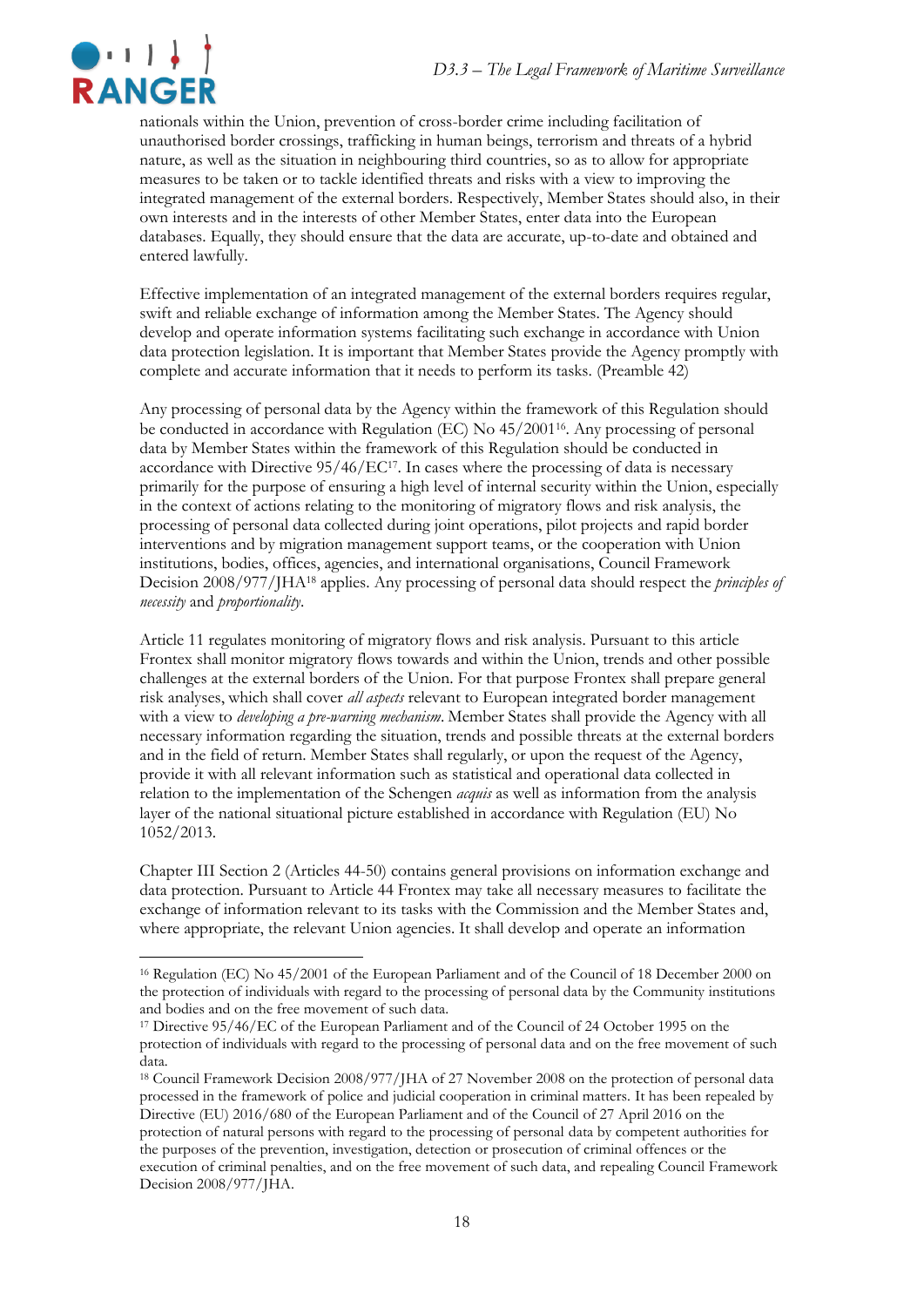

system capable of exchanging *classified information* with those actors, and of exchanging *personal data* referred to in Articles 45, 47, 48 and 49 of this Regulation in accordance with Council Decision 2013/488/EU<sup>19</sup> and Commission Decision (EU, Euratom) 2015/444<sup>20</sup> .

According to Article 45 (Data protection) Frontex shall apply Regulation (EC) No 45/2001 when processing personal data. The transfer of personal data to authorities of third countries or third parties, including international organisations, is prohibited. Article 46 contains an exhaustive list of when personal data may be processed of which the following may be relevant for RANGER:

- performing its tasks of organising and coordinating joint operations, pilot projects, rapid border interventions and in the framework of the migration management support teams in accordance with Article 47;
- risk analysis by the Agency in accordance with Article 11;
- identifying and tracking vessels in the framework of EUROSUR in accordance with Article 49;
- administrative tasks.

Article 47 stipulates processing of personal data collected during joint operations, pilot projects and rapid border interventions and by migration management support teams. Frontex shall only process the following categories of personal data collected and transmitted to it by the Member States or by its own staff in the context of joint operations, pilot projects and rapid border interventions, and by migration management support teams:

- (a) personal data regarding persons who are suspected, on reasonable grounds, by the competent authorities of the Member States, of involvement in cross-border crime, such as migrant smuggling, trafficking in human beings or terrorism;
- (b) personal data regarding persons who cross the external borders without authorisation and whose data is collected by the European Border and Coast Guard teams, including when acting in the framework of the migration management support teams;
- (c) license plate numbers, vehicle identification numbers, telephone numbers or ship identification numbers which are linked to the persons referred to in (a) and (b), and which are necessary for investigating and analysing routes and methods used for illegal immigration and cross-border crime.

Pursuant to paragraph 3 in Article 47 personal data shall be deleted as soon as they have been transmitted to EASO, Europol or Eurojust or to the competent authorities of Member States or used for the preparation of risk analyses. The storage period shall, in any event, not exceed 90 days after the date of the collection of those data. In the results of risk analyses, data shall be anonymised.

Frontex may process personal data in the framework of EUROSUR as set in Article 13(2) of Regulation (EU) No 1052/2013. Finally, Article 50 provides security rules on the protection of classified information and non-classified sensitive information. Frontex shall apply the Commission's rules on security as set out in Decision (EU, Euratom) 2015/444. Those rules shall apply, inter alia, to the exchange, processing and storage of classified information. Furthermore, Frontex shall apply the security principles relating to the processing of non-classified sensitive information as set out in the Decision (EU, Euratom) 2015/444 and as implemented by the Commission.

<sup>1</sup> <sup>19</sup> Council Decision 2013/488/EU of 23 September 2013 on the security rules for protecting EU classified information.

<sup>&</sup>lt;sup>20</sup> Commission Decision (EU, Euratom) 2015/444 of 13 March 2015 on the security rules for protecting EU classified information.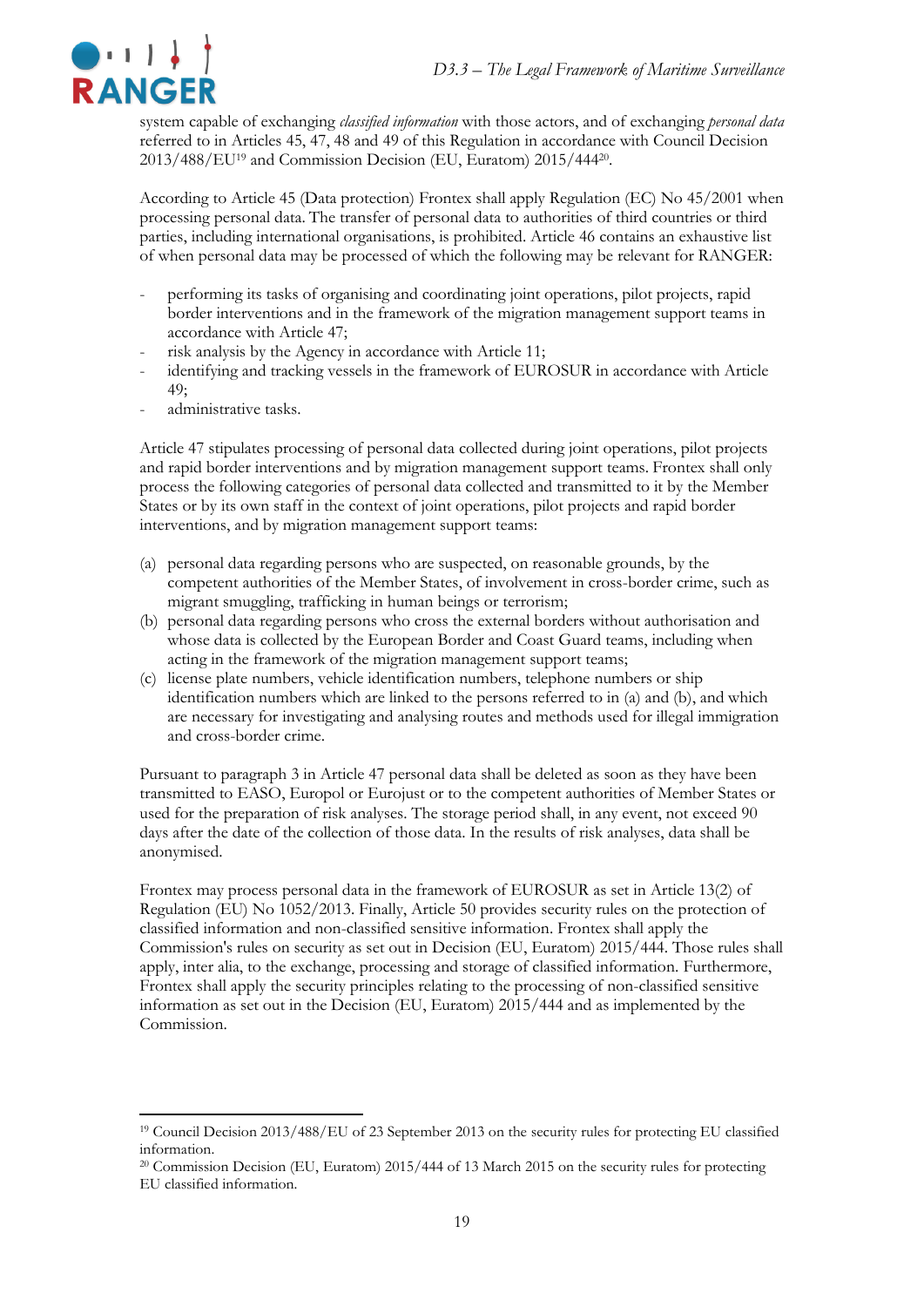# $\bullet$   $\cdot$   $\circ$   $\circ$   $\circ$ **RANGER 4.3 EUROSUR Regulation**<sup>21</sup>

<span id="page-19-0"></span>European Border Surveillance System (EUROSUR) has been established in order to strengthen the exchange of information and the operational cooperation between national authorities of Member States as well as with Frontex. EUROSUR provides those authorities and Frontex with the infrastructure and tools needed to improve their situational awareness and reaction capability at the external borders of the Member States of the Union for the purpose of detecting, preventing and combating illegal immigration and cross-border crime and contributing to ensuring the protection and saving the lives of migrants.

According to preamble (13) of Regulation (EU) No 1052/2013 "Any exchange of personal data in the European situational picture and the common pre-frontier intelligence picture should constitute an exception. It should be conducted on the basis of existing national and Union law and should respect their specific data protection requirements. Directive 95/46/EC of the European Parliament and of the Council, Regulation (EC) No 45/2001 of the European Parliament and of the Council and Council Framework Decision 2008/977/JHA are applicable in cases in which more specific instruments, such as Regulation (EC) No 2007/2004, do not provide a full data protection regime."

EUROSUR Regulation establish EUROSUR framework and operational requirement of functioning of the framework<sup>22</sup>. EUROSUR framework consists of six components (national coordination centres, national situational pictures (NSP), communication network, European situational picture (ESP), common pre-frontier intelligence picture (CPIP) and common application of surveillance tools). For example, according to Article 7 communication network shall allow for the exchange of non-classified sensitive and classified information in a secure manner and in near-real-time with, and among, the national coordination centres. The network shall be operational twenty four hours a day and seven days a week and shall allow for:

- (a) bilateral and multilateral information exchange in near-real- time;
- (b) audio and video conferencing;
- (c) secure handling, storing, transmission and processing of non-classified sensitive information;
- (d) secure handling, storing, transmission and processing of EU classified information up to the level of RESTREINT UE/EU RESTRICTED or equivalent national classification levels, ensuring that classified information is handled, stored, transmitted and processed in a separate and duly accredited part of the communication network.

Furthermore, pursuant to Article 7.5 Member States' authorities, agencies and other bodies using the communication network shall ensure that equivalent security rules and standards as those applied by Frontex are complied with for the handling of classified information.

Due to radars are used for situational awareness (NSP, ESP, CPIP) as a part of EUROSUR framework, they have to meet above mentioned EUROSUR requirements. Furthermore, Article 13 provides regulation on processing of personal data. Pursuant to Article 13.1 where the national situational picture is used for the processing of personal data, those data shall be processed in accordance with Directive 95/46/EC, Framework Decision 2008/977/JHA and the relevant national provisions on data protection. According to Article 13.2 the European situational picture and the common pre-frontier intelligence picture may be used only for the processing of personal data concerning ship identification numbers. Those data shall be processed in accordance with Article 11ca of Regulation (EC) No 2007/2004. Pursuant to Article 11ca processing of such data shall respect the principles of

<sup>1</sup> <sup>21</sup> Regulation (EU) No 1052/2013 of the European Parliament and of the Council of 22 October 2013 establishing the European Border Surveillance System (Eurosur).

<sup>22</sup> For more information see Deliverable D2.2.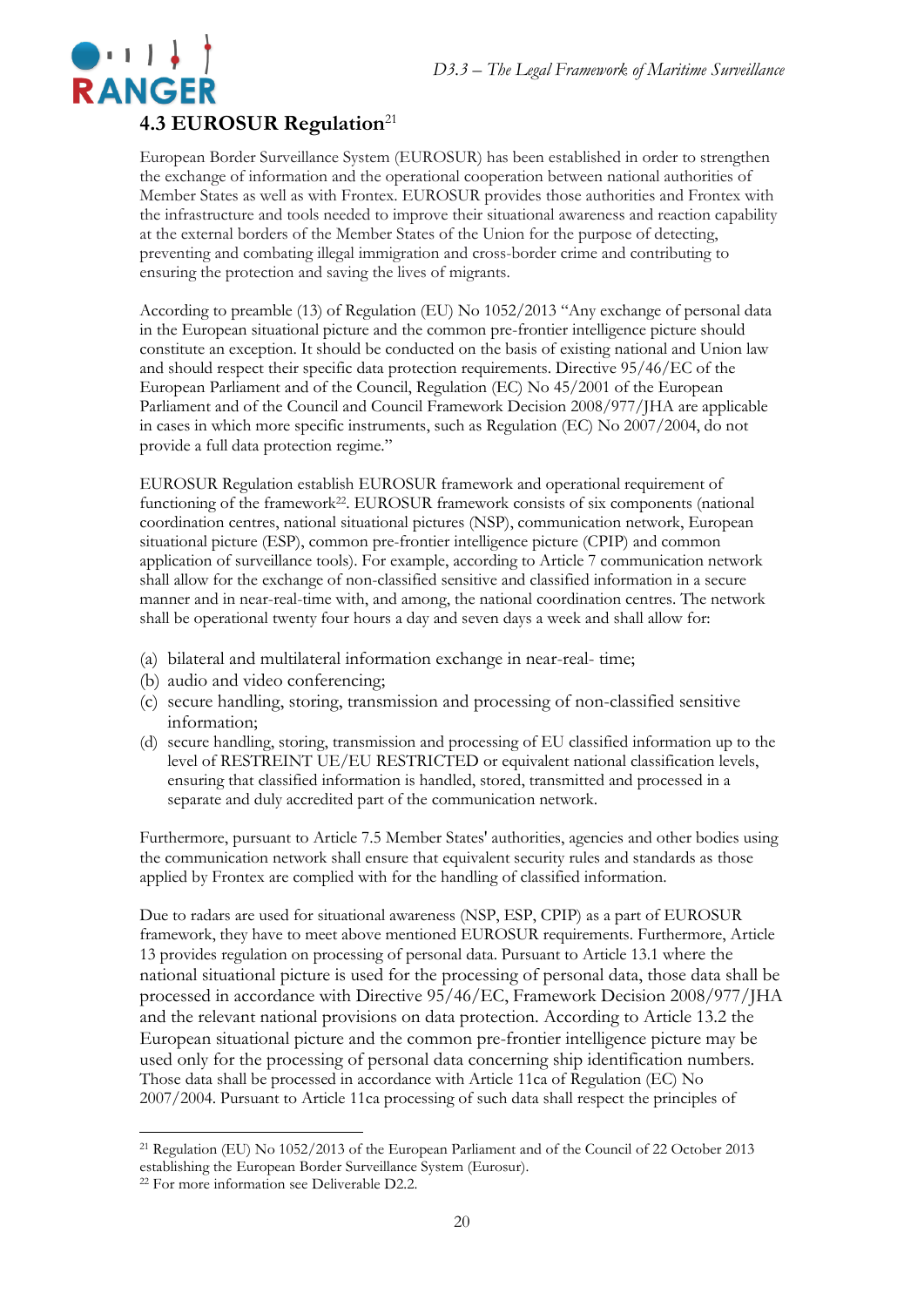

necessity and proportionality and the onward transmission or other communication of such personal data processed by Frontex to third countries shall be prohibited. Furthermore, they shall be processed only for the purposes of detecting, identifying and tracking vessels, as well as for the purposes referred to in Article  $11c(3)$  of that Regulation. They shall automatically be deleted within seven days of receipt by Frontex or, where additional time is needed in order to track a vessel, within two months of receipt by Frontex.

Finally, EUROSUR Regulation establishes some quality requirements for information that will be exchanged within EUROSUR framework. According to Article 18.4 information shall fulfill the criteria of availability, confidentiality and integrity. In order to do so it is highly important that information provided by RANGER radars meet these requirements, too.

## <span id="page-20-0"></span>**4.4 Surveillance of External Sea Borders**

Regulation (EU) No 656/2014<sup>23</sup> establishes rules for the surveillance of the external sea borders in the context of operational cooperation coordinated by the European Agency for the Management of Operational Cooperation at the External Borders of the Member States of the European Union.

Regulation extends the concept of border surveillance. According to preamble (1) "border surveillance is not limited to the detection of attempts at unauthorised border crossings but equally extends to steps such as intercepting vessels suspected of trying to gain entry to the Union without submitting to border checks, as well as arrangements intended to address situations such as search and rescue that may arise during a border surveillance operation at sea and arrangements intended to bring such an operation to a successful conclusion." On the other hand, pursuant to Article 1 the scope of application of the Regulation is limited to *border surveillance operations* carried out by Member States at their external sea borders in the context of operational cooperation coordinated by Frontex.

Cooperation with neighbouring third countries is crucial to prevent unauthorised border crossings, to counter cross-border criminality and to avoid loss of life at sea. In accordance with Regulation (EC) No 2007/2004 Frontex may cooperate with the competent authorities of third countries, in particular as regards risk analysis, and should facilitate operational cooperation between Member States and third countries. Cooperation with third countries may even take place *on the territory or the territorial sea of those countries* provided that it complies with norms and standards at least equivalent to those set by Union law.

During border surveillance operations at sea, Member States should respect their respective obligations under international law, in particular the United Nations Convention on the Law of the Sea, the International Convention for the Safety of Life at Sea, the International Convention on Maritime Search and Rescue, the United Nations Convention against Transnational Organized Crime and its Protocol against the Smuggling of Migrants by Land, Sea and Air, the United Nations Convention relating to the Status of Refugees, the European Convention for the Protection of Human Rights and Fundamental Freedoms, the International Covenant on Civil and Political Rights, the United Nations Convention against Torture and Other Cruel, Inhuman or Degrading Treatment or Punishment, the United Nations Convention on the Rights of the Child and other relevant international instruments.

As described above Regulation addresses readiness for search and rescue during border surveillance operations. In accordance with international law, every State must require the master of a vessel flying its flag, in so far as he can do so without serious danger to the vessel, the crew

<sup>1</sup> <sup>23</sup> Regulation (EU) No 656/2014 of the Parliament and of the Council of 15 May 2014 establishing rules for the surveillance of the external sea borders in the context of operational cooperation coordinated by the European Agency for the Management of Operational Cooperation at the External Borders of the Member States of the European Union.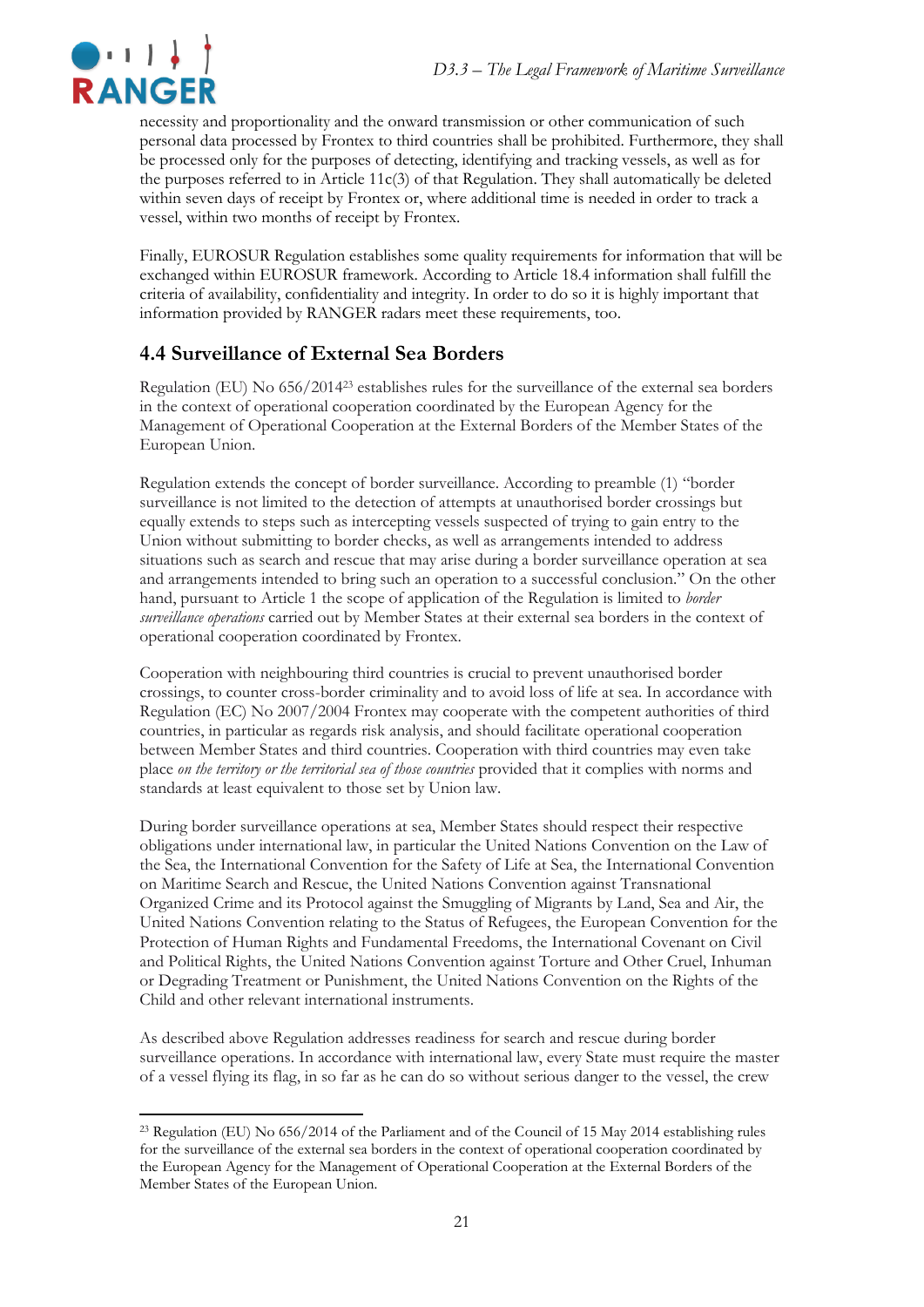

or the passengers, to render assistance without delay to any person found at sea in danger of being lost and to proceed with all possible speed to the rescue of persons in distress. Such assistance should be provided regardless of the nationality or status of the persons to be assisted or of the circumstances in which they are found. The shipmaster and crew should not face criminal penalties for the sole reason of having rescued persons in distress at sea and brought them to a place of safety. Article 9 regulates search and rescue situations addressing obligation of duty of care and by taking any measure necessary for the safety of the persons concerned, while avoiding to take any action that might aggravate the situation or increase the chances of injury or loss of life.

Regulation puts great emphasis on protection of fundamental rights. Pursuant to Article 4.5 any exchange with third countries of personal data obtained during a sea operation for the purposes of this Regulation shall be strictly limited to what is absolutely necessary and shall be carried out in accordance with Directive 95/46/EC24, Council Framework Decision 2008/977/JHA<sup>25</sup> and relevant national provisions on data protection.

Chapter III contains specific rules regarding detection and interception in different maritime zones (the territorial sea, the high seas, the contiguous zone). It is noteworthy, that even though Regulation covers Frontex-led border surveillance operations, pursuant to the Article 5.3 the participating units shall collect and report information about *any* vessel suspected of being engaged in illegal activities at sea, which are *outside the scope of the sea operation*, to the International Coordination Centre, which shall transmit that information to the National Coordination Centre of the Member State concerned.

Furthermore, *on the high seas*, where there are reasonable grounds to suspect that a vessel is engaged in the smuggling of migrants by sea, the participating units are authorized, pursuant to Article 7, to take proper actions in accordance with the Protocol against the Smuggling of Migrants, and where relevant, national and international law.

Regulation contains provision on stateless vessels, too. According to Article 7.11 where there are reasonable grounds to suspect that a *stateless vessel* is engaged in the smuggling of migrants by sea, the participating unit may board and search the vessel with a view to verifying its statelessness. If evidence confirming that suspicion is found, the participating unit shall inform the host Member State which may take, directly or with the assistance of the Member State to whom the participating unit belongs, further appropriate measures in accordance with national and international law.

Pursuant to Article 7.14 where the grounds to suspect that a vessel is engaged in the smuggling of migrants on the high seas prove to be unfounded or where the participating unit does not have jurisdiction to act, but there remains a reasonable suspicion that the vessel is carrying persons intending to reach the border of a Member State and to circumvent checks at border crossing points, that vessel shall continue to be *monitored*. The International Coordination Centre shall communicate information about that vessel to the National Coordination Centre of the Member States towards which it is directed.

**<sup>.</sup>** <sup>24</sup> Directive 95/46/EC of the European Parliament and of the Council of 24 October 1995 on the protection of individuals with regard to the processing of personal data and on the free movement of such data.

<sup>25</sup> Council Framework Decision 2008/977/JHA of 27 November 2008 on the protection of personal data processed in the framework of police and judicial cooperation in criminal matters.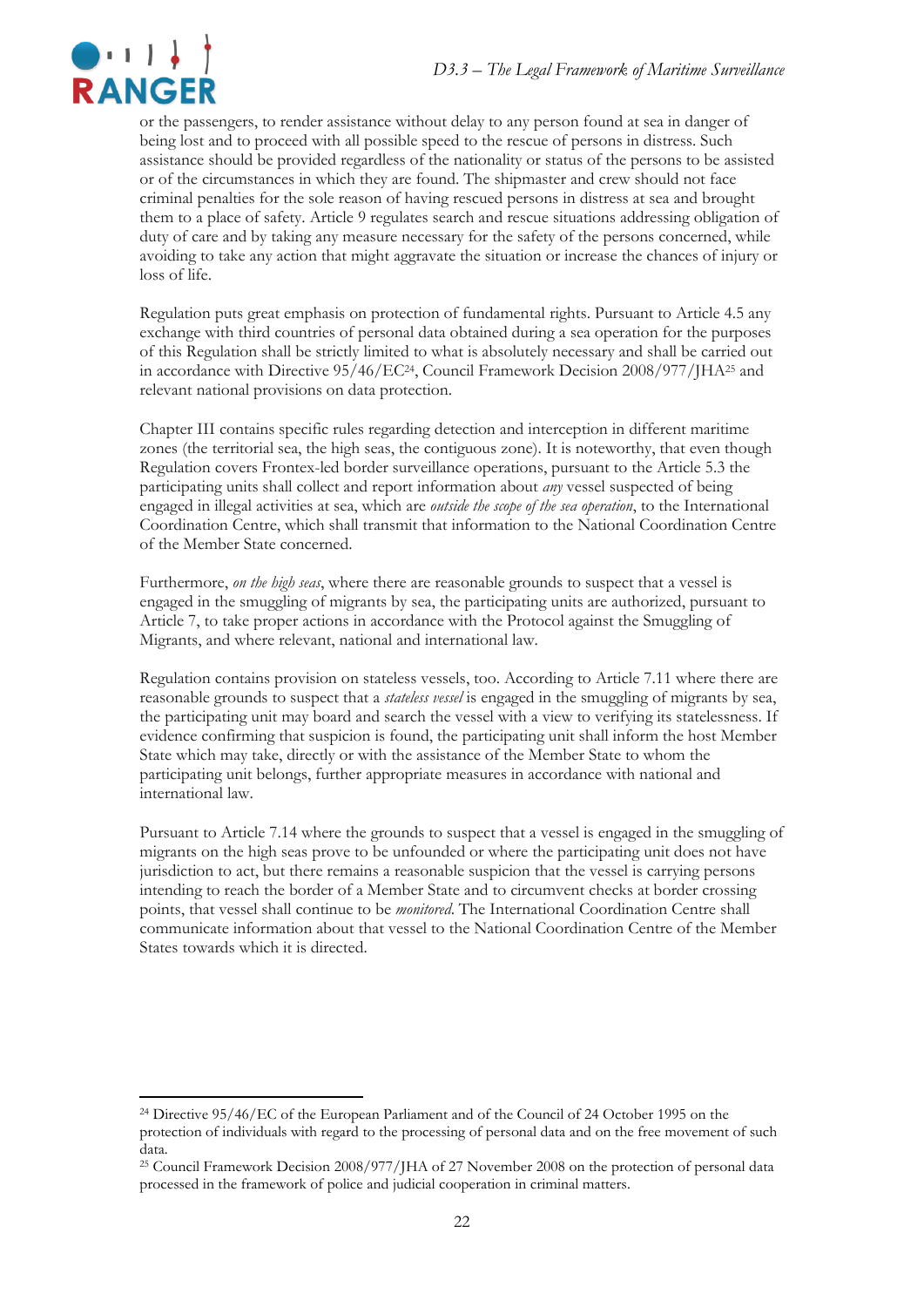

# <span id="page-22-0"></span>**5. Transnational Threat of Irregular Migration**

# <span id="page-22-1"></span>**5.1 UN Convention on the Law of the Sea (UNCLOS)**

The United Nations Convention on the Law of the Sea (UNCLOS) is a comprehensive framework for the allocation of sovereignty, jurisdiction, and rights and duties among States, that carefully balances the interests of coastal States in exploiting the resources and controlling activities off their coasts with the interests of the international community in maintaining freedom of navigation and overflight and other lawful uses of the seas. In that sense UNCLOS is an "umbrella" treaty providing the basis for a number of follow-on treaties and laws.

Threats to international maritime security include among others maritime piracy and ship hijacking, use of the sea by terrorists, smugglers of illicit cargo, human traffickers, international criminal and extremist organizations, intentional and unlawful damage to maritime environment, intentional or illegal dumping and vessel discharge of pollutants, illegal, unreported and unregulated fishing, as well as more attenuated threats, such as the spread of infectious disease, and accidental marine environmental degradation (Kraska & Pedrozo 2013). Hence, the most impressive threats for maritime border surveillance will be discussed in the framework of maritime security law.

## <span id="page-22-2"></span>**5.1.1 Freedom of Navigation**

There is no right of innocent passage by foreign vessels in internal waters.

A fundamental tenet of international law is that all ships, including warships, enjoy right of innocent passage through the territorial seas of coastal States (UNCLOS, Article 17).

Passage must be "continuous and expeditious", but may include stopping and anchoring if incidental to ordinary navigation or "rendered necessary by force majeure or distress or for the purpose of rendering assistance to persons, ships or aircraft in danger or distress. Innocent passage does not, however, include a right of overflight over the territorial sea.

Pursuant to Article 19, "passage is innocent so long as it is not prejudicial to the peace, good order or security of the coastal state". An inclusive list of activities considered to be non-innocent is contained in Article 19.2 and includes:

- (a) any threat or use of force against the sovereignty, territorial integrity or political independence of the coastal State, or in any other manner in violation of the principles of international law embodied in the Charter of the United Nations;
- (b) any exercise or practice with weapons of any kind;
- (c) any act aimed at collecting information to the prejudice of the defence or security of the coastal State;
- (d) any act of propaganda aimed at affecting the defence or security of the coastal State;
- (e) the launching, landing or taking on board of any aircraft;
- (f) the launching, landing or taking on board of any military device;
- (g) the loading or unloading of any commodity, currency or person contrary to the customs, fiscal, immigration or sanitary laws and regulations of the coastal State;
- (h) any act of willful and serious pollution contrary to the Convention;
- (i) any fishing activities;
- (j) the carrying out of research or survey activities;
- (k) any act aimed at interfering with any systems of communication or any other facilities or installations of the coastal State;
- (l) any other activity not having a direct bearing of passage.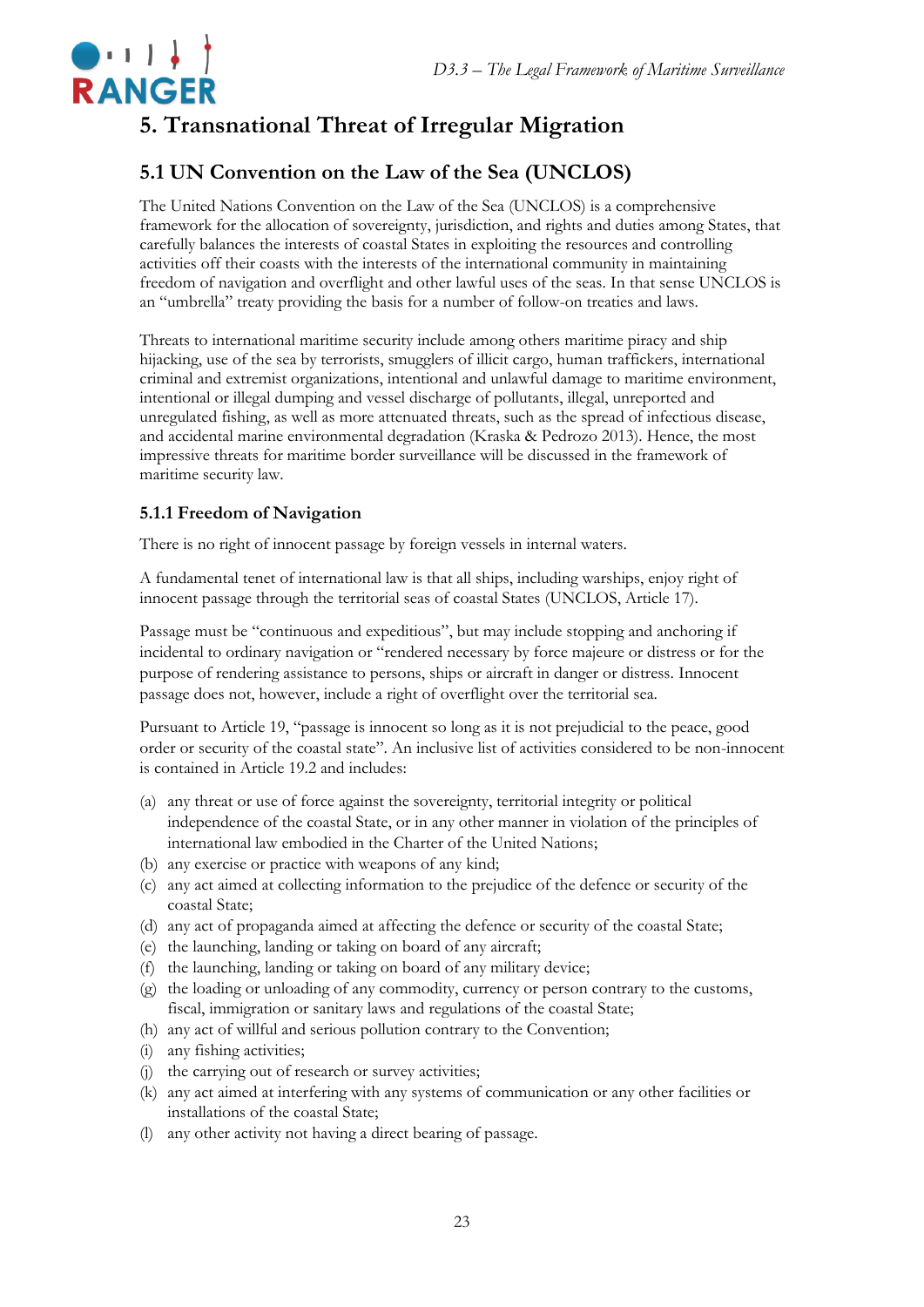

Equipment or anti-terrorism measures employed to protect the safety or security of the ship are not inconsistent with innocent passage. Additionally, vessel cargo, means of propulsion, flag or registry, origin, destination, or purpose of the voyage cannot be used as criteria by coastal State to inform a determination that the passage is not innocent. (Kraska & Pedrozo 2013, 219.)

Beyond the 200 nautical miles EEZ lies the high seas, which remain open to all States. Pursuant to Article 89 in UNCLOS "No State may validly purport to subject any part of the high seas to its sovereignty." Freedom of the high seas includes:

- freedom of navigation and overflight;
- freedom of lay submarine cables and pipelines;
- freedom to construct artificial islands and other installations;
- freedom of fishing;
- freedom of scientific research; and
- other internationally lawful uses of the sea.

Pursuant to Article 87 of UNCLOS, warships and military aircraft enjoy freedom of movement and operation on and over the high seas, including task force maneuvering, flight operations, military exercises, surveillance, intelligence gathering activities, and ordnance testing and firing.

# <span id="page-23-0"></span>**5.2 Transnational Organized Crime Convention (TOCC)**

The United Nations Convention against Transnational Organized Crime (TOCC) was adopted by the General Assembly on November 15, 2000, and it entered into force on September 29, 2003. The TOCC is the main international instrument to bring states together in the fight against transnational organized crime. It is supplemented by three Protocols: the Protocol to Prevent, Suppress and Punish Trafficking in Persons, Especially Women and Children; The Protocol against the Smuggling of Migrants by Land, Sea and Air (*Migrant Smuggling Protocol*); and the Protocol against the Illicit Manufacturing of and Trafficking in Firearms; their Parts and Components and Ammunition. However, before a country can become a party to any of the Protocols, it must first become a party to the Convention.

The convention reflects a major effect by the international community in the fight against transnational organized crime and the serious problems associated with it. Close international cooperation is necessary to address the threat, and 172 State Parties to the Convention commit to taking numerous measures against transnational organized crime. Some of these measures include:

- the creation of domestic criminal offences (participation in the organized criminal group, money laundering, corruption and obstruction of justice);
- the adoption of new and sweeping frameworks for extradition, mutual legal assistance and law enforcement cooperation;
- the promotion of training and technical assistance for building or upgrading the necessary capacity of national authorities. (Kraska & Pedrozo 2013, 660-661.)

People who cross the border illegally may be involved in numerous criminal activities. Despite this, and due to focus of this report is in maritime surveillance, legal framework regarding crossborder crime will not be discussed in this report.

# <span id="page-23-1"></span>**5.3 Migrant Smuggling Protocol**

The Migrant Smuggling Protocol addresses the growing problem of organized criminal groups who smuggle migrants for profit, often at high risk to the migrants. Its stated purpose is "to prevent and combat the smuggling of migrants, as well as to promote cooperation among State Parties to that end, while protecting the rights of smuggled migrants."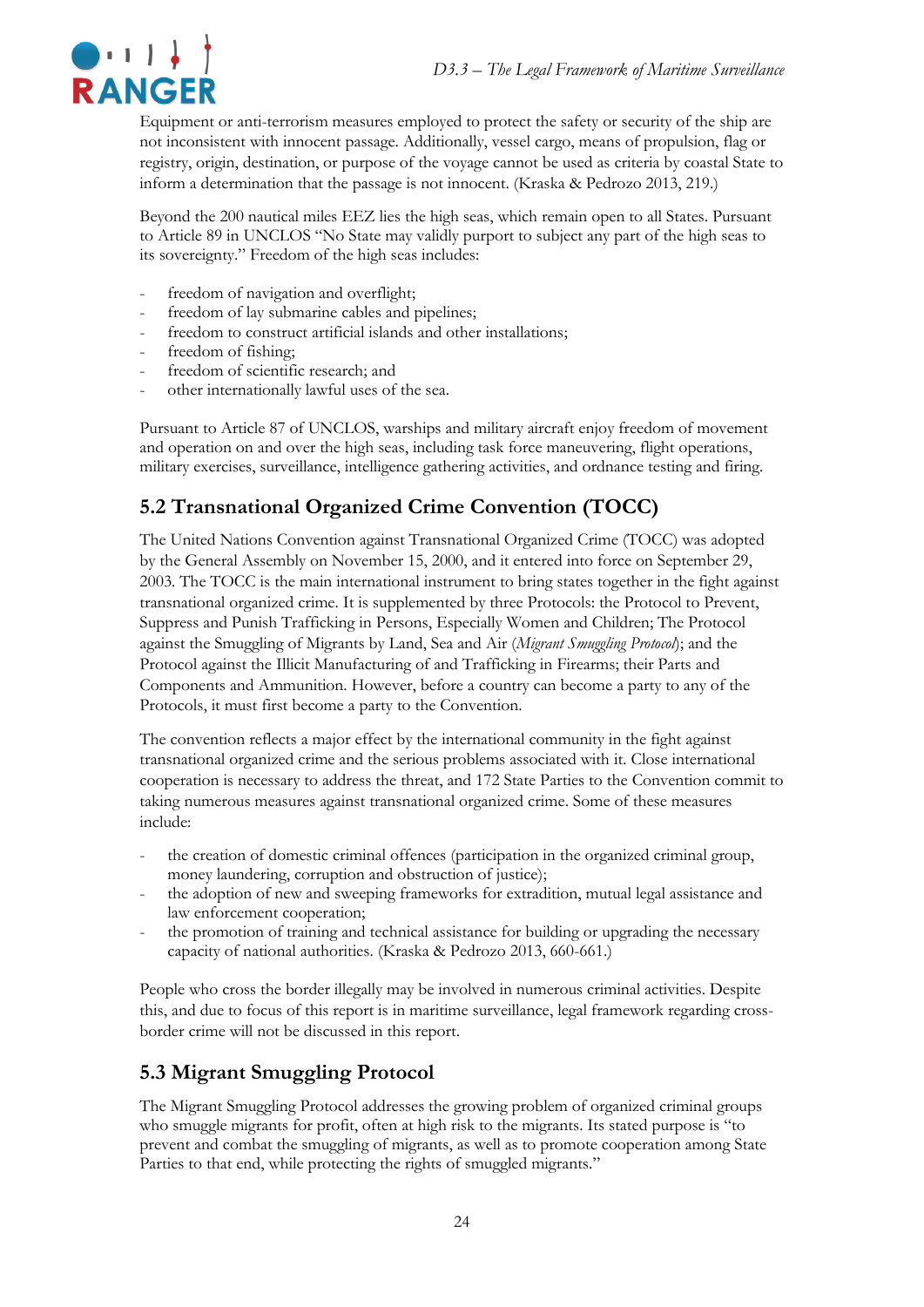

Migrant smuggling is defined in Article 3 of the Protocol as "the procurement, in order to obtain, directly or indirectly, a financial or other material benefit, of the illegal entry of a person into a State Party of which the person is not a national or a permanent resident". However, the Protocol does not apply to all migrant smuggling operations.

Article 4 limits application of the Protocol to "the prevention, investigation and prosecution of offences established in accordance with article 6 of [the] Protocol, where the offences are transnational in nature and involved an organized criminal group, as well as to the protection of the rights of persons who have been the object of such offences." The prohibited activities therefore must be transnational in character and involve an organized criminal group. Ad hoc, small scale operations by family members or larger events involving international human rights groups are excluded.

Pursuant to Article 6 smuggling of migrants and related activities that enable a migrant to circumvent national migratory laws constitute criminal offences under the Protocol. The Protocol makes clear, however, that migrants cannot be criminally prosecuted for the simple act of having been smuggled (see Article 5). Nonetheless, smuggled migrants may be prosecuted for violation of immigration laws of the nation concerned (Article 6.4). The smugglers are the primary targets of the Protocol, rather than the migrants.

Chapter II of the Protocol focuses on suppression of specific acts or criminal enterprise involved with smuggling of migrants by sea, and it requires States to "cooperate to the fullest extent possible to prevent and suppress the smuggling of migrants by sea, in accordance with the international law of the sea." To facilitate cooperation, Article 8 sets measures that can be implemented by the State Parties to prevent the smuggling of migrants by sea, including an elaborate regime to allow the boarding and inspection of ships that are suspected of engaging in migrant smuggling operations. Flag States may request assistance from the other States to prevent the use of its vessels for the smuggling of migrants if the flag State has reasonable grounds to believe one of its ships is either flying its flag or claiming its registry without authority, and is involved in smuggling (Article 8.1). If requested, other States are required to render assistance to the extent possible.

Consistent with Articles 92(2) and 110 of UNCLOS, the Protocol authorizes any State to board and search a *stateless vessel* if the State concerned "has reasonable grounds to suspect that a vessel is engaged in the smuggling of migrants by sea and is without nationality or may be assimilated to a vessel without nationality (Article 8(7)). If evidence of smuggling is found during the boarding process, the State interdicting the suspect vessel may also, pursuant to Article 8(7), "take appropriate measures in accordance with relevant domestic and international law".

In circumstances where irregular migrants are interdicted by government authorities of a destination or transit State, Article 18 of the Protocol requires the State of origin "to facilitate and accept, without undue or reasonable delay", the return of migrants who are its nationals or permanent residents. Return of migrants to their State of origin shall be carried out "in an orderly manner and with due regard for the safety and dignity of the person." However, nothing in the provisions on return affect any obligation "entered into under any other applicable treaty, bilateral or multilateral, or any other applicable operational agreement or arrangement that governs… the return of persons…" who have been smuggled. That is, States may take bilateral agreement to further implement Article 18. Italy and Libya, for example, completed an agreement that provides that the "Parties will exchange information on the flows of illegal migrants, on criminal organizations that promote them, on *modus operandi* and the routes taken and the specialized agencies in forging documents and passports, and the reciprocal assistance and cooperation in combating illegal migration, including the repatriation of illegal immigrants." (Kraska & Pedrozo 2013, 665-666).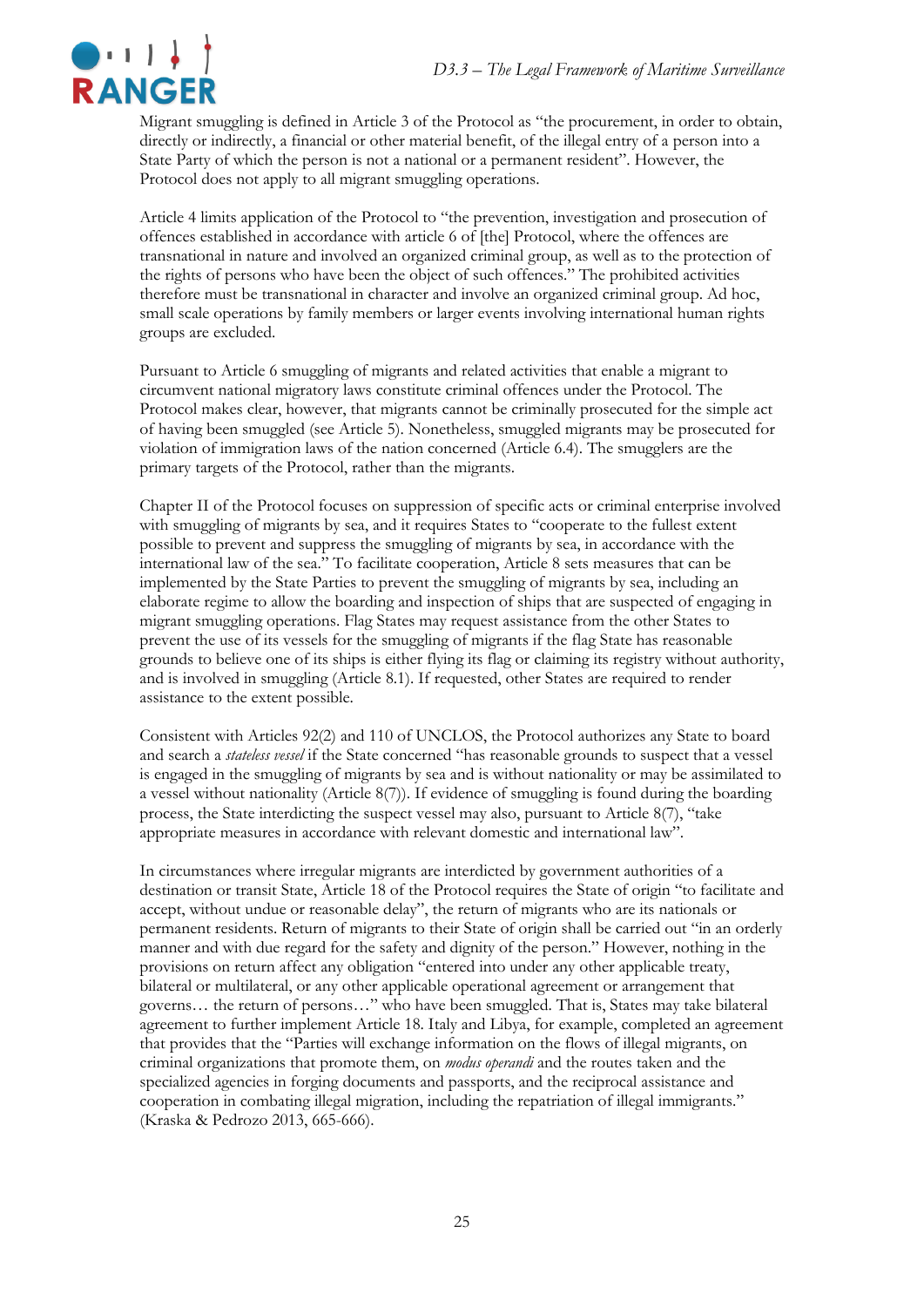

<span id="page-25-0"></span>International Maritime Organization (IMO) plays the leading role in building out the international law of the sea, developing conventions, codes, and guidelines to make shipping safer and more secure.

Due to "incidents involving the smuggling of aliens on board ships and the serious problems associated with such activities for safety of life at sea" and the "numerous incidents involving the smuggling of aliens on board ships have resulted in sickness, disease and death of the individuals concern" International Maritime Organization (IMO) have adopted several initiatives<sup>26</sup> to tackle the problem.<sup>27</sup> IMO Resolution A.773(18) constructs an overarching framework for states to work together to avoid maritime migrant smuggling tragedies. Member States were called upon to, *inter alia*:

- cooperate to suppress unsafe practices with alien smuggling by sea;
- develop agreements and procedures to facilitate this cooperation;
- share information on ships believed to be engaged in such unsafe practices;
- authorize other States to conduct safety examinations on their behalf of ships entitled to fly their flag that are suspected of engaging in unsafe practices associated with alien smuggling, and
- take appropriate action against stateless vessels engage in alien smuggling.<sup>28</sup>

IMO adopted Interim Guidelines for Combating Unsafe Practices Associated with the Trafficking or Transport of Migrants by Sea in December 199829. The guidelines were subsequently amended in 2001<sup>30</sup>. The Circular provides non-binding measures for the prevention and suppression of unsafe practices associated with the trafficking and transport of migrants by sea, and it was adopted as an interim measure pending entry into force of the Migrant Smuggling Protocol to the TOCC.

The revised Circular defines "unsafe practices" as "any practice, which involves operating a ship that is obviously in conditions which violate fundamental principles of safety at sea, in particular those of the SOLAS Convention; or not properly manned, equipped or licenced for carrying passengers on international voyages, and thereby constitute a serious danger for the lives or the health of the persons on board, including the conditions for embarkation and disembarkation."<sup>31</sup>

Hence, States are called on to take steps relating to maritime safety, in accordance with domestic and international law, to eliminate unsafe practices associated with the trafficking or transport of migrants by sea. Furthermore, States are called upon to *cooperate to the fullest extent possible* in the prevention and suppression of unsafe practices associated with the trafficking or transport of migrants by sea in conformity with international law.

Paragraph 16 recognizes the assertion of universal jurisdiction over stateless vessels. The paragraph authorizes States to conduct a *safety examination* of any ship "when there are reasonable grounds to suspect [it] is engaged in unsafe practices associated with trafficking or transport of

**.** 

<sup>26</sup> E.g. Assembly Resolution A.773(18), Assembly Resolution A.867(20), and Maritime Safety Committee Circular 896.

<sup>27</sup> IMO Doc. A.773(18), Enhancement of Safety of Life at Sea by the Prevention and Suppression of Unsafe Practices Associated with the Smuggling of Aliens by Ships, November 4, 1993. <sup>28</sup> Id.

<sup>29</sup> Guidelines are also referred as Maritime Safety Committee Circular 896, IMO Doc. MSC/Circ.896, Interim Measures for combatting Unsafe Practices Associated with the Trafficking or Transport of Migrants by Sea, December 16, 1998.

<sup>30</sup> MSC/Circ.896/Rev.1, Interim Measures for combatting Unsafe Practices Associated with the Trafficking or Transport of Migrants by Sea, June 12, 2001.

<sup>31</sup> Id., para. 2.3.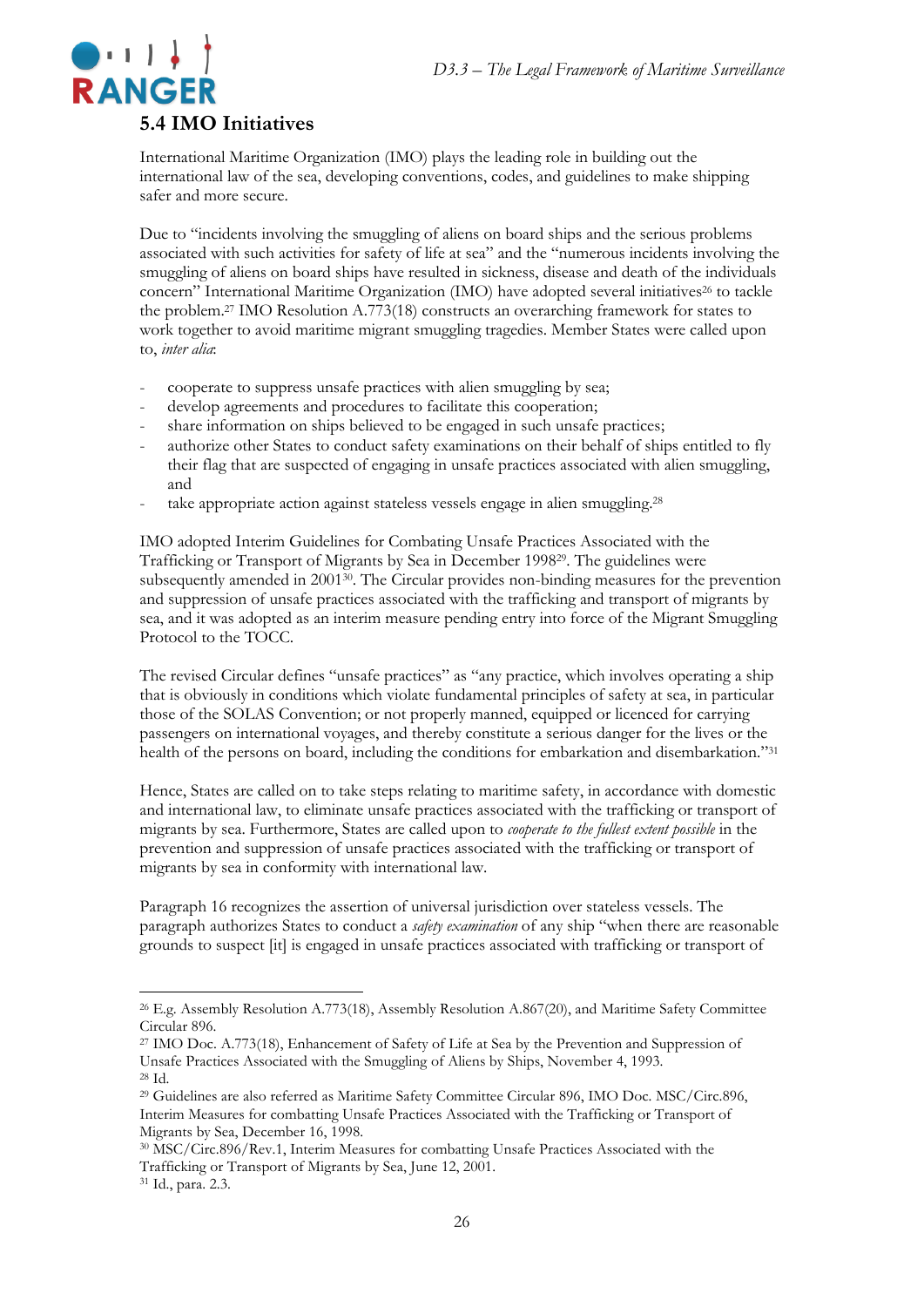

migrants by sea" and the vessel was considered "without nationality, or has been assimilated to a ship without nationality".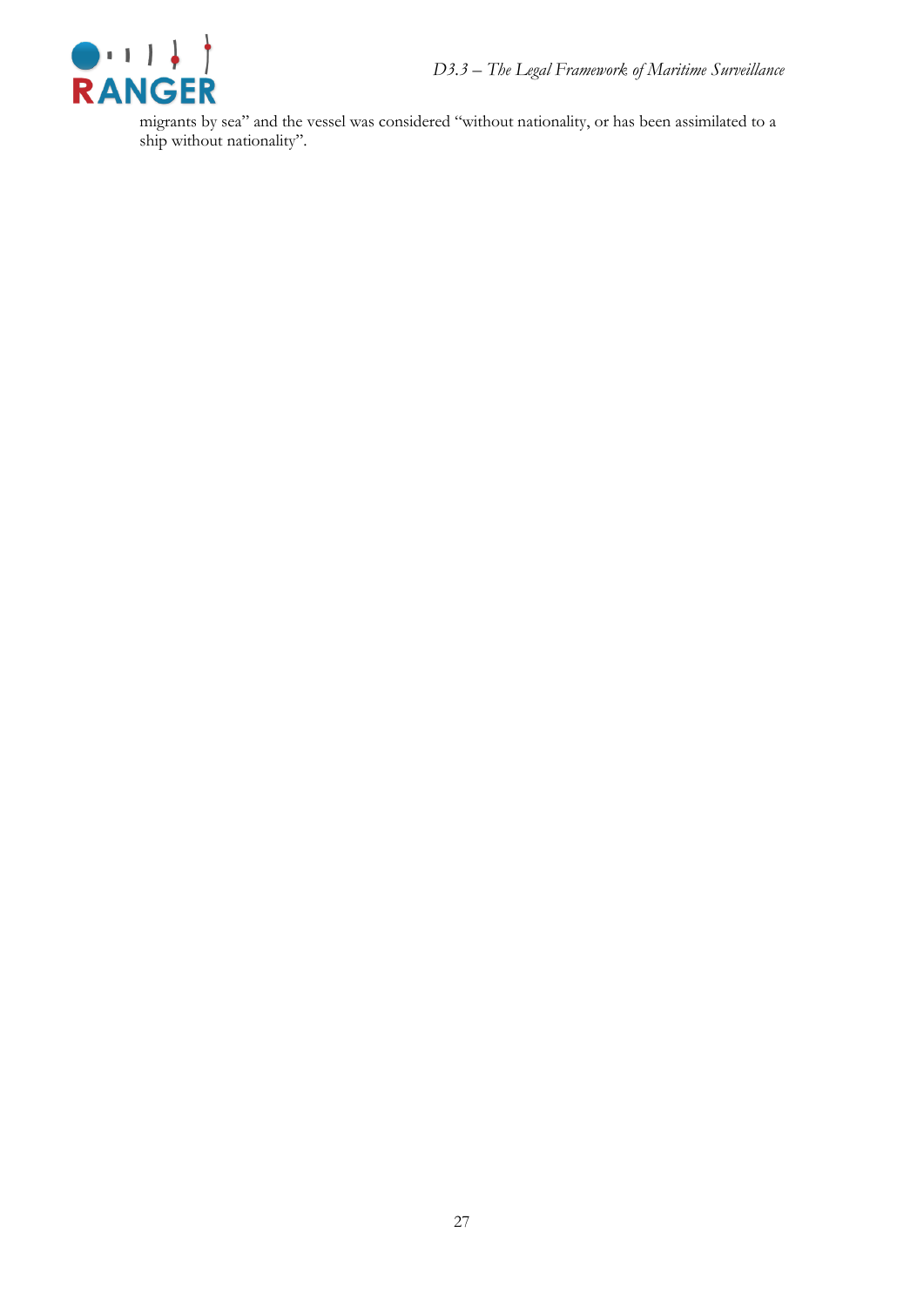# $0:11+$ **RANGER**

# <span id="page-27-0"></span>**6. Protection of Fundamental Rights**

Besides UNCLOS many other laws regulate maritime activities. In accordance with international law every vessel is obliged to render assistance without delay to any person found at sea in danger of being lost and to proceed with all possible speed to the rescue of persons in distress. Furthermore, International human rights have to be protected when processing people detected and rescued during maritime surveillance operations. Finally, special regulation for radars (e.g. technical standards, protection of environment) have to be taken into account when developing radars for maritime surveillance.

# <span id="page-27-1"></span>**6.1 Safety of Life at Sea**

## <span id="page-27-2"></span>**6.1.1 International Convention for the Safety of Life at Sea (SOLAS)**

Among all of the international treaties concerning the safety of commercial ships, International Convention for the Safety of Life at Sea (*SOLAS Convention*) is the most important. Initially adopted in 1914 in response to the *Titanic* disaster, subsequent versions of the treaty in 1929, 1948, 1960 and 1974 address virtually every aspect of safety of life at sea, including the *duty to assist* mariners in distress.

The obligation to provide assistance was originally contained in Article 45 of the 1929 Convention. Article 45 was replaced in 1948 with Regulation V/10, which remained in the 1960 and 1974 editions of the Convention. However, amendments to 1974 Convention in 2004 replaced Regulation V/10 with Regulation V/33. Regulation V/33 establishes several new obligations and procedures that apply during distress situations. The provisions are fairly comprehensive.

Pursuant to SOLAS Regulation V/33 the master of a ship at sea which is in a position to be able to provide assistance on receiving information from any source that persons are in distress at sea, is bound to proceed with all speed to their assistance, if possible informing them or the SAR service that the ship is doing so. This obligation to provide assistance applies regardless of the nationality or status of such persons or the circumstances in which they are found. If the ship receiving the distress alert is unable to provide assistance, the master must enter in the log-book the reason for failing to proceed to the assistance of the persons in distress.

Contracting Governments shall coordinate and cooperate to ensure that masters of ships providing assistance by embarking persons in distress at sea are released from their obligations with minimum further deviation from the ships' intended voyage. The Contracting Governments responsible for the SAR region in which such assistance is rendered shall exercise primary responsibility for ensuring such coordination and cooperation occurs, so that survivors assisted are disembarked from the assisting ship and delivered to a place of safety.

It is noteworthy that SOLAS requirements do not apply to sovereign immune vessels. Regulation I/3 indicates that "the present Regulations, unless expressly provided otherwise, do not apply to: (i) Ships of war and troopships…"<sup>32</sup> Additionally, Regulation V/1 exempts "warships, naval auxiliaries or other ships owned or operated by a Contracting Government and used only on government non-commercial service" from the requirements of Chapter V. Such vessels, however, "are encouraged to act in a manner consistent, so far as reasonable and practicable, with this chapter."33

**<sup>.</sup>** <sup>32</sup> SOLAS Regulation I/3.

<sup>33</sup> SOLAS Regulation V/1.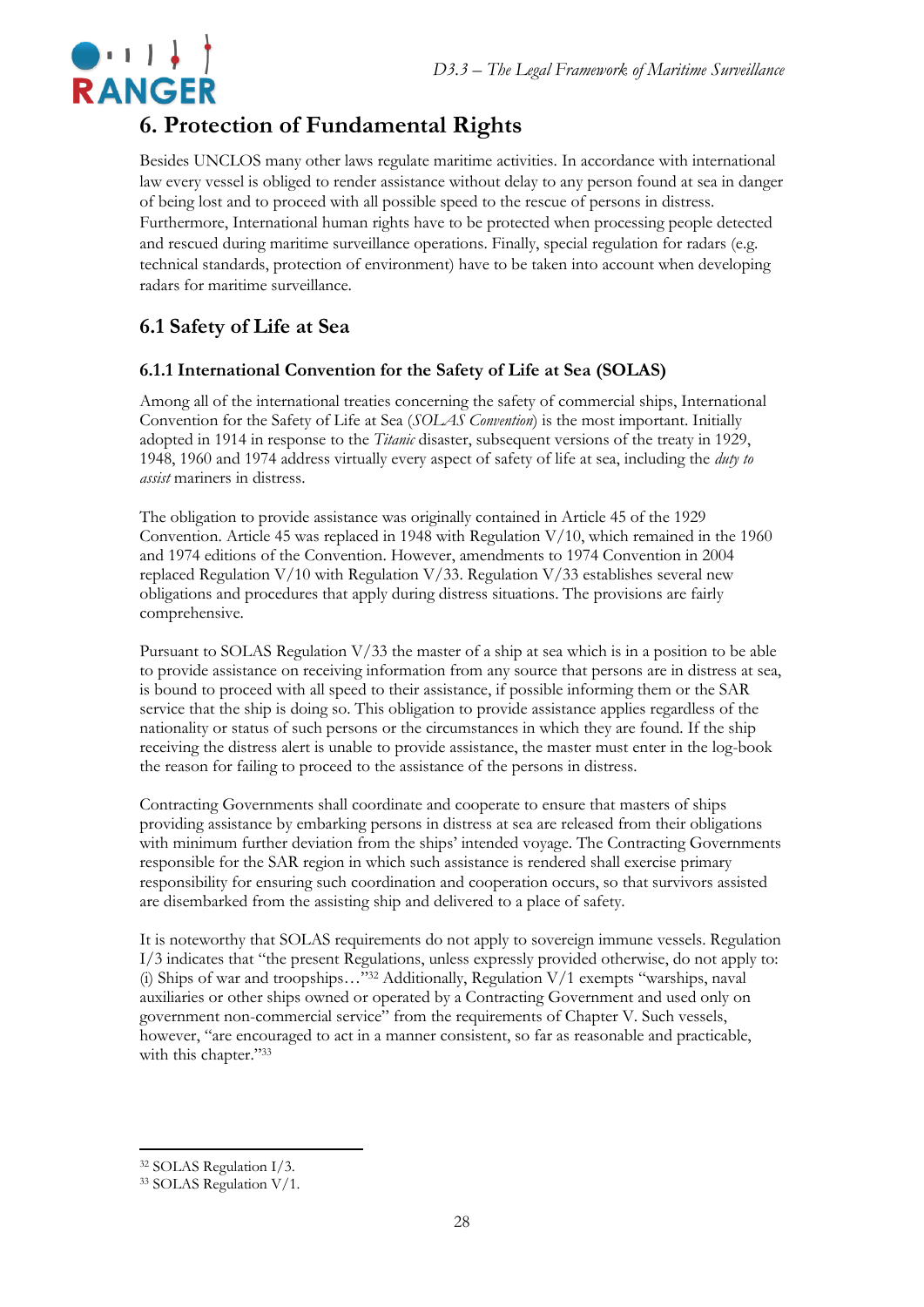

#### <span id="page-28-0"></span>**6.1.3 International Convention on Maritime Search and Rescue**

The requirement to provide assistance to mariners in distress is also found in the 1979 International Convention on Maritime Search and Rescue (*SAR Convention*). Chapter 2 requires parties to ensure that assistance is "provided to any person in distress at sea…regardless of the nationality or status of such a person or the circumstances in which the person is found." Rescue is defined in the 1998 amendments to the Convention as "an operation to retrieve persons in distress, provide for their initial medical or other needs, and deliver them to place of safety".<sup>34</sup>

Like SOLAS, the Annex to the SAR Convention was also amended after the  $M/V$  Tampa<sup>35</sup> incident by adding a new paragraph to Chapter 3, which now provides:

> Parties shall coordinate and cooperate to ensure that masters of ships providing assistance by embarking persons in distress at sea are released from their obligations with minimum further deviation from the ships' intended voyage, provided that releasing the master of the ship from these obligations does not further endanger the safety of life at sea."

The State Party responsible for SAR responsibilities in the region in which assistance is rendered has primary responsibility for coordination and cooperation so that survivors are properly assisted and disembarked to a place of safety. Furthermore, rescued persons are assured quick transportation to safety, as "the relevant Parties shall arrange for such disembarkation to be effected as soon as reasonably practicable."

## <span id="page-28-1"></span>**6.2 Refugee Convention**

The Migrant Smuggling Protocol provides that "nothing on this Protocol shall affect the other right, obligations and responsibilities of States and individuals under international law, including international humanitarian law and international human rights law and, in particular, where applicable, the 1951 Convention and the 1967 Protocol relating to the Status of Refugees and the principle of *non-refoulement* as contained therein."<sup>36</sup> Similarly, paragraph 5 of the IMO Interim Guidelines requires that any measures taken "should be in conformity with the international law of the sea and all generally accepted relevant international instruments, such as the United Nations 1951 Convention and the 1967 Protocol Relating to the Status of Refugees."

The Convention prohibits States from imposing "penalties, on account of their illegal entry on presence, on refugees who, coming directly from a territory where their life or freedom was threatened in the sense of article 1, enter or are present in their territory without authorization, provided they present themselves without delay to the authorities and show good cause for their illegal entry or presence".<sup>37</sup>

Article 32 of the Convention restricts States from expelling a refugee lawfully in their territory, except on "grounds of national security or public order". In this regard, expulsion "shall be only in pursuance of decision reached in accordance with due process of law". Furthermore, unless required by compelling reasons of national security, "the refugee shall be allowed to submit evidence to clear himself" and to effect an appeal.

Article 33 prohibits *refoulement* (return) of a refugee to areas "where his life or freedom would be threatened on account of his race, religion, nationality, membership of a particular social group or political opinion." The prohibition on *refoulement*, however, does not apply to refugees for

**.** 

<sup>34</sup> SOLAS, Annex, Chapter 1, para. 1.3.2.

<sup>35</sup> M/V Tampa incident occurred in August 2001. On August 24, the Norwegian freighter *M/V Tampa* rescued 438 refugees, mostly Afghan nationals, from a 20-metre Indonesian fishing boat, the *Palapa 1*, about 140 kilometers north of Christmas Island. The *Palapa 1* was in extremis, as the ship was sinking. <sup>36</sup> Migrant Smuggling Protocol, Article 19.

<sup>37</sup> 1951 Refugee Convention, Article 31.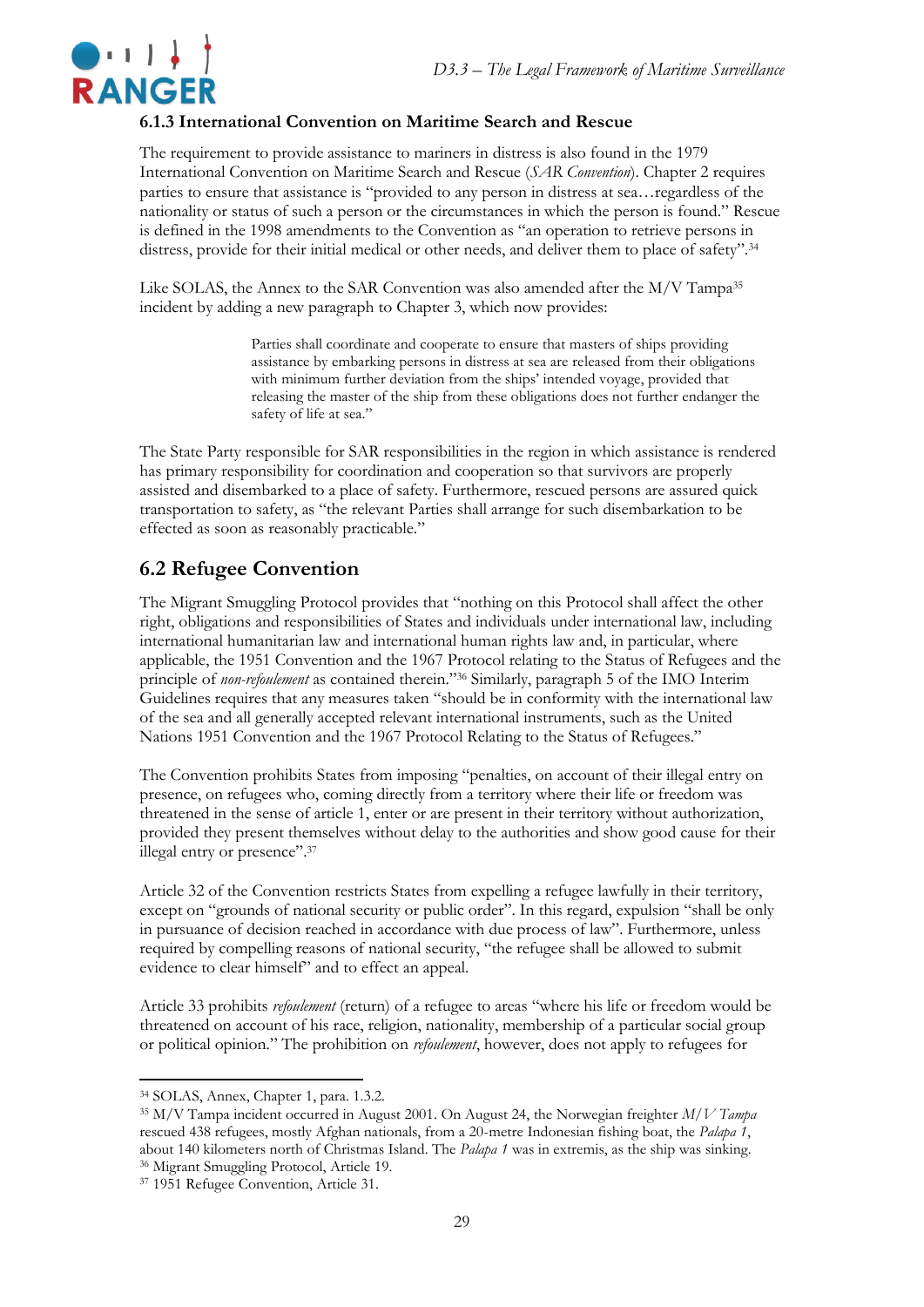

whom there are "reasonable grounds for regarding as a danger" to public security, such as having been convicted of a "serious crime".

## <span id="page-29-0"></span>**6.3 Protection of Fundamental Rights in EU Border Law**

European border law introduced in section 4 contains numerous provisions of the protection of human rights. Article 4 (Fundamental Rights) of Schengen Borders Code<sup>38</sup> provides "When applying this Regulation, Member States shall act in full compliance with relevant Union law, including the Charter of Fundamental Rights of the European Union ('the Charter), relevant international law, including the Convention Relating to the Status of Refugees done at Geneva on 28 July 1951 ('the Geneva Convention'), obligations related to access to international protection, in particular the principle of *non-refoulement*, and fundamental rights. In accordance with the general principles of Union law, decisions under this Regulation shall be taken on an individual basis.

Frontex Regulation (EU) 2016/1624 establishing the European Border and Coast Guard states when defining the subject matter in Article 1 that it will "ensure a high level of internal security within the Union in full respect for fundamental rights, while safeguarding the free movement of persons within it." Article 34 is dedicated to protection of fundamental rights provided the creation of a specific strategy for the protection of human rights. Pursuant to Article 34 "The European Border and Coast Guard shall guarantee the protection of fundamental rights in the performance of its tasks under this Regulation in accordance with relevant Union law, in particular the Charter, relevant international law — including the 1951 Convention Relating to the Status of Refugees, the 1967 Protocol thereto and obligations related to access to international protection, in particular the principle of *non-refoulement*." Furthermore, for that purpose, Frontex shall draw up, further develop and implement a *fundamental rights strategy*  including an effective mechanism to monitor the respect for fundamental rights in all the activities of Frontex.

According to Article 34.2 when performing of its tasks, the European Border and Coast Guard (EBCG) shall ensure that no person is disembarked in, forced to enter, conducted to, or otherwise handed over or returned to, the authorities of a country in contravention of the principle of *non-refoulement*, or from which there is a risk of expulsion or return to another country in contravention of that principle. Furthermore, EBCG shall take into account the special needs of children, unaccompanied minors, persons with disabilities, victims of trafficking in human beings, persons in need of medical assistance, persons in need of international protection, persons in distress at sea and other persons in a particularly vulnerable situation (Article 34.3).

EUROSUR Regulation (EU) No 1052/2013, too, highlights the importance of protection of fundamental rights. As stipulated in the preamble point (11) "This Regulation respects the fundamental rights and observes the principles recognised by Articles 2 and 6 of the Treaty on European Union (TEU) and by the Charter of Fundamental Rights of the European Union, in particular respect for human dignity, the right to life, the prohibition of torture and inhuman or degrading treatment or punishment, the prohibition of trafficking in human beings, the right to liberty and security, the right to the protection of personal data, the right of access to documents, the right to asylum and to protection against removal and expulsion, non-refoulement, nondiscrimination and the rights of the child. This Regulation should be applied by Member States and the Agency in accordance with those rights and principles."

Aforementioned principles have been established in Article 2 (Scope) paragraph 4 as follows: "Member States and the Agency shall comply with fundamental rights, in particular the principles of non-refoulement and respect for human dignity and data protection requirements, when applying this Regulation. They shall give priority to the special needs of children, unaccompanied minors, victims of human trafficking, persons in need of urgent medical assistance, persons in

**<sup>.</sup>** <sup>38</sup> Regulation (EU) 2016/399.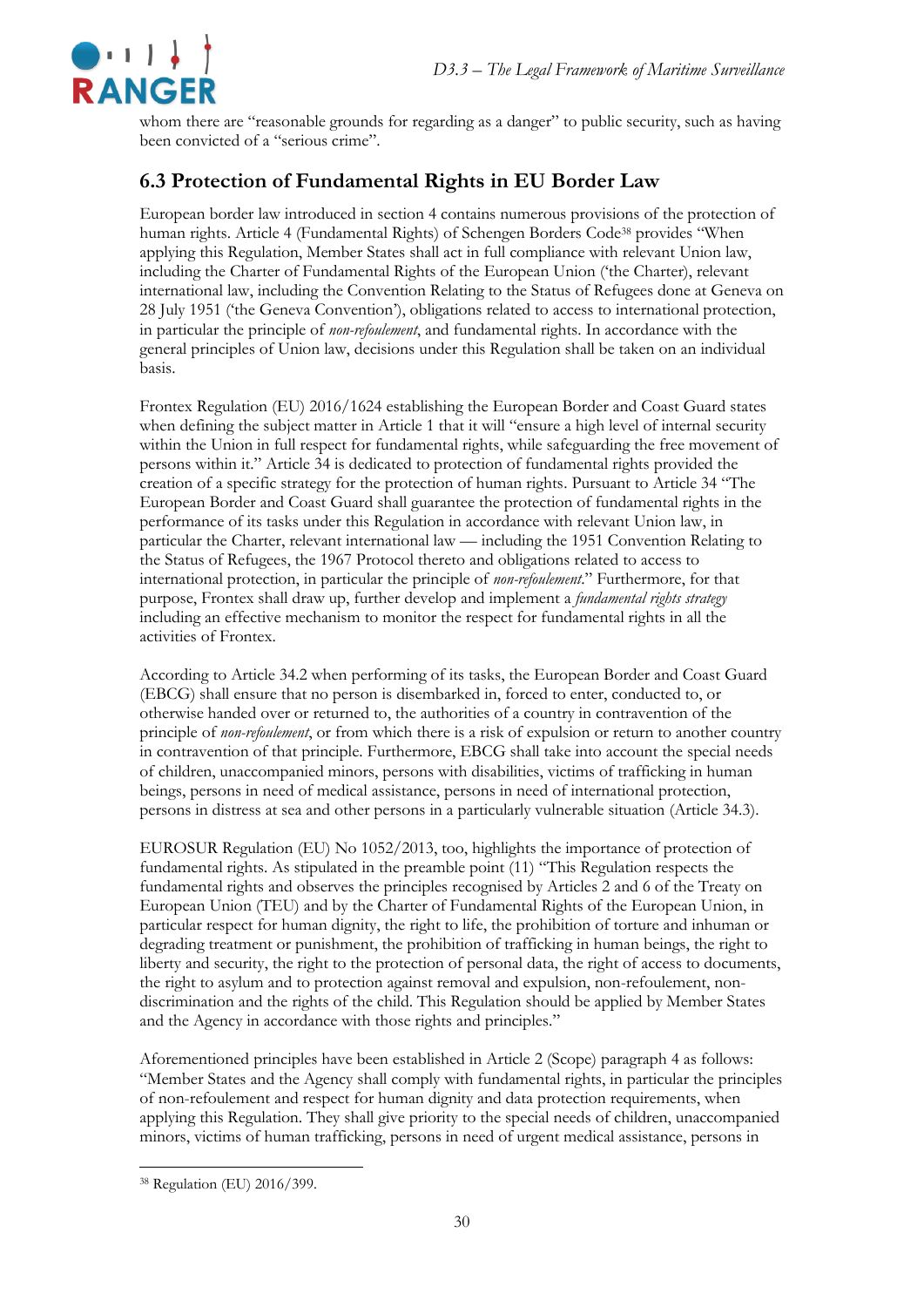

need of international protection, persons in distress at sea and other persons in a particularly vulnerable situation."

Finally, Regulation (EU) No 656/2014 establishing rules for the surveillance of the external sea borders contains a number of provisions relating to the protection of human rights. The most important articles are Article 4 (Protection of fundamental rights and the principle of nonrefoulement) and Article 9 (Search and rescue situations). Provisions of protection of fundamental rights are more detailed than in other border law, therefore, they are presented here.

Pursuant to Article 4 "No person shall, in contravention of the principle of *non-refoulement*, be disembarked in, forced to enter, conducted to or otherwise handed over to the authorities of a country where, inter alia, there is a serious risk that he or she would be subjected to the death penalty, torture, persecution or other inhuman or degrading treatment or punishment, or where his or her life or freedom would be threatened on account of his or her race, religion, nationality, sexual orientation, membership of a particular social group or political opinion, or from which there is a serious risk of an expulsion, removal or extradition to another country in contravention of the principle of *non-refoulement*."

According to Article 4.2 when considering the possibility of disembarkation in a third country, in the context of planning a sea operation, the host Member State, in coordination with participating Member States and Frontex, shall take into account the general situation in that third country. Intercepted or rescued persons shall not be disembarked, forced to enter, conducted to or otherwise handed over to the authorities of a third country when the host Member State or the participating Member States are aware or ought to be aware that that third country engages in practices as described in paragraph 1.

Article 4.3 provides that during a sea operation, before the intercepted or rescued persons are disembarked in, forced to enter, conducted to or otherwise handed over to the authorities of a third country and taking into account the assessment of the general situation in that third country in accordance with paragraph 2, the participating units shall, without prejudice to Article 3, use all means to identify the intercepted or rescued persons, assess their personal circumstances, inform them of their destination in a way that those persons understand or may reasonably be presumed to understand and give them an opportunity to express any reasons for believing that disembarkation in the proposed place would be in violation of the principle of *non-refoulement*.

Article 4.4 stipulates how throughout a sea operation, the participating units shall address the special needs of children, including unaccompanied minors, victims of trafficking in human beings, persons in need of urgent medical assistance, disabled persons, persons in need of international protection and other persons in a particularly vulnerable situation. In addition, pursuant to Article 4.6 "participating units shall, in the performance of their duties, fully respect human dignity".

Article 9 regulates search and rescue situations. Pursuant to Article 9 Member States shall observe their obligation to render assistance to any vessel or person in distress at sea and, during a sea operation, they shall ensure that their participating units comply with that obligation, in accordance with international law and respect for fundamental rights. They shall do so regardless of the nationality or status of such a person or the circumstances in which that person is found.

Furthermore, Article 9 stipulates, when a vessel or the persons shall be considered to be in the phase of uncertainty, alert, or distress. In such cases, participating units shall take into account and transmit all relevant information and observations to the responsible Rescue Coordination Centre including on:

- the existence of a request for assistance, although such a request shall not be the sole factor for determining the existence of a distress situation;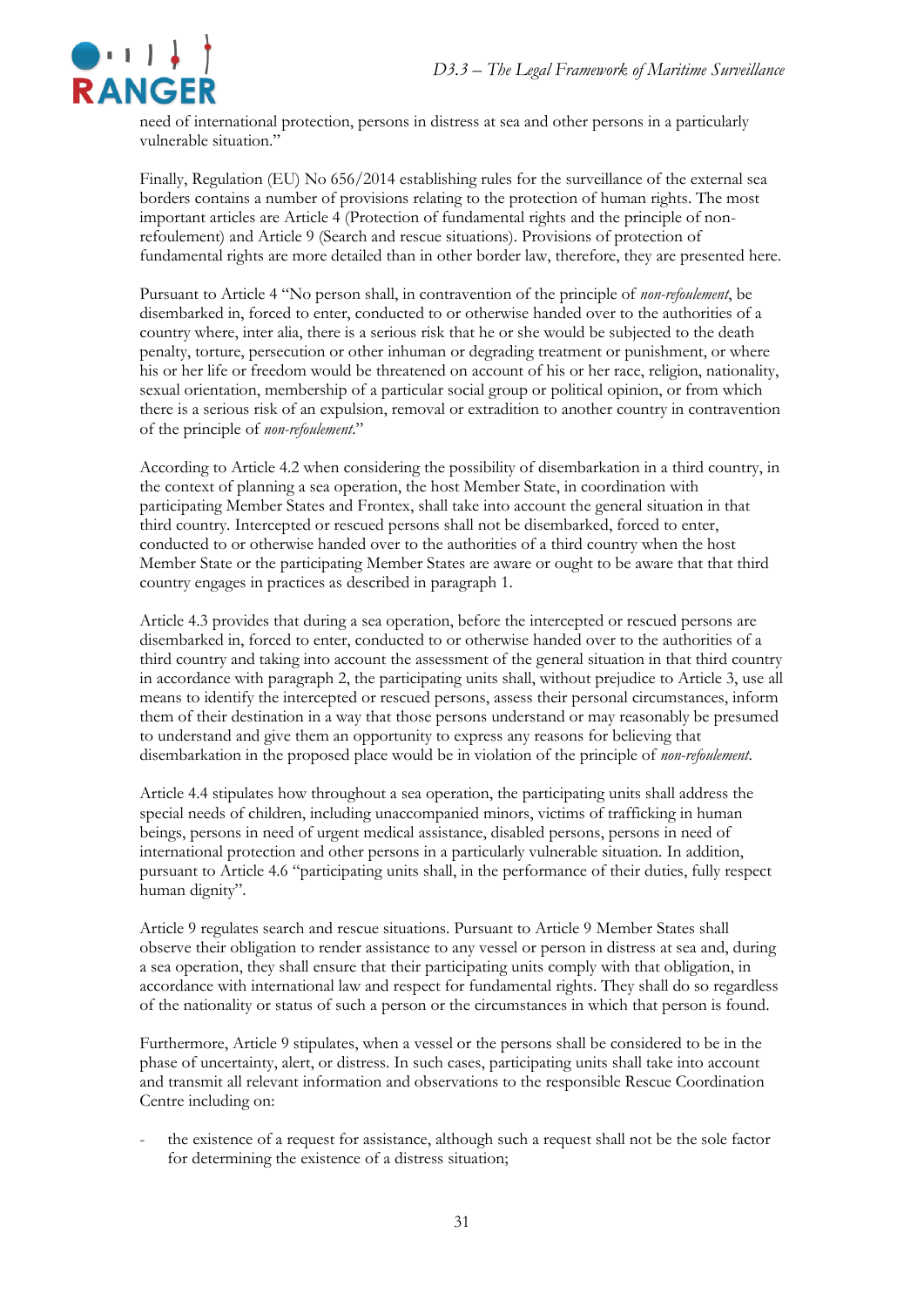

- the seaworthiness of the vessel and the likelihood that the vessel will not reach its final destination;
- the number of persons on board in relation to the type and condition of the vessel;
- the availability of necessary supplies such as fuel, water and food to reach a shore;
- the presence of qualified crew and command of the vessel;
- the availability and capability of safety, navigation and communication equipment;
- the presence of persons on board in urgent need of medical assistance;
- the presence of deceased persons on board;
- the presence of pregnant women or of children on board;
- the weather and sea conditions, including weather and marine forecasts.

While awaiting instructions from the Rescue Coordination Centre (RCC), participating units shall take all appropriate measures to ensure the safety of the persons concerned. Furthermore, pursuant to Article 9.2 (h) "Where a vessel is considered to be in a situation of uncertainty, alert or distress but the persons on board refuse to accept assistance, the participating unit shall inform the responsible Rescue Coordination Centre and follow its instructions. The participating unit shall continue to fulfil a *duty of care* by surveying the vessel and by taking any measure necessary for the safety of the persons concerned, while avoiding to take any action that might aggravate the situation or increase the chances of injury or loss of life." In case, where the Rescue Coordination Centre of a *third country* responsible for the search and rescue region does not respond to the information transmitted by the participating unit, the latter shall contact the Rescue Coordination Centre of the host Member State unless that participating unit considers that another internationally recognised Rescue Coordination Centre is better able to assume coordination of the search and rescue situation.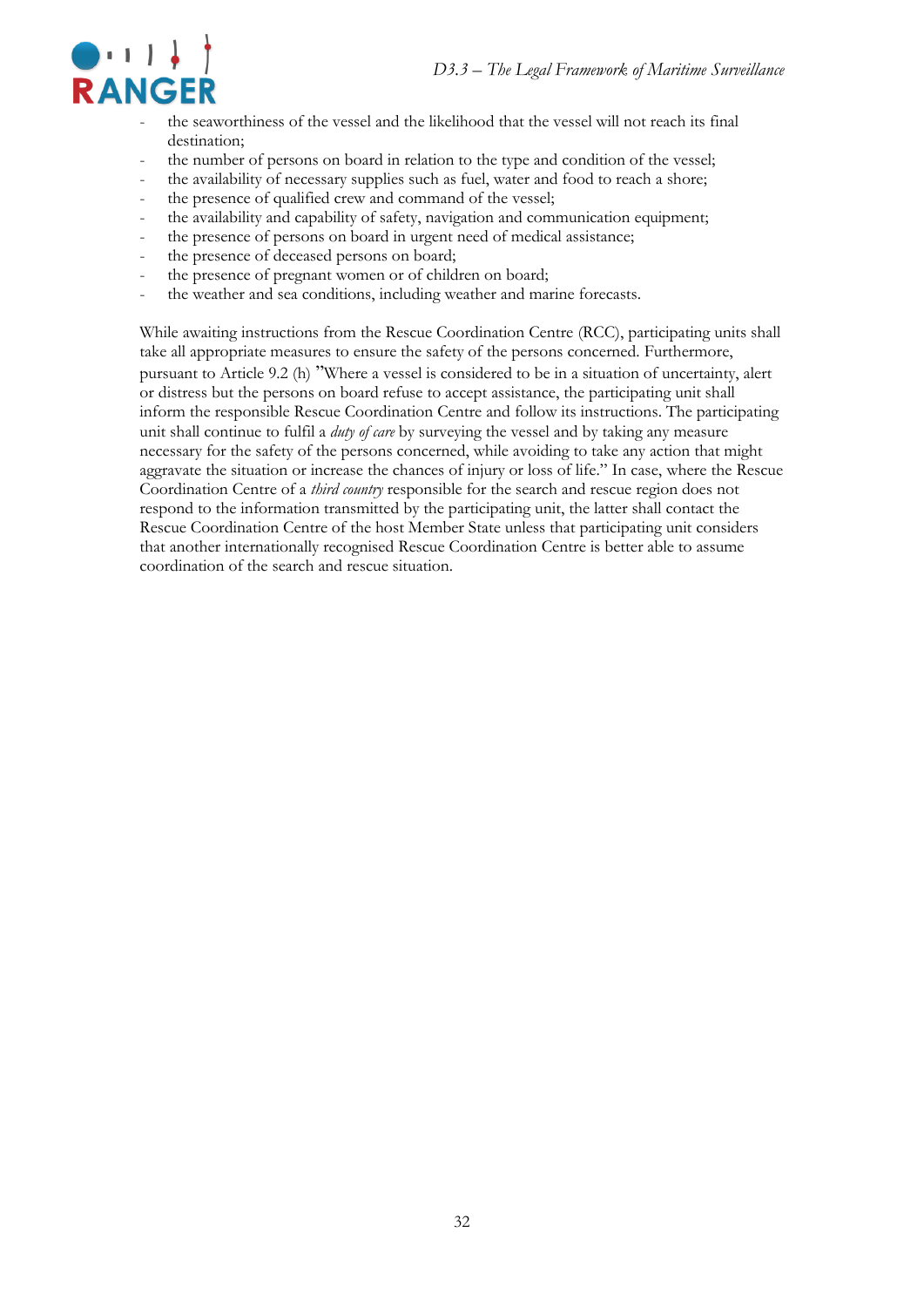

# <span id="page-32-0"></span>**7. Regulations for Radars**

Two types of radars are to be deployed in RANGER Project. Regulations for OTH Radar and MIMO Radar are different, and are exposed successively:

# <span id="page-32-1"></span>**7.1. OTH Radar**

Regulation of such Over The Horizon Radars are framed by resolution 612 (REV.WRC-12) of ITU (International Telecommunication Union), called "Use of the radiolocation service between 3 and 50 MHz to support oceanographic radar operations". The main rules HF radars must respect are prescribed here:

- the peak e.i.r.p. of such a radar shall not exceed 25 dBW;
- each radar station shall transmit a station identification (call sign), on the assigned frequency, in international Morse code at manual speed, at the end of each data acquisition cycle, but at an interval of no more than 20 minutes;
- radars should, where applicable, use techniques that allow multiples of such radars to operate on the same frequency, reducing to a minimum the spectral occupancy of a regional or global deployment of radars;
- radars should use directional antennas, where applicable and as required, to facilitate sharing, thereby reducing the e.i.r.p. in the direction of the transmit antenna backlobe;

At last, one of the most restricting point is the necessity to respect the separation distances between a radar and the border of other countries. This distance shall be greater than the distances specified in the following table, unless prior explicit agreements from affected administrations are obtained.

| Frequency (MHz)                       | Land path (km) |             | Sea or mixed path (km) |             |  |
|---------------------------------------|----------------|-------------|------------------------|-------------|--|
|                                       | Rural          | Quiet rural | Rural                  | Quiet Rural |  |
| $5$ ( $\pm$ 1 MHz)                    | 120            | 170         | 790                    | 920         |  |
| $9$ ( $\pm$ 1 MHz)                    | 100            | 130         | 590                    | 670         |  |
| 13 ( $\pm$ 1 MHz)                     | 100            | 110         | 480                    | 520         |  |
| $16 \left( \pm 1 \text{ MHz} \right)$ | 80             | 100         | 390                    | 450         |  |
| $25 (\pm 3 \text{ MHz})$              | 80             | 100         | 280                    | 320         |  |
| 42 ( $\pm$ 3 MHz)                     | 80             | 100         | 200                    | 230         |  |

**Table 1: Maximum range of OTH radar up to border of another country**

# <span id="page-32-3"></span><span id="page-32-2"></span>**7.2 MIMO Radar**

The Multiple-Input-Multiple-Output radar of the project is a proximity radar, which coverage typically doesn't exceed 20 km, by transmitting at 3 GHz. This technology is experimental so by the moment, this radar is not considered by an international ITU resolution. So each country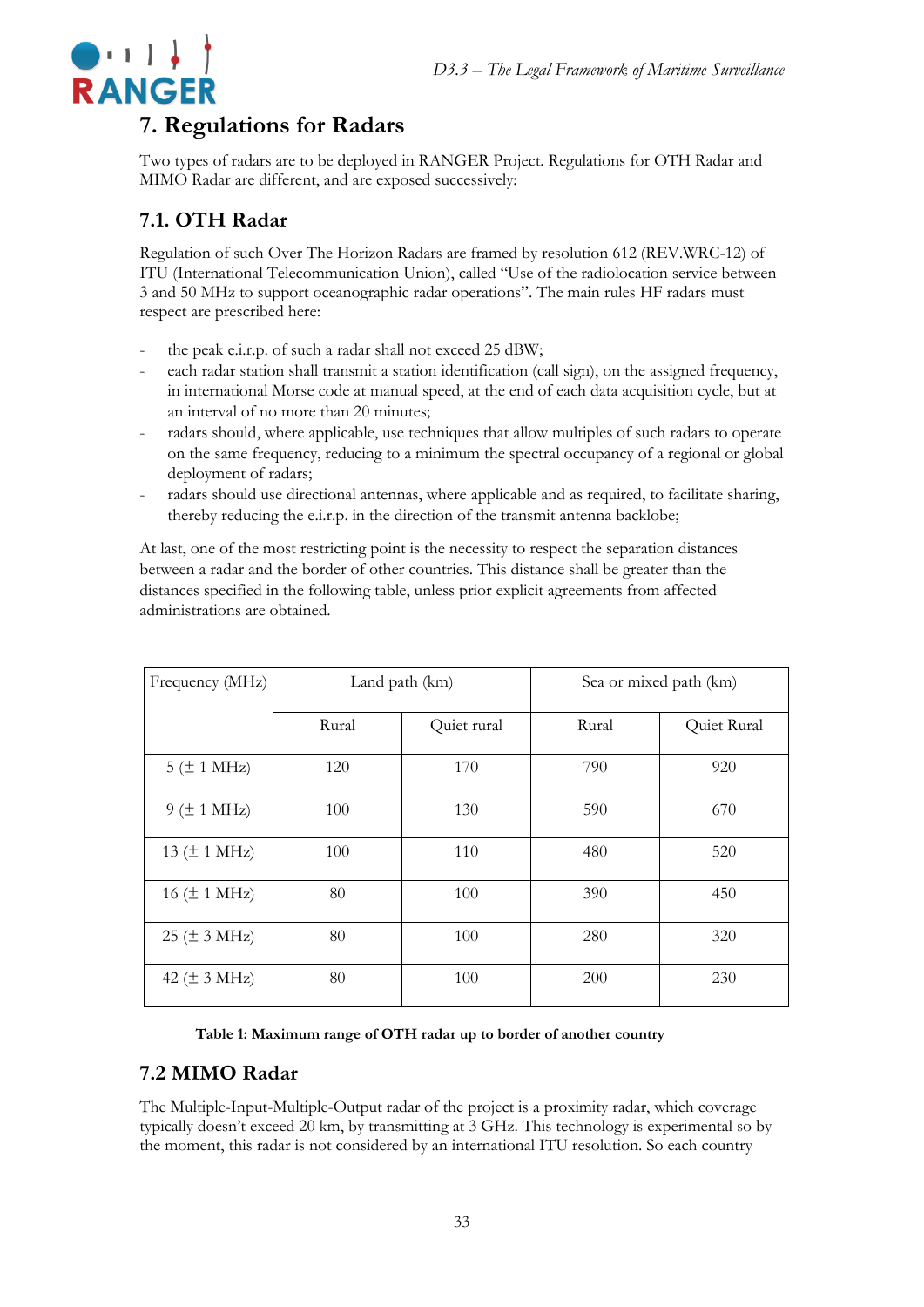

which would install a MIMO radar should contact its affected administration to obtained agreements.

The implementation of such a MIMO radar on BW 3.10-3.25 GHz needs to be conducted in the concerned country of course, but in case of proximity of other country, discussions must also be conducted with affected administration. This procedure typically takes about 3 month.

It is noteworthy that besides technical provisions environmental law and regional conventions may be applied when developing and mounting the radars (see e.g. The Protocol Concerning Specially Protected Areas and Biological Diversity in the Mediterranean (1999)). For example, Principle 2 of Rio Declaration on Environment and Development declares "States have … the responsibility to ensure that activities within their jurisdiction or control do not cause damage to the environment of other states or of areas beyond the limits of national jurisdiction."<sup>39</sup>

**<sup>.</sup>** <sup>39</sup> Delfour-Samama & Leboeuf (2014, 1035).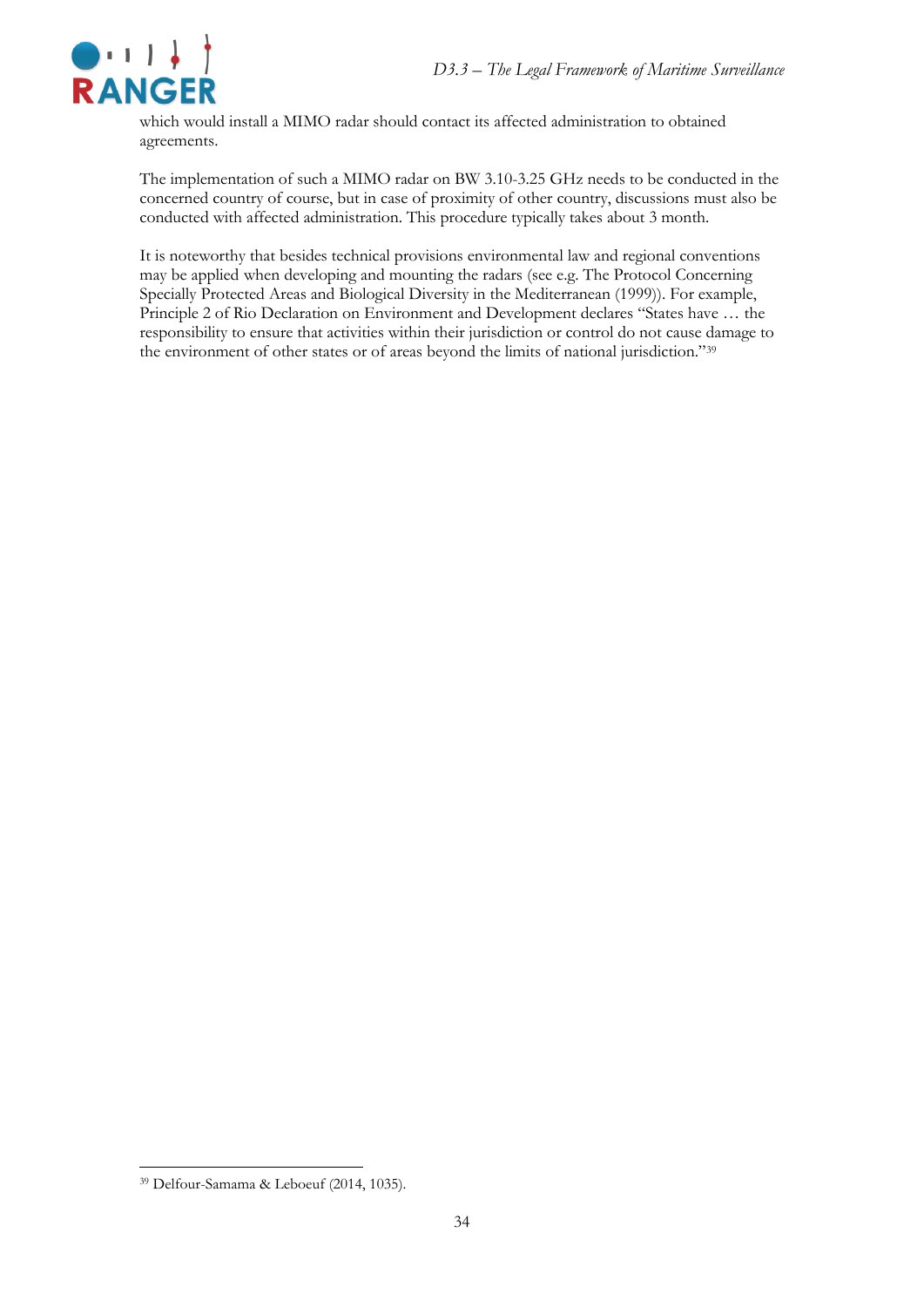# $\bullet$   $\cdot$   $\circ$   $\circ$   $\circ$ **RANGER 8. Data Management**

<span id="page-34-0"></span>In EU there are many reporting regimes (e.g. VMS, AIS, LRIT), surveillance systems (SIVE, VTS, CleanSeaNet, etc.) and data sharing mechanisms that exchange maritime monitoring and surveillance data. RANGER has to be compatible with these systems. In addition, RANGER has to meet data protection standards set by European law. This section discusses maritime surveillance framework from "data law" point of view.

Maritime monitoring and surveillance data are currently gathered within and around European waters by a range of agencies for a number of different purposes including fisheries management, the promotion of safe navigation, policing the seas and border and immigration control. Changes in the focus and scope of maritime surveillance over recent years have been accompanied by technological developments that permit the acquisition, processing and exchange of large quantities of data in real time or near real time.

Sharing of maritime monitoring data relating to vessels, individuals and activities can be divided in three different types of scheme:

- reporting regimes where data must be actively reported by a person or vessel;
- surveillance systems where data are gathered in respect of a person or vessel without the active participation of the latter; and
- <span id="page-34-1"></span>data sharing mechanisms for the exchange of maritime monitoring and surveillance data.<sup>40</sup>

## **8.1 Reporting Regimes**

Reporting regimes impose a legal reporting obligation. Hence, it is relatively easy to determine what legal rules apply as evidently this must be specified in law.

#### <span id="page-34-2"></span>**8.1.1 Vessel Monitoring System (VMS)**

In connection with the implementation of the common fisheries policy each Member State is required pursuant to the Control Regulation (EC) 1489/97 and the VMS Regulation (EC) 2244/2003 to establish a VMS whereby data relating to the identification, position, speed and course of its fishing vessels above 15 metres in length can be transmitted at all times by satellite to a Fisheries Monitoring Centre (FMC).

These data include three unique identification numbers: (a) the Community Fleet Register number of each vessel which in turn correlates with details contained in the national fishing boat registers that must be maintained by each Member State; (b) a national register number; and (c) the external or side number of the vessel. In addition, for most vessels, the radio call sign number will be unique. This data is collected to ensure the effective monitoring of the activities of fishing vessels.

Each flag Member State is entitled to receive VMS data through its FMC. In addition a coastal Member State is entitled to receive data from the flag State FMC in respect of a foreign fishing vessel in its waters. The European Commission is also entitled to obtain remote on-line access on specific request. Practice as regards sharing of VMS data at national level beyond the FMC varies among Member States.

## <span id="page-34-3"></span>**8.1.2 Automatic Identification System (AIS)**

AIS is a ship-born mechanism that automatically provides for the exchange of data between ships as well as coastal stations. This data includes: (a) fixed data such as the unique Maritime Mobile

**<sup>.</sup>** <sup>40</sup> Information in sections 8.1 and 8.2 is based on reports European Commission 2008b; European Commission 2009; and Brooke et al. 2010.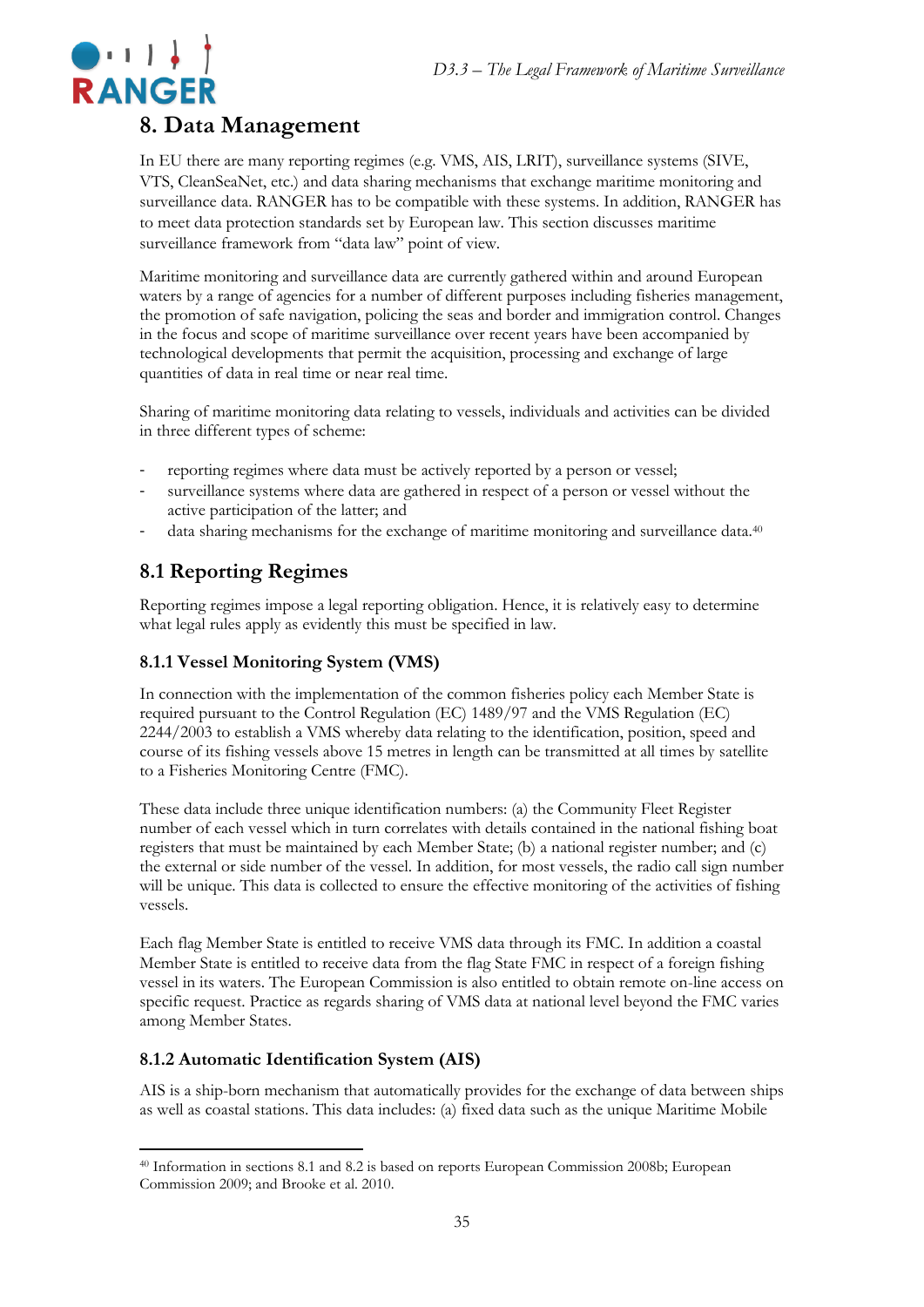

Service Identity (MMSI), call sign and name, IMO number and details of the ship; (b) automatically generated dynamic navigational data including details of the ship's position, course and speed over ground and navigational status; and (c) manually entered voyage data. The rate of data exchange increases as a ship gains speed.

The fitting of AIS is mandatory for all vessels of 300 gross tonnage and above on international voyages, cargo ships of 500 gross tonnage and above and passenger ships irrespective of size.<sup>41</sup> Warships and government owned vessels are exempt. The basic obligation to fit and use AIS is imposed by Regulation 19 of Chapter 19 of the International Convention for the Safety of Life at Sea (SOLAS). Furthermore the Vessel Traffic Monitoring Directive 2002/59/EC<sup>42</sup> (the 'VTM Directive') requires any ship calling at the port of a Member State to be fitted with AIS. The purposes of AIS include promoting the safety of navigation, collision avoidance, enabling coastal States to obtain information about ships and their cargoes and as a VTS tool (see below).

Implicit in the structure of AIS is that other vessels within transmission range are entitled to AIS data as are the monitoring stations of coastal States. Furthermore the VTM Directive provides for the exchange of AIS data between Member States. In addition, because AIS is transmitted unencrypted over open frequencies, there is nothing to prevent anyone with suitable equipment from receiving it.

## <span id="page-35-0"></span>**8.1.3 Long Range Identification and Tracking of Ships (LRIT)**

Long Range Identification and Tracking (LRIT) is a messaging system for security and SAR purposes that is regulated by IMO through an amendment of SOLAS Chapter V (V/19-1). LRIT is a long-range vessel monitoring system which also requires the periodic transmission of the name and course of vessels. However the data is transmitted only at six hourly intervals and the transmissions take place by satellite meaning that LRIT is a closed system.

The two main distinctions between AIS and LRIT are first that AIS is line of sight while LRIT is global, and second that AIS is broadcast whereas LRIT is only sent to specific recipients for confidential treatment. Furthermore, the AIS message contains much more information, while the possibility for receiving AIS data from satellites provides an attractive option that needs to be further explored also in the EU.

## <span id="page-35-1"></span>**8.1.4 Ship Reporting Systems**

Many ship reporting systems are found in European waters. These include: (a) mandatory systems that apply to specific stretches of water; (b) a general obligation to notify information to the authority of the port of destination; and (c) reporting schemes relating to VTS (see below).<sup>43</sup>

Reporting systems are addressed in Regulation 11 of Chapter V of SOLAS. In addition, Article 4 of the VTM Directive requires the operator, agent or master of a ship bound for an EU port to notify the relevant port authority within a specified time scale: (a) ship identification (name, call sign, IMO or MMSI number); (b) port of destination; (c) estimated time of arrival; and (d) total number of persons on board.

Mandatory ship reporting systems, which in general terms require IMO approval if they involve more than one country, are also addressed in the VTM Directive by reference to the relevant SOLAS provisions. Data to be reported typically include ship identification and type, navigation

<sup>1</sup> <sup>41</sup> Hence, from the maritime surveillance point of view it is noteworthy that not all vessels are obliged to transit their position.

<sup>42</sup> Directive 2002/59/EC of European Parliament and Council, 27 June 2002, establishing a Community vessel traffic monitoring and information system (OJ L 208, 5 Aug 2002).

<sup>43</sup> One example of ship reporting systems is The West European Tanker Reporting System (WETREP). It is a mandatory ship reporting system for all oil tankers over 600 tonnes DWT carrying heavy types of oils and entering the Western European Particularly Sensitive Sea Area (PSSA).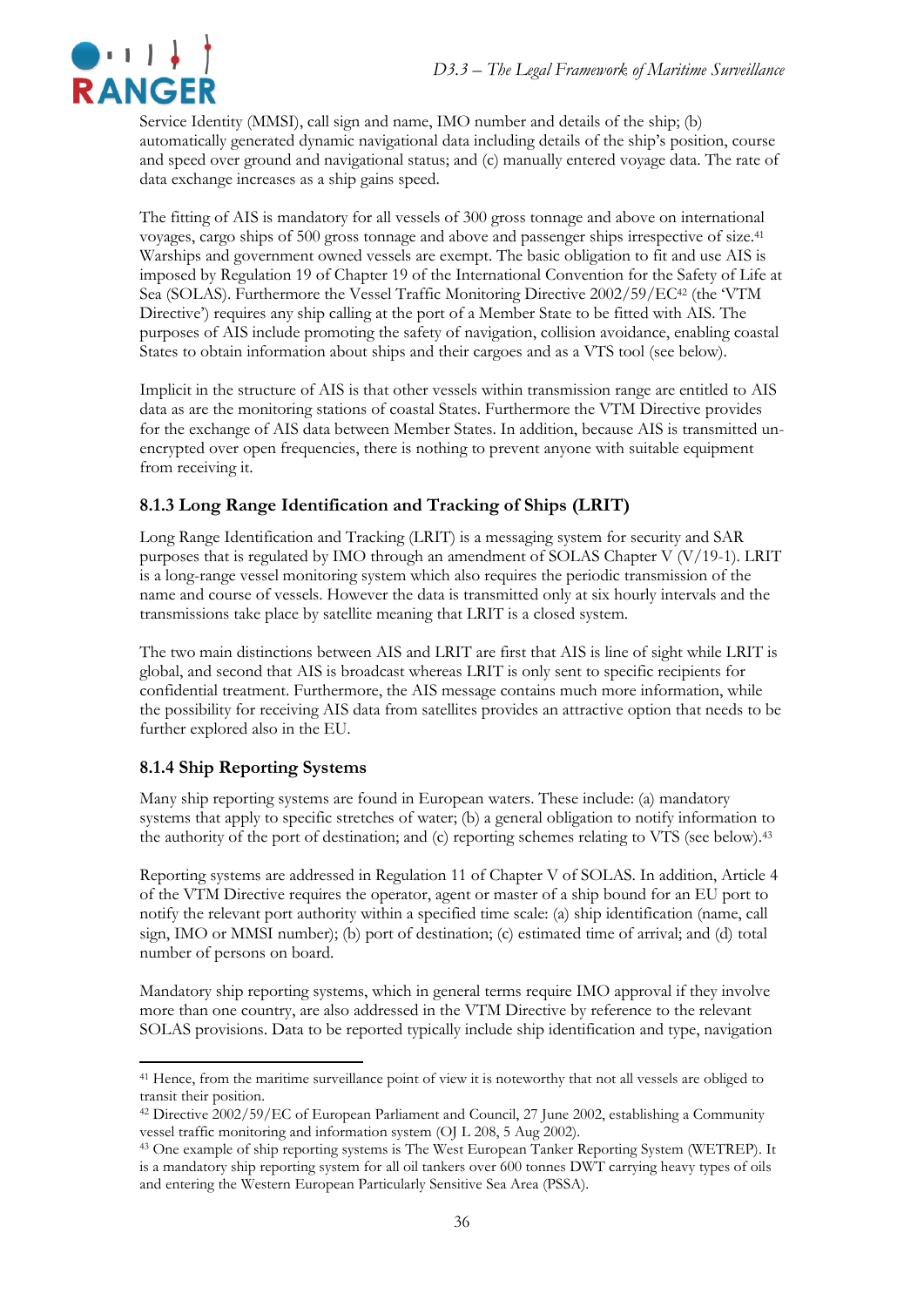

information (course speed), as well as details of cargo type and the total number of persons on board. In broad terms the purpose of such systems is to promote the safety of navigation and to enable the responsible authorities to respond effectively in the event of an incident.

#### <span id="page-36-0"></span>**8.1.5 HAZMAT Reporting**

The Competent Authority of the MS needs to be notified by a ship carrying *hazardous materials* (HAZMAT) in case it sets out from an MS port, or plans to go to an MS port. The Hazmat reporting requirements are set out in the VTM Directive and require the prior notification of dangerous or polluting goods carried on vessels departing from Member State ports or entering such ports from outside the Community.

The information to be notified to the designated Member State competent authority includes 'General Information' (ship identification, port of destination, estimated departure/arrival times and total number of persons on board) and 'Cargo Information' using UN numbers, IMO hazard classes etc.

#### <span id="page-36-1"></span>**8.1.6 Incident, Accident and Emergency Reporting**

Beyond the duty imposed by Chapter V of SOLAS on the master of every ship to notify every ship it meets of 'dangerous conditions', Title III of the VTM Directive imposes a number of reporting requirements concerning incidents and accidents at sea in order to prevent or mitigate any significant threat to maritime safety, the safety of individuals or the environment.

'Dangerous conditions', under SOLAS, include dangerous ice, direct dangers to navigation, tropical and other storms but there is no prescribed format for 'danger messages'.

The incidents and accidents to be reported pursuant to the VTM Directive include any accident affecting the safety of the ship, or shipping safety in general as well as potential and actual pollution incidents. Such data is to be transmitted to the relevant coastal station which must then take appropriate measures to forward/broadcast the information.

Besides these reporting requirements ships are required to maintain many emergency reporting systems. GMDSS (Global Maritime Distress and Safety System) is a system intended to enable communications to/from ships in relation to emergencies. Using ship-mounted equipment and protocols, ships can alert authorities on shore as well as other ships in the vicinity in case of an emergency. Ships can also receive such alert messages, plus SAR information and navigational and weather warning messages. These broadcasts are collectively called Maritime Safety Information (MSI) broadcasts.

Furthermore, IMO's SOLAS regulation XI-2/5 requires all ships to be provided with a Ship Security Alert System (SSAS). When activated, the SSAS shall initiate and transmit a ship-toshore security alert to a competent authority designated by the administration, identifying the ship, its location and indicating that the security of the ship is under threat or it has been compromised.

#### <span id="page-36-2"></span>**8.1.7 Port Security Notifications**

The Port Security Regulation (EC) 725/2004<sup>44</sup> establishes Community measures to enhance the security of ships used in international trade, domestic shipping and associated port facilities in the face of threats of intentional unlawful acts.

**<sup>.</sup>** <sup>44</sup> Regulation (EC) No 725/2004 of the European Parliament and of the Council of 31 March 2004 on enhancing ship and port facility security.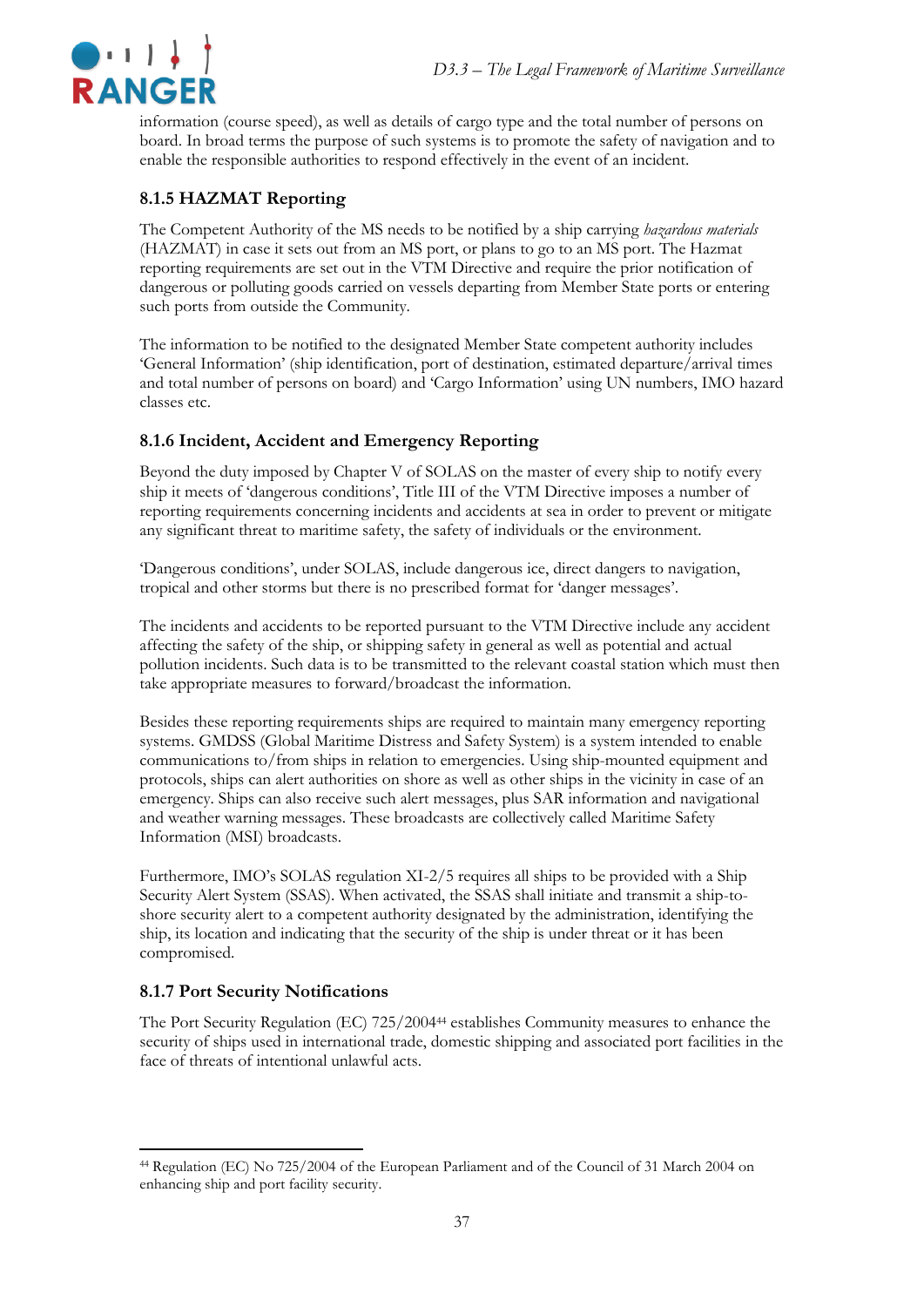

It also seeks to give effect at Community level to measures agreed at the Diplomatic Conference of IMO in 1992 through the addition of a new Chapter XI-2 to SOLAS as well as the adoption of the International Ship and Port Facility Code (ISPS Code).

This complex body of law requires *inter alia* the master of any ship intending to enter a port within the EC to transmit various data to the competent authority for maritime security of the port State concerning, amongst other matters, the security level at which the ship is operating as well as details of the crew, any passengers and the ship's cargo.

## <span id="page-37-0"></span>**8.2 Surveillance Systems and Data Sharing Mechanisms**

## <span id="page-37-1"></span>**8.2.1 Vessel Traffic Services (VTS)**

Vessel Traffic Services (VTS) are systems intended to establish *maritime safety* in particular areas of dense shipping. VTS are shore based-systems which range from the provision of information messages to the extensive management of maritime traffic. There are two basic types of VTS: (a) port VTS which are concerned primarily with traffic management in/around a port; and (b) coastal VTS which deal with traffic passing through a specific area.

Usually, on entering a VTS area the master of a ship must first report to the authority responsible for the VTS. He must then monitor a specific radio frequency for navigational or other warnings. The activities of a ship within a VTS area are, however, usually monitored by the VTS authority using radar, AIS and in some cases radio direction finders (RDF) and remote video cameras.

In terms of international law the legal regime for VTS is contained in Regulation 12 of SOLAS supplemented by guidelines adopted pursuant to IMO Resolution A.857(20) of 27 November 1997. At EC level, VTS is addressed in Articles 8 and 9(3) of the VTM Directive. The guidelines state that the purpose of VTS is to improve the safety and efficiency of navigation, safety at sea and the protection of the marine environment, offshore installations etc. from possible adverse effects of maritime traffic.

## <span id="page-37-2"></span>**8.2.2 CleanSeaNet**

CleanSeaNet is a satellite-based monitoring system for marine oil spill detection and surveillance in European waters provided by the European Maritime Safety Agency (EMSA). EMSA obtains radar satellite images from a commercial satellite provider in response to requests from Member States.

## <span id="page-37-3"></span>**8.2.3 Border Surveillance Systems**

Authorities responsible for border control in the Member States have usually national border surveillance systems. For example, in Spain the *Guardia Civile* operates SIVE, a Spanish coastal surveillance system. Originally designed to focus on small vessels carrying illegal immigrants it is used to detect, identify and intercept a range of illegal activities around Spain's maritime frontiers. It is based on a network of fixed stations and mobile units that make use of still cameras, CCTV, radar and infra-red sensors. The data (video images, radar tracks and infra-red images) are transferred by secure internet to provincial control centres. There is no specific legal basis for SIVE – it derives from the basic mandate of the *Guardia Civile.* At present the data is used only by the *Guardia Civile.* As noted, similar systems can be found in almost every EU Member State.

#### <span id="page-37-4"></span>**8.2.4 Military Surveillance Systems**

The gathering of surveillance data is inherent to the role of Europe's navies for defence purposes, which since 2001, includes defence against terrorism.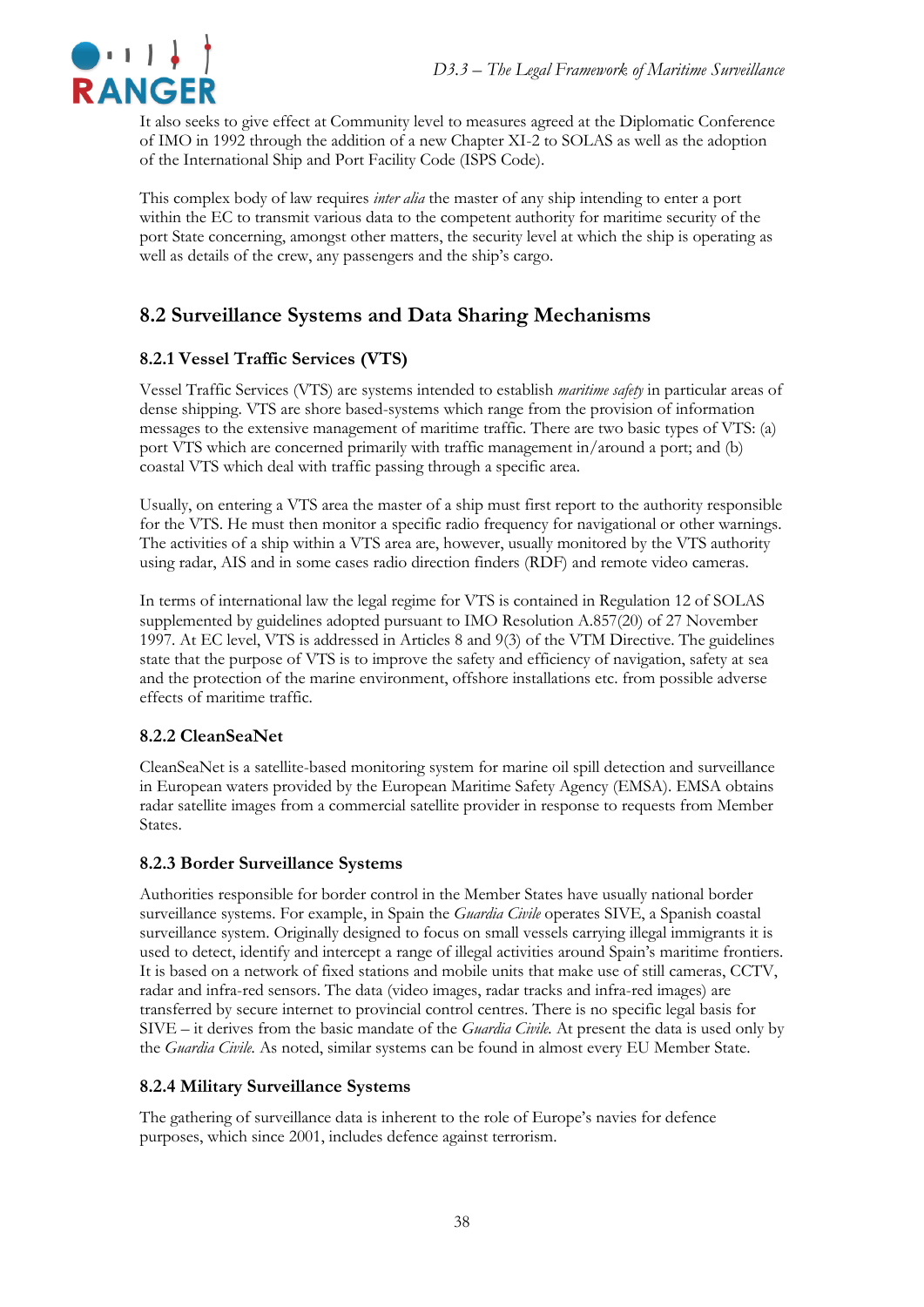

Assessing what surveillance data is actually collected is a difficult task: the data itself is usually classified as is information about acquisition mechanisms. Nevertheless it is possible to surmise that maritime surveillance data is gathered through: (a) physical observation from military vessels and aircraft; (b) unmanned vehicles and drones; (c) remote sensing; (d) coastal radars; and (e) underwater sensors. As will be seen below Europe's navies typically also make use of civilian monitoring and surveillance data.

#### <span id="page-38-0"></span>**8.2.5 Data Sharing Mechanism**

A range of mechanisms currently exists for sharing maritime monitoring and surveillance data at national and international level. While some national level mechanisms enable the sharing of data among different agencies for a range of different purposes, at the international level such mechanisms are single purpose. Besides *national* data sharing mechanisms (like French SPATIONAV) there are *regional* data sharing agreements. For example, the HELCOM AIS Network enables the real time sharing of AIS data among the parties to the 1992 Helsinki Convention (Denmark, Estonia, EC, Finland, Germany, Latvia, Lithuania, Poland, Russia and Sweden) and Norway. *SafeSeaNet* is a data exchange system, based on an index server, developed by EMSA to support the implementation of elements of the VTM Directive (relating to port, HAZMAT, ship and alert notifications). SafeSeaNet is not specifically referred to in the VTM Directive although some of the reporting requirements are. Then there are *commercial* AIS sharing mechanisms as well as data sharing arrangements for different *purposes* like MAOC-N<sup>45</sup> and V-RMTV<sup>46</sup>.

## <span id="page-38-1"></span>**8.3 Data Protection**

**.** 

EU law including EU border law contains provisions on information exchange and data protection. Exchange of information has been discussed in Section 4 Management of external Borders. This section will focus on data protection issue. It is noteworthy that other regulations which are relevant in the context of EU border control (e.g. SIS, VIS, EURODAC) will not be discussed due to they do not provide any contextual added-value for the use of radars in maritime surveillance. Another restriction concerns the focus on border control in general. This chapter therefore does not look at the protection of data related to prevention, investigation, detection or prosecution of criminal offences which may be applicable to cases detected in the context of border surveillance. <sup>47</sup> Finally, this section will discuss on data sharing if the data involves *personal data*, in which case data protection laws will, in principle, apply.

<sup>45</sup> MAOC-N, which is based in Lisbon, is a law enforcement centre that coordinates the maritime interdiction of illegal drugs trafficked on the high seas. It was established in 2007 on the basis of an agreement between Ireland, the Netherlands, Spain, Italy, Portugal, France and the UK. Data is gathered from a range of sources including AIS and classified intelligence.

<sup>46</sup> The V-RMTC is a virtual network connecting the operational centres of a number of navies that enables the sharing via internet of unclassified information on merchant shipping. Coordinated by the Italian Navy, it was established in 2006 pursuant to an Operational Agreement between some 15 countries with naval interests in the Mediterranean.

<sup>47</sup> Council Framework Decision 2008/977/JHA of 27 November 2008 on the protection of personal data processed in the framework of police and judicial cooperation in criminal matters. It is repealed with Directive (EU) 2016/680 of the European Parliament and of the Council of 24 April 2016 on the protection of natural persons with regard to the processing of personal data by competent authorities for the purposes of the prevention, investigation, detection or prosecution of criminal offences or the execution of criminal penalties, and of the free movement of such data, and repealing Council Framework Decision 2008/977/JHA.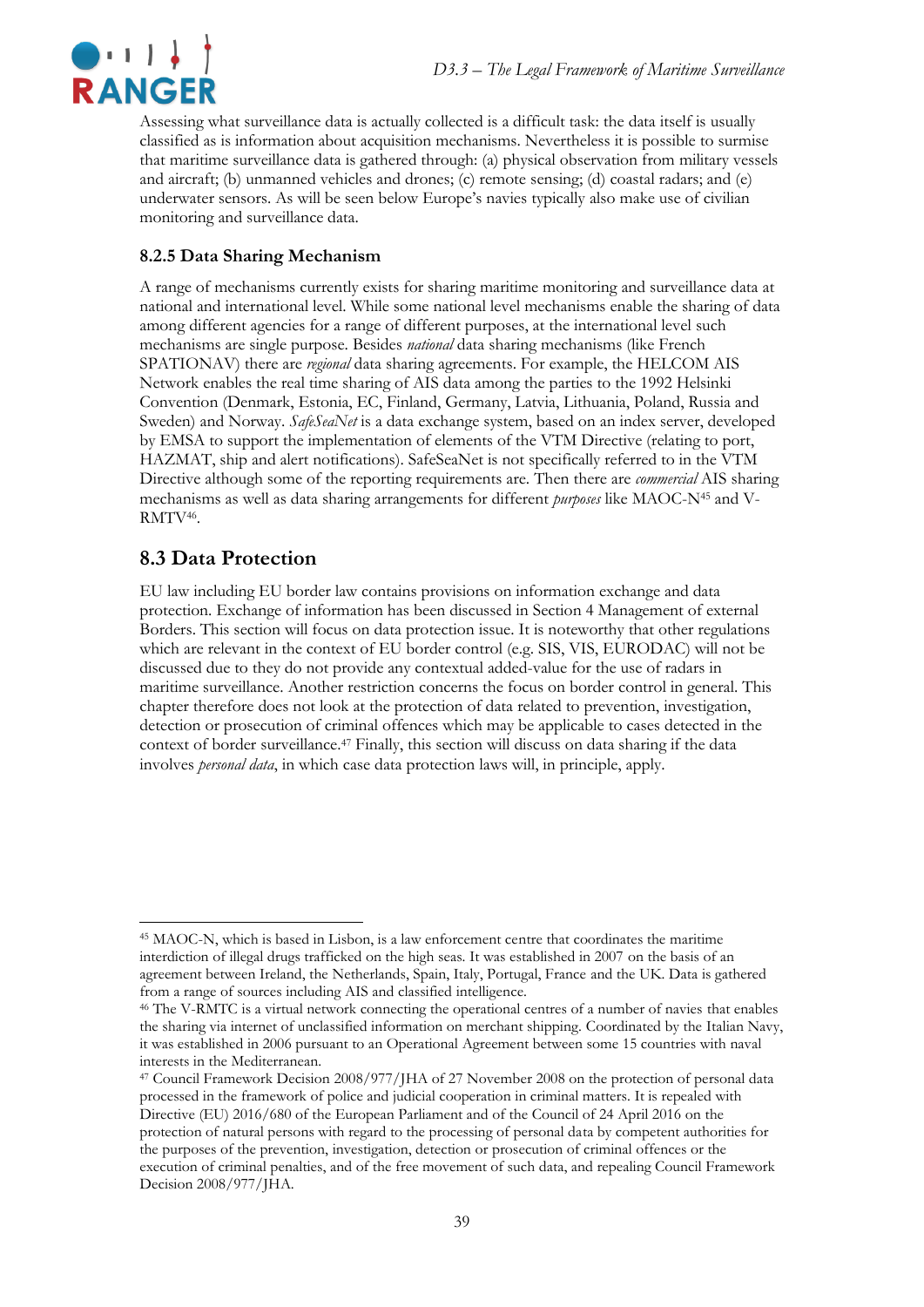

The two main instruments of EC data protection law are the Data Protection Directive 95/46/EC<sup>48</sup> and the Data Protection Regulation 45/2001/EC49. The Data Protection Directive seeks to enable the free flow of data between Member States, by harmonising national rules, while at the same time ensuring that the fundamental rights of individuals, notably the right to privacy, are protected with regard to the processing of data. The Data Protection Regulation seeks to apply the same basic principles to Community institutions. In addition, European border law described in section 4 contains some provisions on data protection. For example, pursuant to Article 45 of Regulation (EU) 2016/1624 "The Agency shall apply Regulation (EC) No 45/2001 when processing personal data."

In the light of the legislation, it is not entirely unambiguous what data protection rules shall be respected in the field of border control. On the one hand, pursuant to 3 Article of Data Protection Directive 95/46/EC it shall not apply to the processing of personal data in operations concerning public security, defence, State security and the activities of the State in areas of criminal law. Then again, Article 13 of EUROSUR Regulation (EU) No 1052/2013 stipulates "Where the national situational picture is used for the processing of personal data, those data shall be processed in accordance with Directive 95/46/EC, Framework Decision 2008/977/JHA<sup>50</sup> and the relevant national provisions on data protection." Furthermore, Regulation (EU) 2016/1624 stipulates in Article 44 that exchange of personal data during joint operations, pilot projects, rapid border interventions, by migration management support teams, return operations and return interventions, and in the framework of EUROSUR, shall be done in accordance with Council Decision 2013/488/EU<sup>51</sup> and Commission Decision (EU, Euratom) 2015/444<sup>52</sup> .

The concept of 'personal data' is very broadly defined in the Data Protection Directive. In outline it means any information relating to an identified or identifiable *natural person*. An 'identifiable person' is further defined as one who can be identified directly or indirectly by reference to an identification number or one or more factors specific to his physiological, mental, economic, cultural or social identity. Although this broad definition has led to some uncertainty, particular items of information such as a telephone number, car registration number, social security number or passport number can be sufficient to render someone directly or indirectly identifiable and thus may, in the context of a particular situation, amount to personal data. Furthermore, in certain circumstances information on *legal persons* may also amount to personal data, for example where the name of a legal person derives from that of a natural person.

Consequently while it seems reasonable to conclude that the name of a vessel may not as such be sufficient to directly identify a (natural) person owning a vessel the unique combination of the vessel name with other data elements, such as a unique vessel registration number, that enable the identification of a single person (vessel owner, captain, crew *etc.*) may amount to personal data. Furthermore, pictures, including CCTV images and other visual data may also be considered personal data if they permit the identification of a natural person. In EUROSUR

**.** 

<sup>48</sup> Directive 95/46/EC of the European Parliament and of the Council of 24 October 1995 on the protection of individuals with regard to the processing of personal data and on the free movement of such data. Directive 95/46/EC is repealed with Regulation (EU) 2016/679 of the European Parliament and of the Council of 27 April 2016 on the protection of natural persons with regard to the processing of personal data and on the free movement of such data, and repealing Directive 95/46/EC (General Data Protection Regulation). Regulation (EU) 2016/679 enters into force from 25 May 2018.

<sup>49</sup> Regulation (EC) No 45/2001 of the European Parliament and of the Council of 18 December 2000 on the protection of individuals with regard to the processing of personal data by the Community institutions and bodies and on the free movement of such data.

<sup>50</sup> See endnote 38.

<sup>51</sup> Council Decision 2013/488/EU of 23 September 2013 on the security rules for protecting EU classified information.

<sup>52</sup> Commission Decision (EU, Euratom) 2015/444 of 13 March 2015 on the security rules for protecting EU classified information.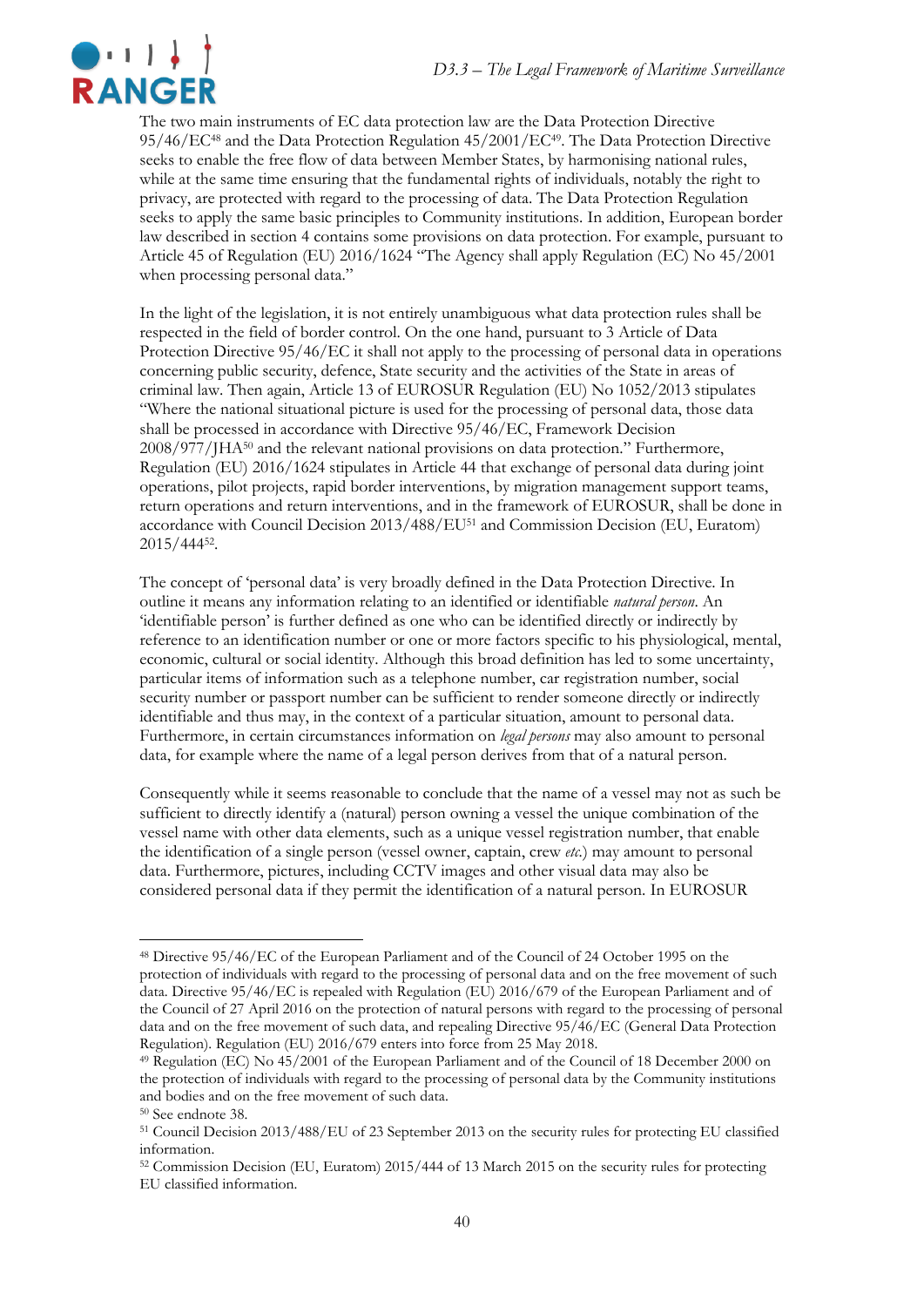

Regulation No (EU) 1053/2013 ship identification number is regarded as personal data (see Article 13.2).

Taking the above into account, analysis of the maritime monitoring and surveillance data described above leads to the conclusion that they could potentially involve personal data (*e.g.* where data concerns a vessel identification number, a licence number or external registration number or other unique identifiers that can lead directly or indirectly to the identification of a natural person). While in the large majority of cases the owner or agent of a vessel will be a legal person this may not always necessarily be the case. Various references made in the legal instruments described in this report suggest that data protection concerns were taken into account from the outset.

In addition to the broad concept of personal data the definition of the 'processing of personal data' is equally broad and basically covers any type of manipulation of data that can be considered personal data. 'Processing' is defined by both the Data Protection Directive and the Data Protection Regulation as 'any operation or set of operations which is performed upon personal data, whether or not by automatic means, such as collection, recording, organization, storage, adaptation or alteration, retrieval, consultation, use, disclosure by transmission, dissemination or otherwise making available, alignment or combination, blocking, erasure or destruction'.

Data protection law establishes principles relating to processing of personal data and data quality. Personal data shall be:

- processed fairly and lawfully;
- collected for specified, explicit and legitimate purposes and not further processed in a way incompatible with those purposes;
- adequate, relevant and not excessive in relation to the purposes for which they are collected and/or further processed;
- accurate and up to date;
- kept in a form which permits identification of data subjects for no longer than is necessary.<sup>53</sup>

Above mentioned principles may be regarded as the main restrictions on the sharing of such data pursuant to data protection law. First of all, the processing of personal data needs to be legitimate. The Data Protection Directive and Regulation define the grounds for such legitimacy, including if the processing is in the public interest or in the exercise of official authority.

The *purpose-limitation* is one of the cornerstones of data protection law: personal data can only be processed for specified, explicit and legitimate purposes and not further processed in a way incompatible with those purposes. In addition, the processing of personal data must be adequate, relevant and not excessive in relation to the purposes for which they are collected and/or further processed (*principle of proportionality*). Regarding the functioning of European Border and Coast Guard, legitimate purposes of processing of personal data are exhaustively listed in Regulation (EU) 2016/1624. Pursuant to Article 46 Frontex may process personal data only for the following purposes:

- performing its tasks of organising and coordinating joint operations, pilot projects, rapid border interventions, and in the framework of the migration management support teams;
- performing its tasks of organising and coordinating return operations and return interventions;
- facilitating the exchange of information with Member States, EASO, Europol or Eurojust;
- risk analysis;

1

<sup>53</sup> See Directive 95/46/EC, Article 6; Regulation (EC) No 45/2001, Article 4; Regulation (EU) 2016/679, Article 5.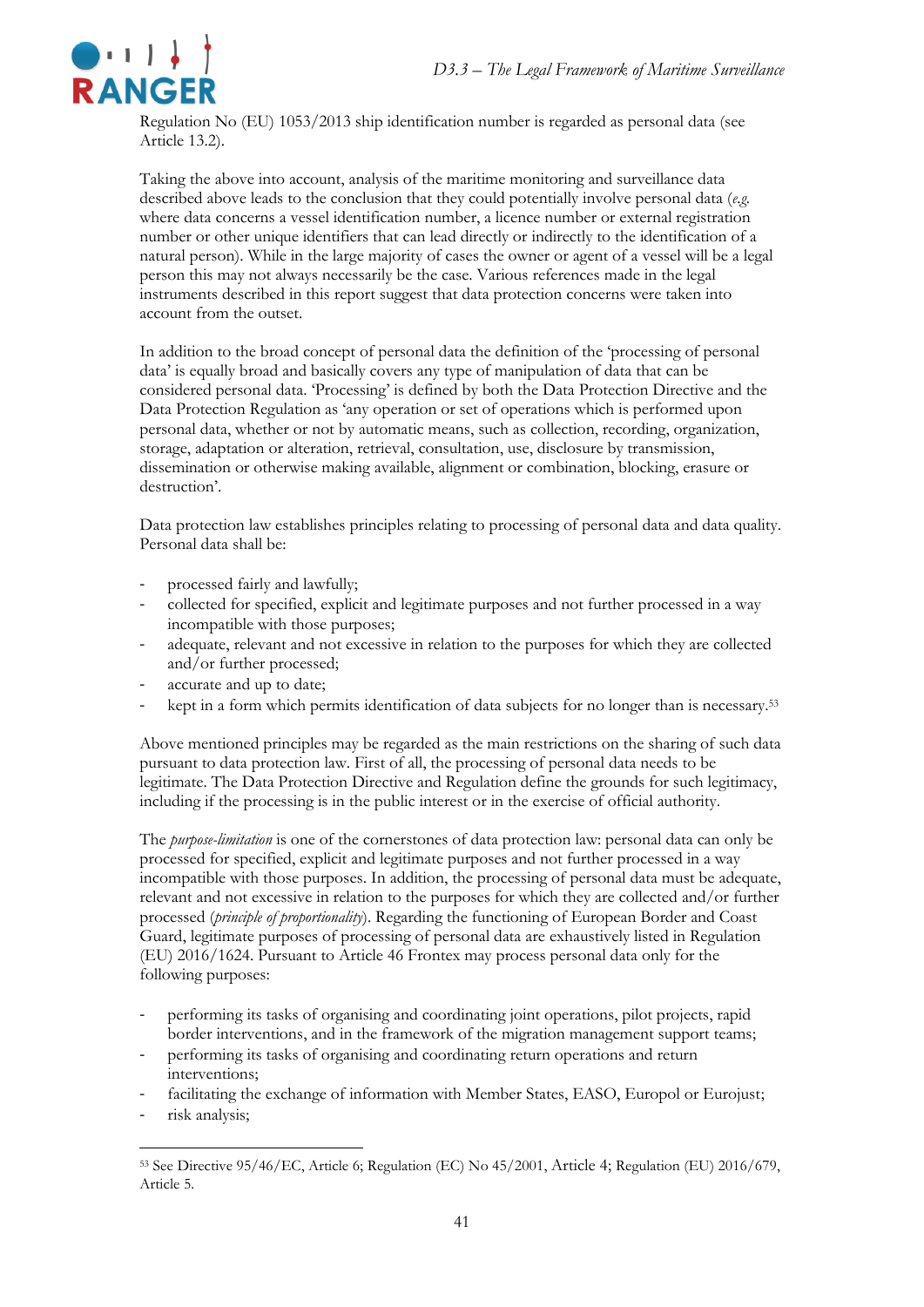

- identifying and tracking vessels in the framework of EUROSUR;
- administrative tasks.<sup>54</sup>

Personal data can therefore, in principle, not be processed for purposes other than the purposes for which they were collected. A clear and precise description of the purposes of the data processing is therefore of crucial importance. From the perspective of data protection law, the processing of personal data needs to remain restricted to: (i) the competent authorities or organisations designated for such processing; and (ii) the purposes laid down by the relevant laws or regulations that allow (or impose) the processing.

A number of examples of the purpose-limitation for data processing can also be found in the maritime sector legislation described in this report. The overall effect is that data collected and processed by a certain authority with a specific purpose cannot then be used for a different purpose just by virtue of the different, possibly broader, competence of the receiving authority. In other words the purpose of the processing of data is therefore of crucial importance. The purpose limitation has other impacts including as regards storage or retention: personal data may not be kept in a form that permits the identification of data subjects for longer than is necessary for the purpose for which the data were collected or for which they are further processed. It follows that data collected for one purpose must be deleted as soon as that purpose is fulfilled.

As regards data sharing another important principle of data protection law is that data may not be transmitted to recipients outside the European Economic Area (EEA) which do not ensure an adequate level of protection. Very few non-EEA countries currently meet these criteria. However data transfers outside the EEA may take place if adequate safeguards are put in place as a result *inter alia* of appropriate contractual arrangements. On the other hand, the disclosure of information to third parties may have been prohibited by law. Pursuant to Article 45 of Regulation (EU) 2016/1624 the transfer of personal data processed by Frontex and the onward transfer by Member States to authorities of third countries or third parties, including international organisations, shall be prohibited.

Data protection principles demonstrate that data protection law sets special requirements for the quality of data. Furthermore, Council Decision 2013/488/EU and Commission Decision 2015/444 stipulates protection of EU Classified Information (EUCI) handled in communication and information systems. Pursuant to Article 10 of Council Decision 2013/488/EU effective Information Assurance (IA) shall ensure appropriate levels of *confidentiality, integrity, availability, non-repudiation* and *authenticity*. <sup>55</sup> IA shall be based on a risk management process. The Commission's Decision 2015/444 in turn provides basic principles of Information Assurance. Pursuant to Article 34 Information Assurance in the field of communication and information systems is the confidence that such systems will protect the information they handle and will function as they need to, when they need to, under the control of legitimate users. Effective Information Assurance shall ensure appropriate levels of:

- *Authenticity*: the guarantee that information is genuine and from *bona fide* sources;
- Availability: the property of being accessible and usable upon request by an authorised entity;
- *Confidentiality*: the property that information is not disclosed to unauthorised individuals, entities or processes;
- *Integrity*: the property of safeguarding the accuracy and completeness of assets and information;

 $\overline{\phantom{a}}$ <sup>54</sup> Articles 47-49 and 11 of Regulation (EU) 2016/1624 stipulates in details what personal data may be collected within purposes listed in Article 46.

<sup>55</sup> European border law also contains similar regulations. Pursuant to Article 18.4 of EUROSUR Regulation (EU) No 1052/2013 information shall fulfil the criteria of availability, confidentiality and integrity.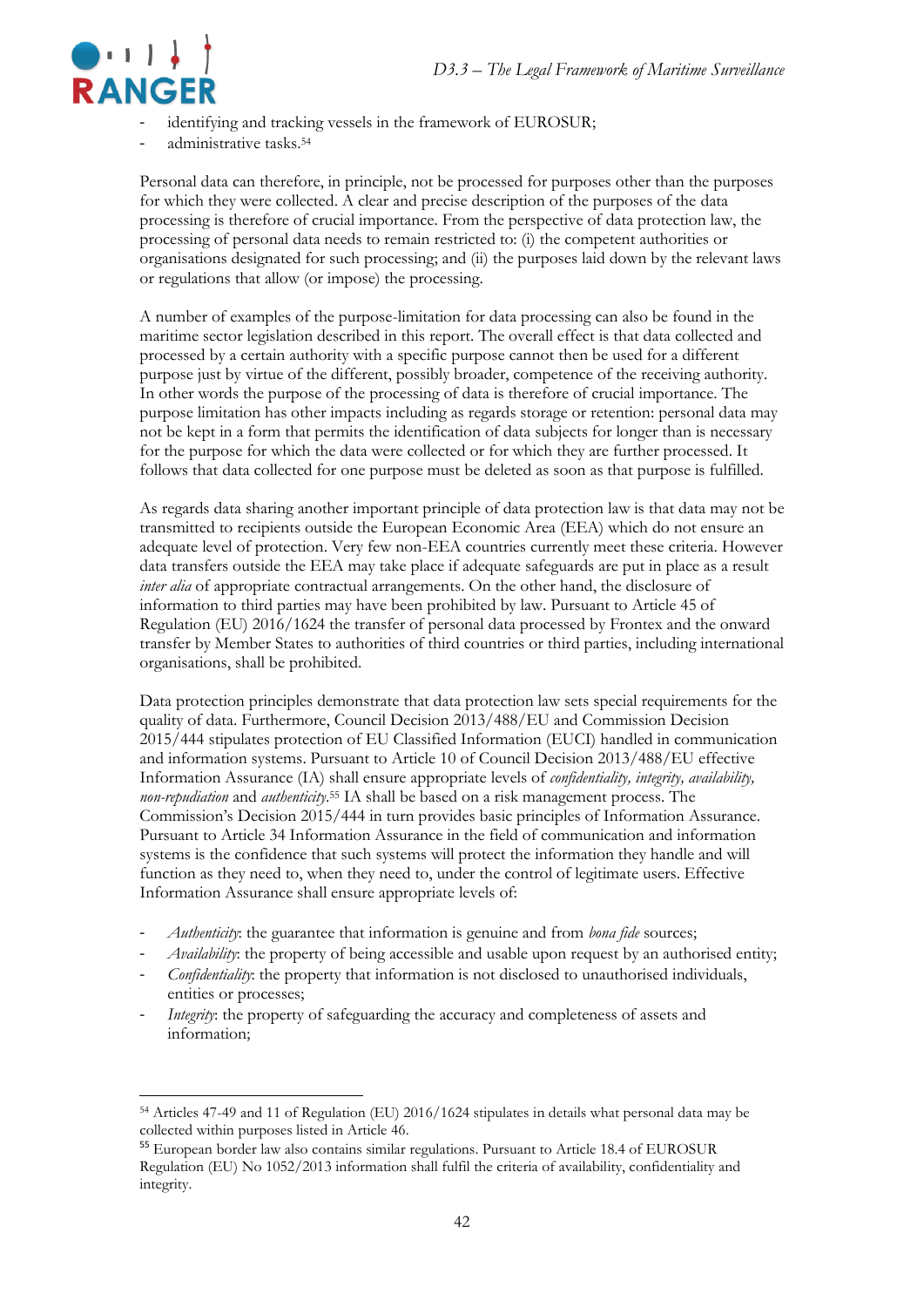

**.** 

- *Non-repudiation*: the ability to prove an action or event has taken place, so that this event or action cannot subsequently be denied.

Finally, personal data is protected by maintaining as short a retention time as possible for keeping the data. As discussed above, Regulation (EU) 2016/1624 stipulates processing of personal data collected during joint operations, pilot projects, rapid border interventions, etc. Pursuant to Article 47.3 personal data shall be deleted as soon as they have been transmitted to EASO, Europol or Eurojust or to the competent authorities of Member States or used for the preparation of risk analyses. The storage period shall, in any event, not exceed 90 days after the date of the collection of those data. In the results of risk analyses, data shall be anonymised. Furthermore, processing of personal data in the context of return operations and return interventions is limited. Pursuant to Article 48.3 personal data shall be deleted as soon as the purpose for which they have been collected has been achieved and no later than 30 days after the end of the return operation or the return intervention.<sup>56</sup>

Data protection law also: imposes a duty on controllers of personal data to implement adequate security measures and to keep such data confidential; and confers certain rights on data subjects (such as the right to access and consult the data, the right to request rectification of inaccurate data, and the 'right to be forgotten'). In the same way, it needs to be clearly defined who is the data controller, *i.e.* the person responsible for the processing of the data and thus for compliance with data protection law.

Finally it is important to note that data protection legislation does not automatically apply to the processing of all personal data. Exceptions include the processing of personal data in the course of an activity that falls outside EC law (*e.g.* second and third pillar activities such as the common foreign and security policy and police and judicial cooperation in criminal matters) as well as processing operations concerning public security, defence, State security and the activities of the State in areas of criminal law (although there is currently a proposal to regulate the processing of personal for third pillar activities).

<sup>56</sup> Besides short retention time personal data is protected through anonymization and pseudonymisation. See e.g. Regulation (EU) 2016/1624 and Directive (EU) 2016/680.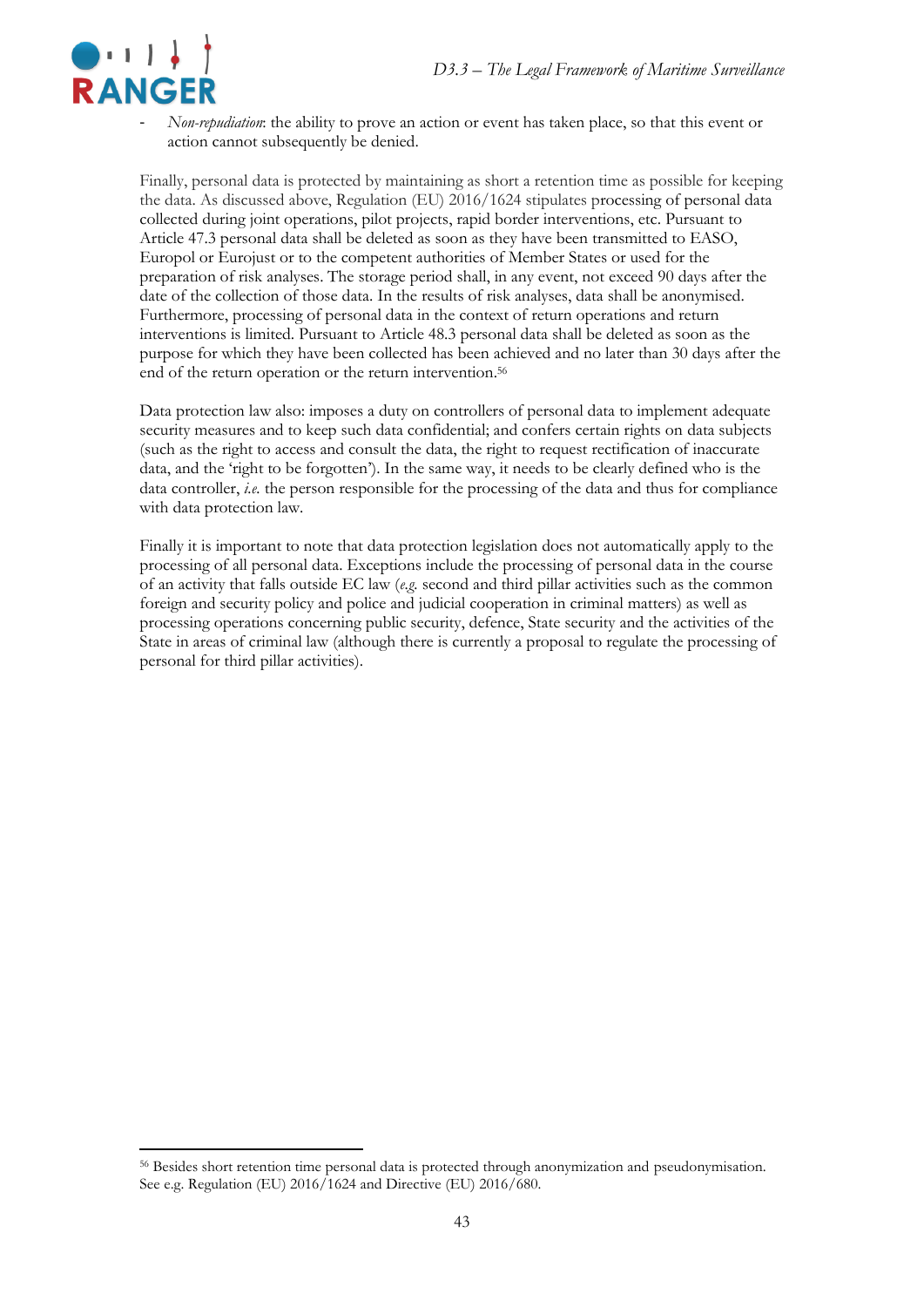

<span id="page-43-0"></span>This sections reports the most important aspects of maritime surveillance based on numerous legal orders regulating maritime domain. Besides other RANGER project reports (e.g. D2.4 Gap Analysis, D2.5 RANGER System Requirements) this document provides important information to guide RANGER radar development to tackle the most pressing challenges in maritime surveillance.

Maritime surveillance is law enforcement function regulated by international, European and national law. Laws define the duties and powers of the authorities. In addition, international organizations (e.g. IMO, IALA) have agreed on numerous standards and procedures to be followed in maritime domain.

Study of various legal regimes affecting on maritime surveillance have demonstrated the complexity of multilayer systems, where national, European (i.e. supranational) and international legislation and administration are intertwined. In practice, it means that the applicable norms may make different interpretations possible.

Several international law instruments are relevant when considering illegal immigration across maritime borders and maritime surveillance, in particular of the United Nations Convention on the Law of the Sea (UNCLOS). In Europe, maritime border surveillance has been regulated by numerous European legal instruments such as Schengen Borders Code (SBC), EUROSUR Regulation (1052/2013) and regulations of European Border and Coast Guard (2016/1624) and surveillance of external sea borders (656/2014). At all times, states are also obliged to respect human rights and the rights of refugees that are protected by international and regional agreements.<sup>57</sup>

Surveillance of maritime areas are limited by a diverse set of rules in different maritime zones. As a rule, coastal states have sovereignty over their territorial sea. Despite the universally applicable right of innocent passage, coastal states have the right to prevent the passage of ships transporting illegal immigrants through their territorial waters.<sup>58</sup> To a large extent, this also applies to contiguous waters.<sup>59</sup> On high seas, due to the basic principles of the freedom of navigation and the extensive jurisdiction of the flag state, other states cannot, in principle, intervene against ships carrying illegal immigrants.<sup>60</sup> Exceptions to the rule of flag state jurisdiction are made in cases of piracy, transport of slaves, and non-authorised radio emissions, but no exception is made for the transport of illegal immigrants.<sup>61</sup> *Flagless ships, often used by illegal immigrants trying to enter the EU, do not invoke freedom of navigation on the high seas and can be intercepted by any state*. 62

<sup>60</sup> Id., Article 87, freedom of the high seas; Article 92(1): "Ships shall sail under the flag of one State only and … shall be subject to its exclusive jurisdiction on the high seas."

**.** 

<sup>62</sup> Id., Article 110(1d).

<sup>57</sup> E.g., International Covenant on Civil and Political Rights of December 1966; European Convention on Human Rights and Fundamental Freedoms of 1950; Convention relating to the Status of Refugees of 28 July 1951; Protocol relating to the Status of Refugees of 31 January 1967.

<sup>58</sup> UNCLOS, Article 25(1): "The coastal State may take the necessary steps in its territorial sea to prevent passage which is not innocent"; Id., Article 19(1): "Passage is innocent so long as it is not prejudicial to the peace, good order or security of the coastal State …"; Id., Article 19(2g): "Passage of a foreign ship shall be considered to be prejudicial to the peace, good order or security of the coastal State if in the territorial sea it engages in … the loading or unloading of any commodity, currency or person contrary to the customs, fiscal, immigration or sanitary laws and regulations of the coastal State."

<sup>59</sup> Id., Article 33(1a): "In a zone contiguous to its territorial sea, described as the contiguous zone, the coastal State may exercise the control necessary to … prevent infringement of its customs, fiscal, immigration or sanitary laws and regulations within its territory or territorial sea."

<sup>61</sup> Id., Articles 99-110.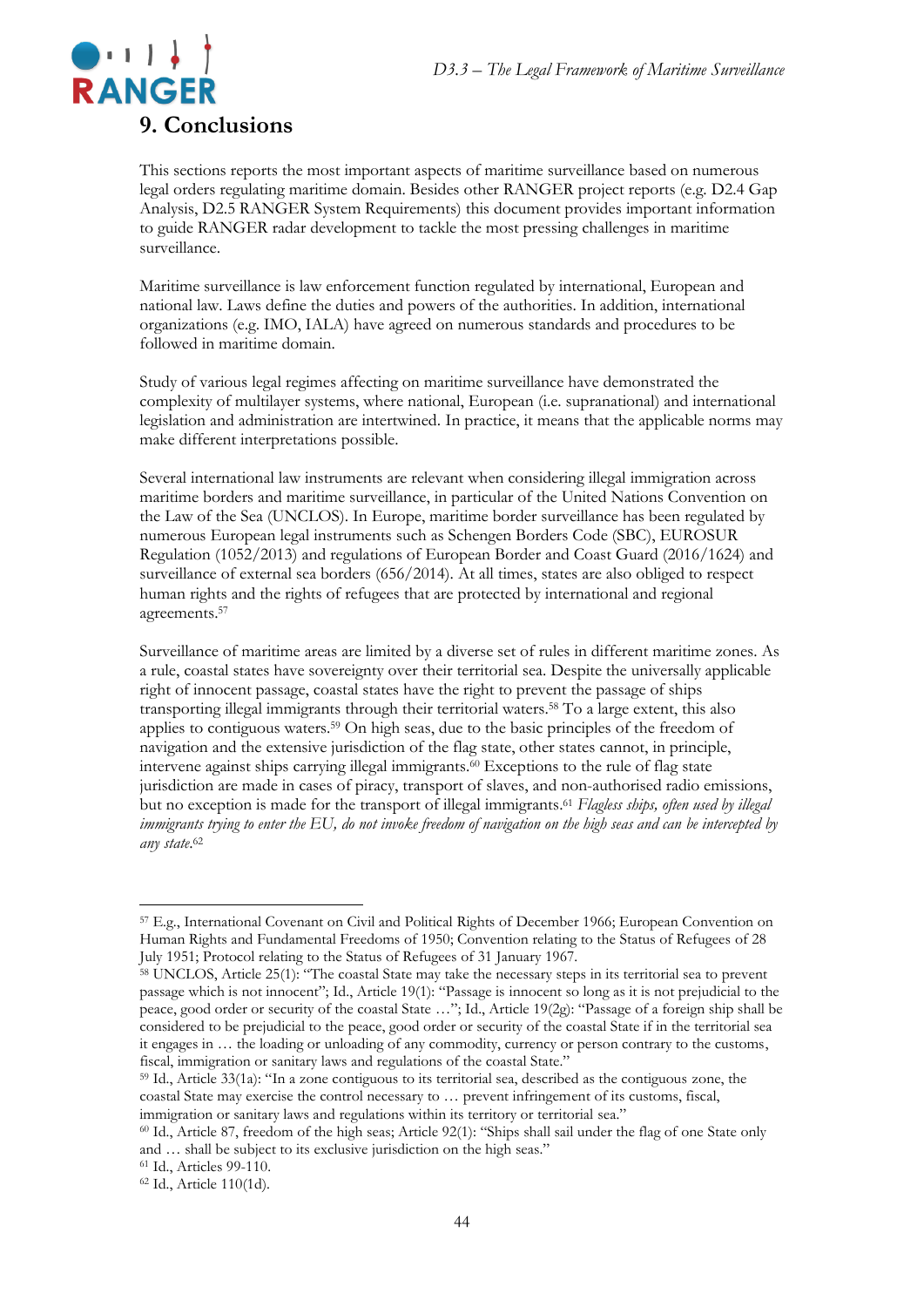

**.** 

Regarding search and rescue (SAR) ships are bound by the obligation to rescue and render assistance to any person or ship in distress at sea (*duty of care*). This applies in all cases, including the transport of illegal immigrants, and can be abused if immigrants are intentionally left in distress. Such transport usually takes place in worn-out large ships that fly under a flag of convenience and are run by criminal organisations.

Illegal immigration by sea is often related to smuggling. The Protocol Against the Smuggling of Migrants by Land, Air and Sea, supplementing the United Nations Convention against Transnational Organised Crime, addresses this issue. The Protocol promotes cooperation among state parties and urges them to take legislative and other measures to prevent smuggling. It proposes specific measures against smuggling of migrants by sea, which are mainly aimed at enhancing cooperation between the states "to the fullest extent possible."<sup>63</sup>

Maritime border control is law enforcement function. It poses specific challenges to *information security*. Privacy in the *processing of personal data* should also be taken into account even though general data protection law will in principle not apply. <sup>64</sup> From data management point of view these are the two most important issues to be taken into account when developing RANGER radars.

Information security has been defined in the Commission's Decision 2015/444. Effective Information Assurance shall ensure appropriate levels of:

- *Authenticity*: the guarantee that information is genuine and from *bona fide* sources;
- *Availability*: the property of being accessible and usable upon request by an authorised entity;
- *Confidentiality*: the property that information is not disclosed to unauthorised individuals, entities or processes;
- *Integrity*: the property of safeguarding the accuracy and completeness of assets and information;
- *Non-repudiation*: the ability to prove an action or event has taken place, so that this event or action cannot subsequently be denied.

In certain circumstances - specified by law - personal data may be processed during maritime border surveillance. Based on border control related legal initiatives (e.g. ETIAS) the need for processing of personal data may even increase in the future. Hence, it is highly important that RANGER solutions for data management facilitates processing of different kind of data.

Legal framework for maritime border surveillance contributed by RANGER can be summarized as follows in Table 2.

<sup>63</sup> To support the Protocol, the Council of the European Union adopted a Decision to further promote cooperation and information sharing among the EU Member States that are parties to the Protocol. See Council Decision of 24 July 2006 on the conclusion, on behalf of the European Community of the *Protocol Against the Smuggling of Migrants by Land, Sea and Air*, supplementing the United Nations *Convention Against Transnational Organised Crime* concerning the provisions of the Protocol, in so far as the provisions of this Protocol fall within the scope of Articles 179 and 181(a) of the *Treaty establishing the European Community*,

<sup>2006/616/</sup>EC. The Decision is not binding on the United Kingdom, Ireland or Denmark. <sup>64</sup> When RANGER radars are used as stand-alone systems for SAR purposes general Data Protection Law shall be applied.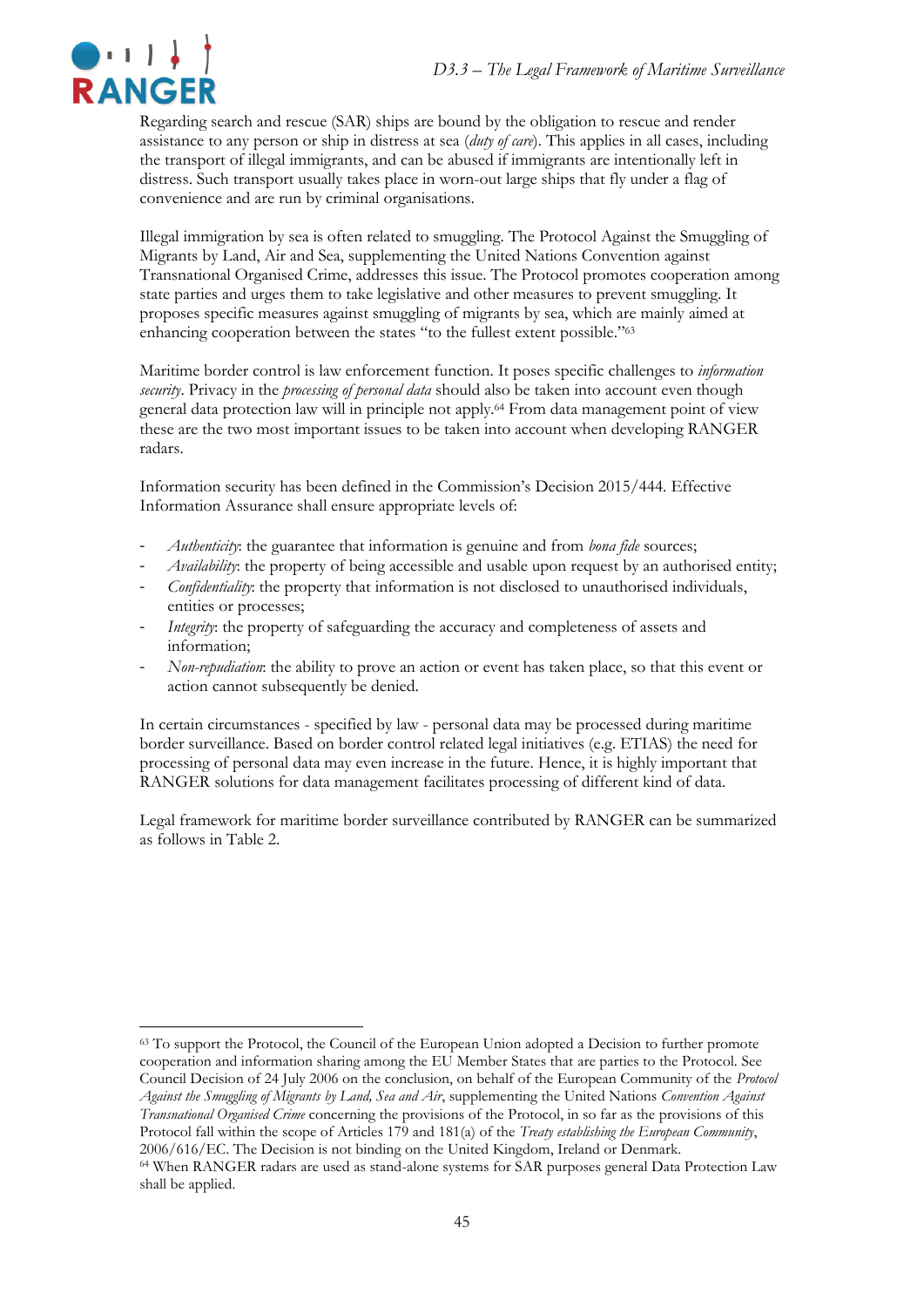# RANGER

**.** 

| <b>Activity</b>                              | Scope                                                                                                         | Applicable law <sup>65</sup>                                                                                                                                                                                                       | <b>Remarks</b>                                                                                                                                                                                     |
|----------------------------------------------|---------------------------------------------------------------------------------------------------------------|------------------------------------------------------------------------------------------------------------------------------------------------------------------------------------------------------------------------------------|----------------------------------------------------------------------------------------------------------------------------------------------------------------------------------------------------|
| Maritime border<br>surveillance by<br>radars | Territorial waters,<br>contiguous zone,<br>EEZ                                                                | <b>UNCLOS</b>                                                                                                                                                                                                                      | No limitations.                                                                                                                                                                                    |
| Search and rescue                            | Duty of care                                                                                                  | SAR Convention,<br>SOLAS Convention,<br>Regulation (EU) No<br>656/2014, Art. 9.                                                                                                                                                    | Responsibility of<br>national SAR<br>authorities. EU<br>Member States shall<br>render assistance<br>during border<br>surveillance<br>operations.                                                   |
| Data Collection                              | Integrated border<br>management                                                                               | Regulation EU (No)<br>2016/1624, Art. 4<br>and 8.                                                                                                                                                                                  | Tasks of European<br>Border and Coast<br>Guard (EBCG).                                                                                                                                             |
| Collection of<br>personal data               | Varies based on<br><b>EBCG</b> operation                                                                      | Regulation (EC) No<br>45/2001, Art. 4.<br>Regulation EU (No)<br>2016/1624, Art. 45 -<br>50.<br>Regulation (EU) No<br>656/2014, Art. 4.<br>Directive<br>95/46/EC.66<br>Council Framework<br>Decision<br>2008/977/JHA. <sup>67</sup> | Data quality<br>(lawfulness, purpose<br>limitation, accuracy,<br>proportionality, etc.).                                                                                                           |
| Data processing                              | Information<br>assurance:<br>Authenticity<br>Availability<br>Confidentiality<br>Integrity<br>Non-repudiation  | Council Decision<br>2013/488/EU, Art.<br>10.<br>Commission<br>decision 2015/444,<br>Art. 34.                                                                                                                                       | Processing of<br>personal data for only<br>SAR purposes (e.g.<br>RANGER radars<br>used as stand-alone<br>systems) may be<br>restricted and shall be<br>pursuant to<br>Regulation (EU)<br>2016/679. |
| Data exchange                                | Migratory flows<br>$\overline{a}$<br>Risk analysis<br>$\overline{\phantom{a}}$<br>Vulnerability<br>assessment | Regulation EU (No)<br>2016/1624, Art. 10,<br>$45 - 50.$<br>Regulation (EU) No<br>656/2014, Art. 4.                                                                                                                                 | Exchange of personal<br>data with third<br>countries and/or third<br>parties may be<br>prohibited/limited.                                                                                         |

<span id="page-45-0"></span>**Table 2: Legal framework for maritime border surveillance**

<sup>65</sup> Only the most important legal instruments and provisions have been mentioned. Besides international conventions and EU law these matters are without exception also regulated by national law.

<sup>&</sup>lt;sup>66</sup> Directive 95/46/EC is repealed with Regulation (EU) 2016/679 with effect from 25 May 2018.

<sup>67</sup> Framework Decision 2008/977/JHA is repealed with Directive (EU) 2016/680 with effect from 6 May 2018.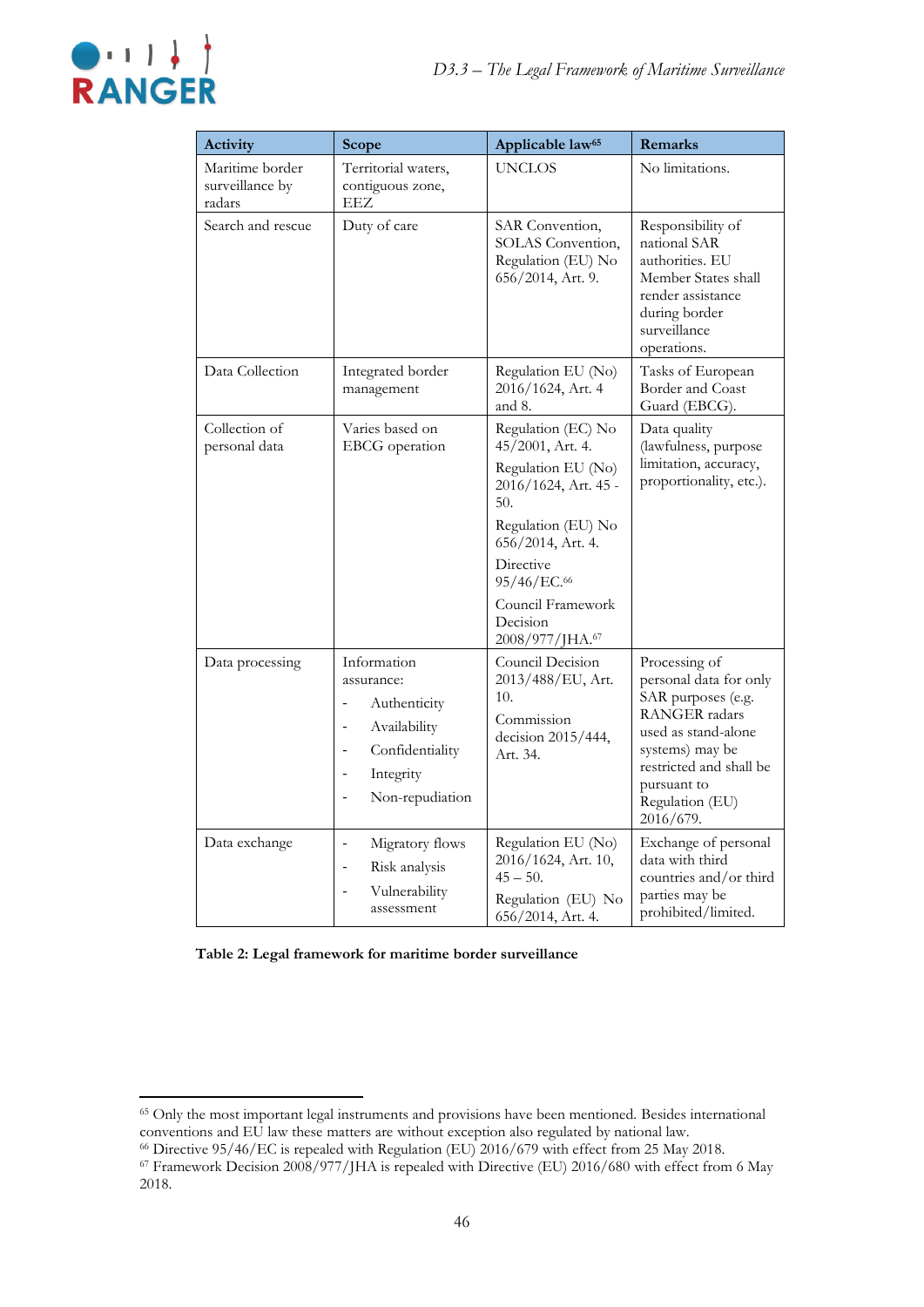

## <span id="page-46-0"></span>**Annex A – References and Relevant Readings**

Brooke, Sandra, Tse Yang Lin & Jeff Ardron (2010). Surveillance and Enforcement of Remote Maitime Areas (SERMA). Surveillance Technical Options. Marine Conservation Biology Institute, USA. Version 1.2, 39 pages.

Carrera, Sergio & Leonard den Hertog (2015). Whose Mare? Rule of law challenges in the field of European border surveillance in the Mediterranean. *CEPS Paper* No.79 /January 2015.

Council Decision 2005/267/EC of 16 March 2005 establishing a secure web-based Information and Coordination Network for Member States' Migration Management Services.

Council Decision of 24 July 2006 on the conclusion, on behalf of the European Community of the *Protocol Against the Smuggling of Migrants by Land, Sea and Air*, supplementing the United Nations *Convention Against Transnational Organised Crime* concerning the provisions of the Protocol, in so far as the provisions of this Protocol fall within the scope of Articles 179 and 181(a) of the *Treaty establishing the European Community*.

Council Decision 2013/488/EU of 23 September 2013 on the security rules for protecting EU classified information.

Council Framework Decision 2008/977/JHA of 27 November 2008 on the protection of personal data processed in the framework of police and judicial cooperation in criminal matters.

Commission Decision (EU, Euratom) 2015/444 of 13 March 2015 on the security rules for protecting EU classified information.

Council Regulation (EC) No 2007/2004 of 26 October 2004 establishing a European Agency for the Management of Operational Cooperation at the External Borders of the Member States of the European Union.

Cronin, Joseph & Steven Taylor (1992). Measuring Service Quality: A Reexamination and Extension. *Journal of Marketing*, Vol. 56 (July), 55-68.

Delfour-Samama, Odile & Cédric Leboeuf (2014). Review of potential legal frameworks for effective implemenatation and enforcement of MPAs in the high seas. *ICES Journal of Marine Science*, 71(5), 1031-1039.

Deng, Zhaohua, Yaobin Lua, Kwok Kee Weib, Jinlong Zhanga (2010). Understanding customer satisfaction and loyalty: An empirical study of mobile instant messages in China. *International Journal of Information Management,* 30(4), 289-300.

Directive 95/46/EC of the European Parliament and of the Council of 24 October 1995 on the protection of individuals with regard to the processing of personal data and on the free movement of such data.

Directive 2002/59/EC of European Parliament and Council, 27 June 2002, establishing a Community vessel traffic monitoring and information system.

Directive (EU) 2016/680 of the European Parliament and of the Council of 24 April 2016 on the protection of natural persons with regard to the processing of personal data by competent authorities for the purposes of the prevention, investigation, detection or prosecution of criminal offences or the execution of criminal penalties, and of the free movement of such data, and repealing Council Framework Decision 2008/977/JHA.

European Commission (2007). Communication from the Commission to the European Parliament, the Council, the European Economic and Social Committee and the Committee of the Regions. An Integrated Maritime Policy for the European Union. "Blue Book". COM(2007) 575 final, 10 October 2007.

European Commission (2008). Commission staff working document. Accompanying Document to the Communication from the Commission to the European Parliament, the Council, the European Economic and Social Committee and the Committee of the Regions. Examining the Creation of a European Border Surveillance System (EUROSUR). Impact Assessment. Brussels: European Commission. SEC(2008) 151, Brussels 13.2.2008.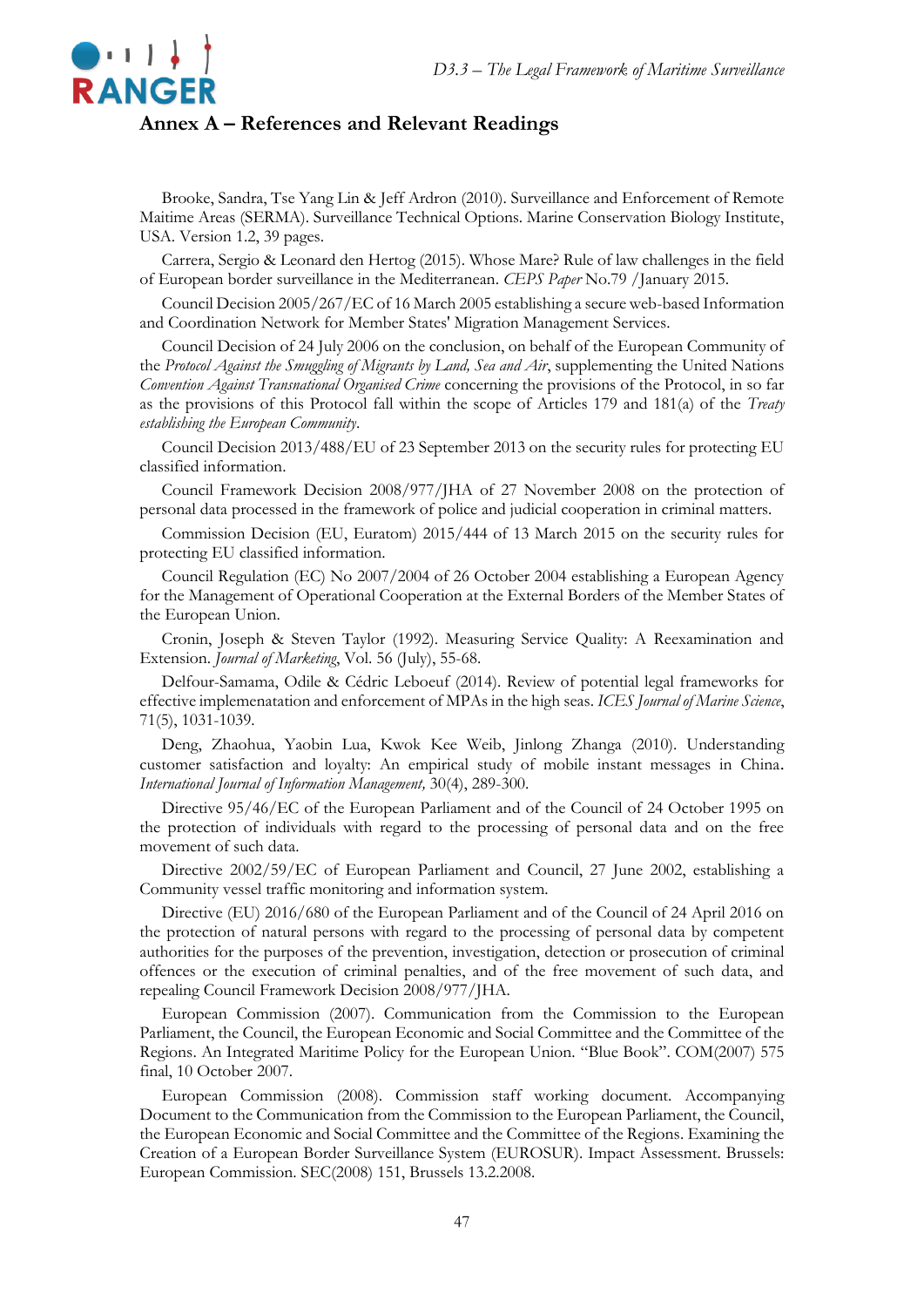

European Commission (2008b). Integrated Maritime Policy for the EU. Working Document III on Maritime Surveillance Systems. European Commission/Joint Research Centre Ispra, Italy. 14 June 2008.

European Commission (2009). Legal aspects of maritime monitoring & surveillance data. Summary report. ISBN 978-92-79-12062-6.

European Commission (2009). Communication from the Commission to the Council, the European Parliament, the European Economic and Social Committee and the Committee of the Regions. Towards the integration of maritime surveillance: A common information sharing environment for the EU maritime domain. COM(2009) 538 final, 15 October 2009.

European Commission (2011). Proposal for a Regulation of the European Parliament and of the Council establishing the European Border Surveillance System (EUROSUR), COM(2011) 873 final.

European Commission (2014). Establishing rules for the surveillance of the external sea borders in the context of operational cooperation coordinated by the European Agency for the Management of Operational Cooperation at the External Borders of the Member States of the European Union. Regulation (EU) No 656/2014, 15 May 2014.

European Council (2013). Regulation (EU) No 1052/2013 of the European Parliament and of the Council of 22 October 2013 establishing the European Border Surveillance System (EUROSUR).

*EUROSUR Handbook* (2015). Annex 1 to European Commission Recommendation adopting the Practical Handbook for implementing and managing the European Border Surveillance System C(2015) 9206 final, 15.12.2015.

Geng, Jing (2012). The Legality of Foreign Military Activities in the Exclusive Economic Zone under UNCLOS. *Merkourios. Utrecht Journal of International and European Law*, 28(74), 22-30.

Harrington, Denis (1996). Service quality and business performance in the UK hotel industry. *International Journal of Hospitality Management,* 15(3), 283-298.

IALA Guideline 1111. Preparation of Operational and Technical Performance Requirements for VTS Systems. Edition 1.0, May 2015.

IALA Recommendation V-145 on the Inter-VTS Exchange Format (IVEF) Service. Edition 1, June 2011.

IALA Recommendation V-128 on Operational and Technical Performance of VTS Systems. Edition 4, May 2015.

IMO Resolution A.686(17) Code on Alarms and Indicators. Adopted on 6 November 1991.

Kraska, James & Raul Pedroso (2013). International Maritime Security Law. XXVI, 940 pages. BRILL, Leiden. ISBN-13: 978-9004233560.

Nardon, Laurence & Christophe Venet (2011). The Use of space for maritime security in Europe. *Actuelles de I'lfri*, June 2011, 1-7.

Parisis, Ioannis (2015). The Maritime Dimension of European Security. Strategies, Initiatives, Synergies. Working Paper 1/2015, The Fletcher School of Law and Diplomacy, Tufts University.

Protocol Concerning Specially Protected Areas and Biological Diversity in the Mediterranean. OJ L 322/3, 14.12.1999.

Regulation (EC) No 45/2001 of the European Parliament and of the Council of 18 December 2000 on the protection of individuals with regard to the processing of personal data by the Community institutions and bodies and on the free movement of such data.

Regulation (EC) No 725/2004 of the European Parliament and of the Council of 31 March 2004 on enhancing ship and port facility security.

Regulation (EC) No 562/2006 of the European Parliament and of the Council of 15 March 2006 establishing a Community Code on the rules governing the movement of persons across borders (Schengen Borders Code).

Regulation (EC) No 863/2007 of the European Parliament and of the Council of 11 July 2007 establishing a mechanism for the creation of Rapid Border Intervention Teams and amending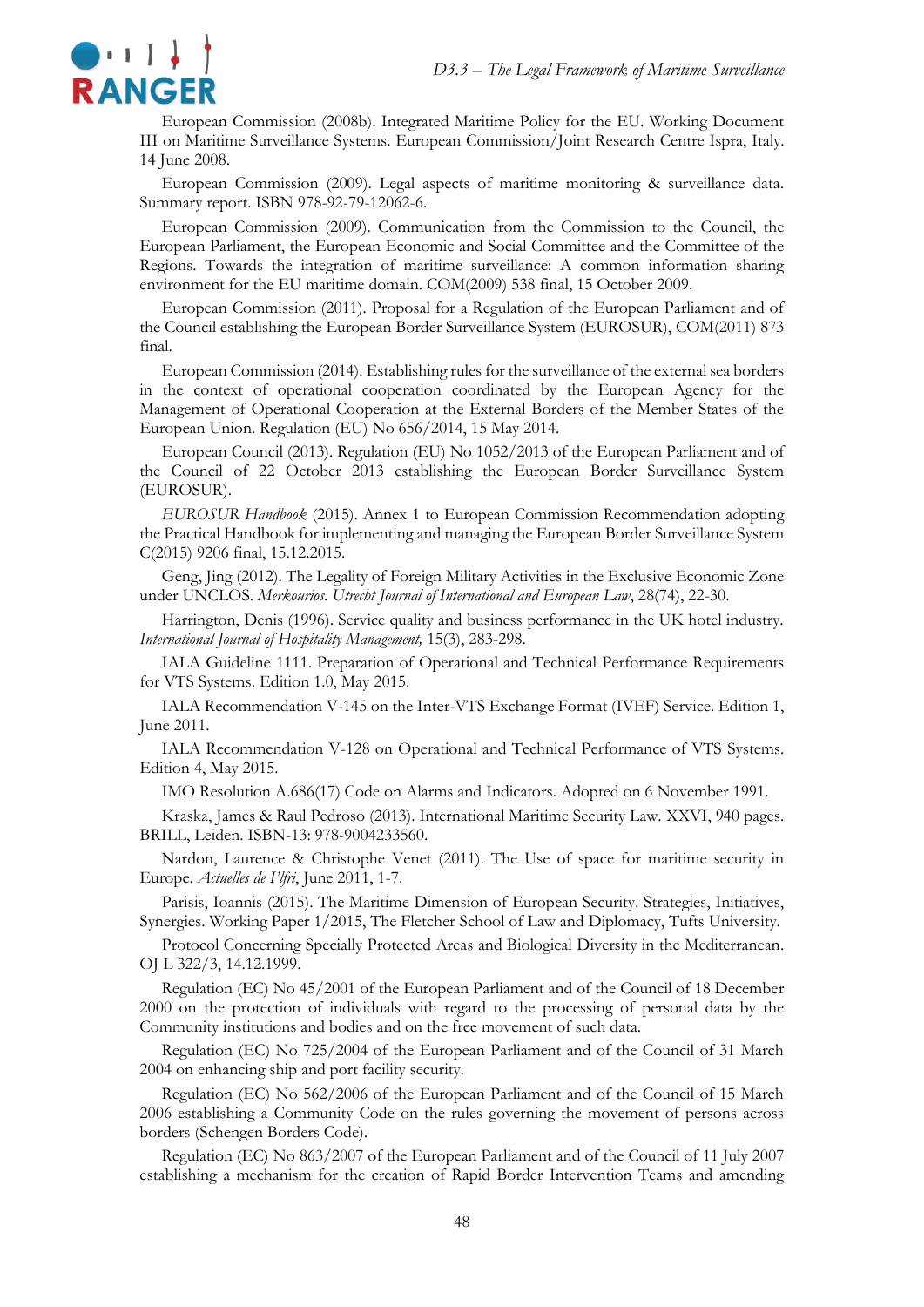

Council Regulation (EC) No 2007/2004 as regards that mechanism and regulating the tasks and powers of guest officers.

Regulation (EU) No 1168/2011 of the European Parliament and of the Council of 25 October 2011 amending Council Regulation (EC) No 2007/2004 establishing a European Agency for the Management of Operational Cooperation at the External Borders of the Member States of the European Union.

Regulation (EU) No 2016/399 of the European Parliament and of the Council of 9 March 2016 on a Union Code on the rules governing the movement of persons across borders (Schengen Borders Code).

Regulation (EU) 2016/1624 of the European Parliament and of the Council of 14 September 2014 on the European Border and Coast Guard and amending regulation (EU) 2016/399 of the European Parliament and of the Council and repealing Regulation (EC) No 863/2007 of the European Parliament and of the Council, Council Regulation (EC) No 2007/2004 and Council Decision 2005/267/EC.

Regulation (EU) 2016/679 of the European Parliament and of the Council of 27 April 2016 on the protection of natural persons with regard to the processing of personal data and on the free movement of such data, and repealing Directive 95/46/EC (General Data Protection Regulation).

Regulation (EU) No 2017/458 amending Regulation (EU) 2016/399 as regards the reinforcement of checks against relevant databases at the external borders.

Reuß, Matthias & Jakob Pichon (2007). The European Union's Exercise of Jurisdiction Over Classification Societies. An international Law Perspective on the Amendment of the EC "Directive on Common Rules and Standards for Ship Inspection and Survey Organisations and for the Relevant Activities of Maritime Administrations. ZaöRV 67(2007), 119-144.

Rio Declaration on Environment and Development (1992), *The United Nations Conference on Environment and Development,* Rio de Janeiro, 3-14 June 1992.

Warner, Robin (2008). Joining forces to combat crime in the maritime domain: cooperative maritime surveillance and enforcement in the South Pacific region. *New Zealand Armed Forces Law Review,* 8, 1-20.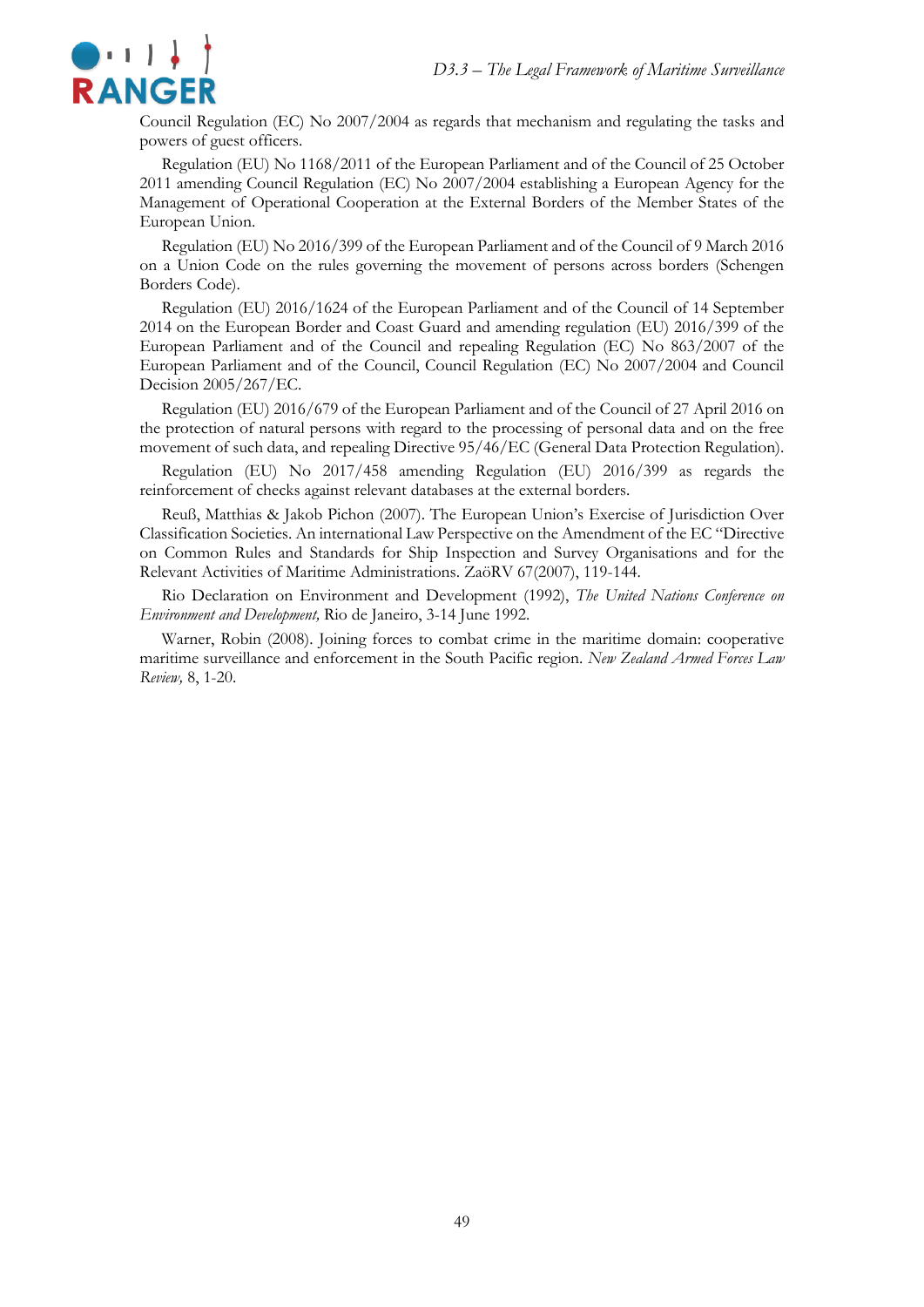

<span id="page-49-0"></span>

| Acronym        | Meaning                                                                              |
|----------------|--------------------------------------------------------------------------------------|
| Art.           | Article                                                                              |
| <b>ATR</b>     | Automatic Target Recognition                                                         |
| BW             | Bandwidth                                                                            |
| <b>CPIP</b>    | Common Pre-Frontier Intelligence Picture                                             |
| <b>DoW</b>     | Description of Work                                                                  |
| <b>DWT</b>     | Dead weight                                                                          |
| <b>EBCG</b>    | European Border and Coast Guard                                                      |
| <b>ECN</b>     | <b>EUROSUR Communication Network</b>                                                 |
| <b>EEZ</b>     | <b>Exclusive Economic Zone</b>                                                       |
| <b>EFS</b>     | <b>EUROSUR Fusion Services</b>                                                       |
| <b>EIRP</b>    | Effective Isotropic Radiated Power                                                   |
| e.i.r.p.       |                                                                                      |
| <b>EMSA</b>    | European Maritime Safety Agency                                                      |
| <b>ESP</b>     | <b>European Situational Picture</b>                                                  |
| EU             | European Union                                                                       |
| <b>EUCI</b>    | EU Classified Information                                                            |
| <b>EUROSUR</b> | European Border Surveillance System                                                  |
| <b>EWE</b>     | Early Warning Engine                                                                 |
| <b>EWS</b>     | Early Warning System                                                                 |
| <b>FMC</b>     | <b>Fisheries Monitoring Centre</b>                                                   |
| <b>GMDSS</b>   | Global Maritime Distress and Safety System                                           |
| GUI            | Graphical User Interface                                                             |
| <b>HMI</b>     | Human Machine Interface                                                              |
| IA             | Information Assurance                                                                |
| <b>IALA</b>    | International Association of Marine Aids to Navigation and Lighthouse<br>Authorities |
| <b>IMO</b>     | International Maritime Organization                                                  |
| <b>ISO</b>     | International Organization for Standardization                                       |
| <b>ITU</b>     | International Telecommunication Union                                                |
| <b>LRIT</b>    | Long Range Identification and Tracking of Ships                                      |
| <b>MIMO</b>    | Multiple Input Multiple Output (Radar)                                               |
| <b>MLA</b>     | Machine Learning Algorithm                                                           |
| <b>MMSI</b>    | Maritime Mobile Service Identity                                                     |
| MS             | Member State                                                                         |
| MSI            | Maritime Safety Information                                                          |
| <b>MSS</b>     | Maritime Security Strategy                                                           |
| <b>NCC</b>     | National Coordination Centre                                                         |
| $\rm{NM}$      | Nautical Mile                                                                        |
| <b>NSP</b>     | National Situational Picture                                                         |
| <b>OTH</b>     | Over-The-Horizon (Radar)                                                             |